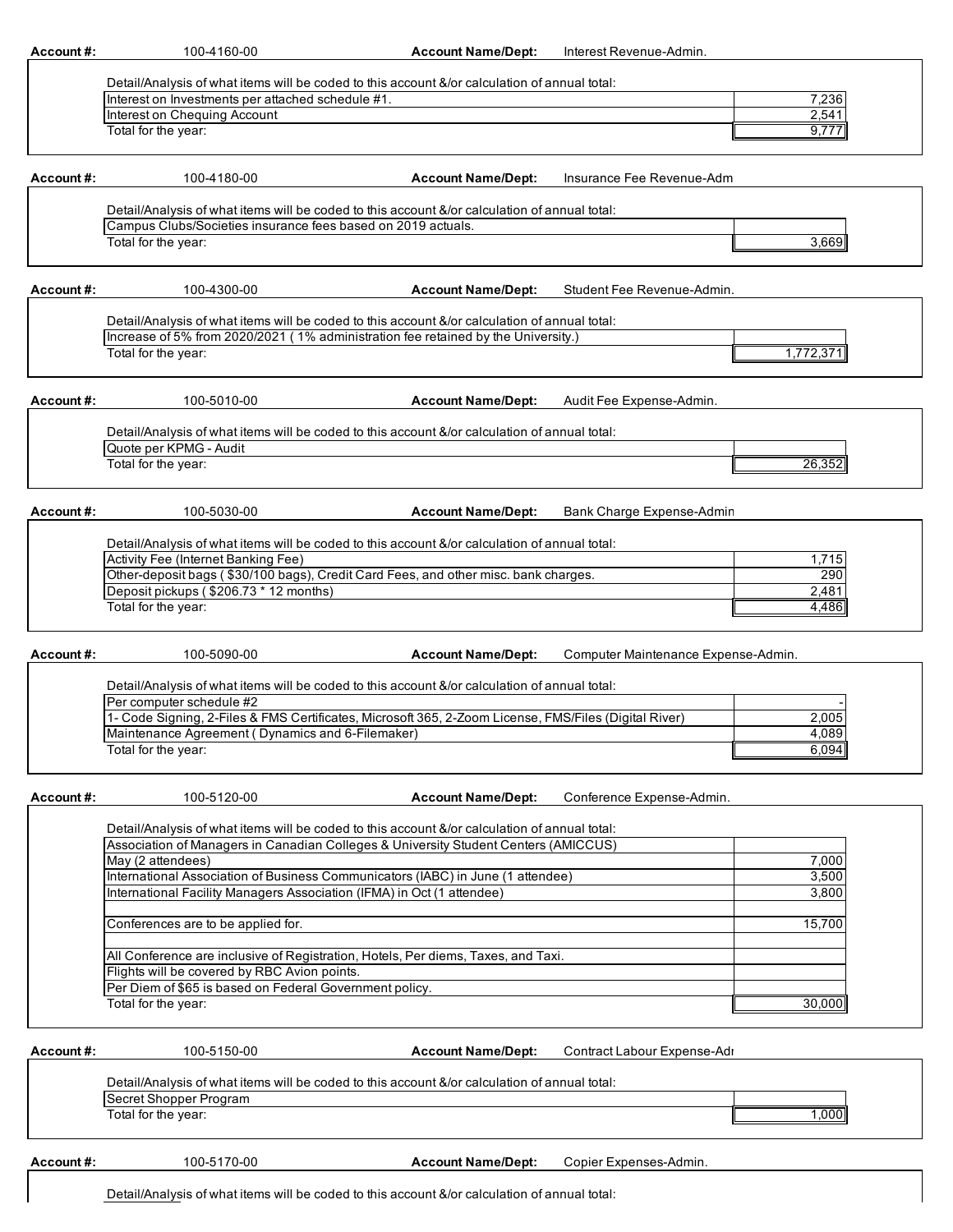|            | Copier service expenses and supplies. Based on 2019 actuals.                                                                                  |                                                                    |                                          |
|------------|-----------------------------------------------------------------------------------------------------------------------------------------------|--------------------------------------------------------------------|------------------------------------------|
|            | Total for the year:                                                                                                                           |                                                                    | 1,996                                    |
| Account#:  | 100-5200-00                                                                                                                                   | <b>Account Name/Dept:</b>                                          | Depreciation Expense-Admin               |
|            | Detail/Analysis of what items will be coded to this account &/or calculation of annual total:                                                 |                                                                    |                                          |
|            | Per schedule #3                                                                                                                               |                                                                    |                                          |
|            | Total for the year:                                                                                                                           |                                                                    | 2,844                                    |
| Account#:  | 100-5205-00                                                                                                                                   | <b>Account Name/Dept:</b>                                          | Discount Expense-Admin.                  |
|            | Detail/Analysis of what items will be coded to this account &/or calculation of annual total:<br>Staff discounts (20%) Based on 2019 actuals. |                                                                    |                                          |
|            | Total for the year:                                                                                                                           |                                                                    | 1,466                                    |
| Account#:  | 100-5240-00                                                                                                                                   | <b>Account Name/Dept:</b>                                          | Equipment & Equip. Maint. Expense-Admin. |
|            | Detail/Analysis of what items will be coded to this account &/or calculation of annual total:                                                 |                                                                    |                                          |
|            | To cover costs of any equipment needs for the year.<br>Total for the year:                                                                    |                                                                    | 50                                       |
|            |                                                                                                                                               |                                                                    |                                          |
| Account#:  | 100-5320-00                                                                                                                                   | <b>Account Name/Dept:</b>                                          | Hiring Expenses-Admin.                   |
|            | Detail/Analysis of what items will be coded to this account &/or calculation of annual total:                                                 |                                                                    |                                          |
|            | Includes all staff hiring.                                                                                                                    |                                                                    |                                          |
|            | Total for the year:                                                                                                                           |                                                                    | 12,000                                   |
| Account#:  | 100-5340-00                                                                                                                                   | <b>Account Name/Dept:</b>                                          | Insurance Expense-Admin.                 |
|            | Detail/Analysis of what items will be coded to this account &/or calculation of annual total:                                                 |                                                                    |                                          |
|            | Insurance premiums as per quote from Insurer.                                                                                                 |                                                                    |                                          |
|            | Property & Business Interruption<br><b>Boiler &amp; Machinery</b>                                                                             |                                                                    | 33,208<br>1,629                          |
|            | <b>Commercial General Liability</b>                                                                                                           |                                                                    | 27,845                                   |
|            |                                                                                                                                               | Directors & Officers, Employment Practices Liability & Crime (EPL) | 13,409                                   |
|            | Special Risk - Sutton                                                                                                                         |                                                                    | 2,228                                    |
|            | Total for the year:                                                                                                                           |                                                                    | 78,318                                   |
| Account#:  | 100-5350-00                                                                                                                                   | <b>Account Name/Dept:</b>                                          | Janitorial Expense-Admin.                |
|            | Detail/Analysis of what items will be coded to this account &/or calculation of annual total:                                                 |                                                                    |                                          |
|            | Per Schedule #4<br>Total for the year:                                                                                                        |                                                                    | 35,968                                   |
|            |                                                                                                                                               |                                                                    |                                          |
| Account#:  | 100-5370-00                                                                                                                                   | <b>Account Name/Dept:</b>                                          | Legal Fee Expense-Admin.                 |
|            | Detail/Analysis of what items will be coded to this account &/or calculation of annual total:                                                 |                                                                    |                                          |
|            | This is for legal services related to labor relations, contract reviews, admin, annual general meeting,                                       |                                                                    |                                          |
|            | consulting (excludes lease contracts) as required.<br>Total for the year:                                                                     |                                                                    | 10,000                                   |
| Account #: | 100-5400-00                                                                                                                                   | <b>Account Name/Dept:</b>                                          | Meeting Expenses-Admin.                  |
|            | Detail/Analysis of what items will be coded to this account &/or calculation of annual total:                                                 |                                                                    |                                          |
|            | Meeting Expenses as required for all Administration staff and committees.                                                                     |                                                                    |                                          |
|            | Total for the year:                                                                                                                           |                                                                    | 250                                      |
| Account#:  | 100-5410-00                                                                                                                                   | <b>Account Name/Dept:</b>                                          | Membership Expense-Admin.                |
|            | Detail/Analysis of what items will be coded to this account &/or calculation of annual total:                                                 |                                                                    |                                          |
|            | Assoc. of Managers in Cnd. Colleges & University Student Centers,                                                                             |                                                                    |                                          |
|            | Total for the year:                                                                                                                           |                                                                    | 900                                      |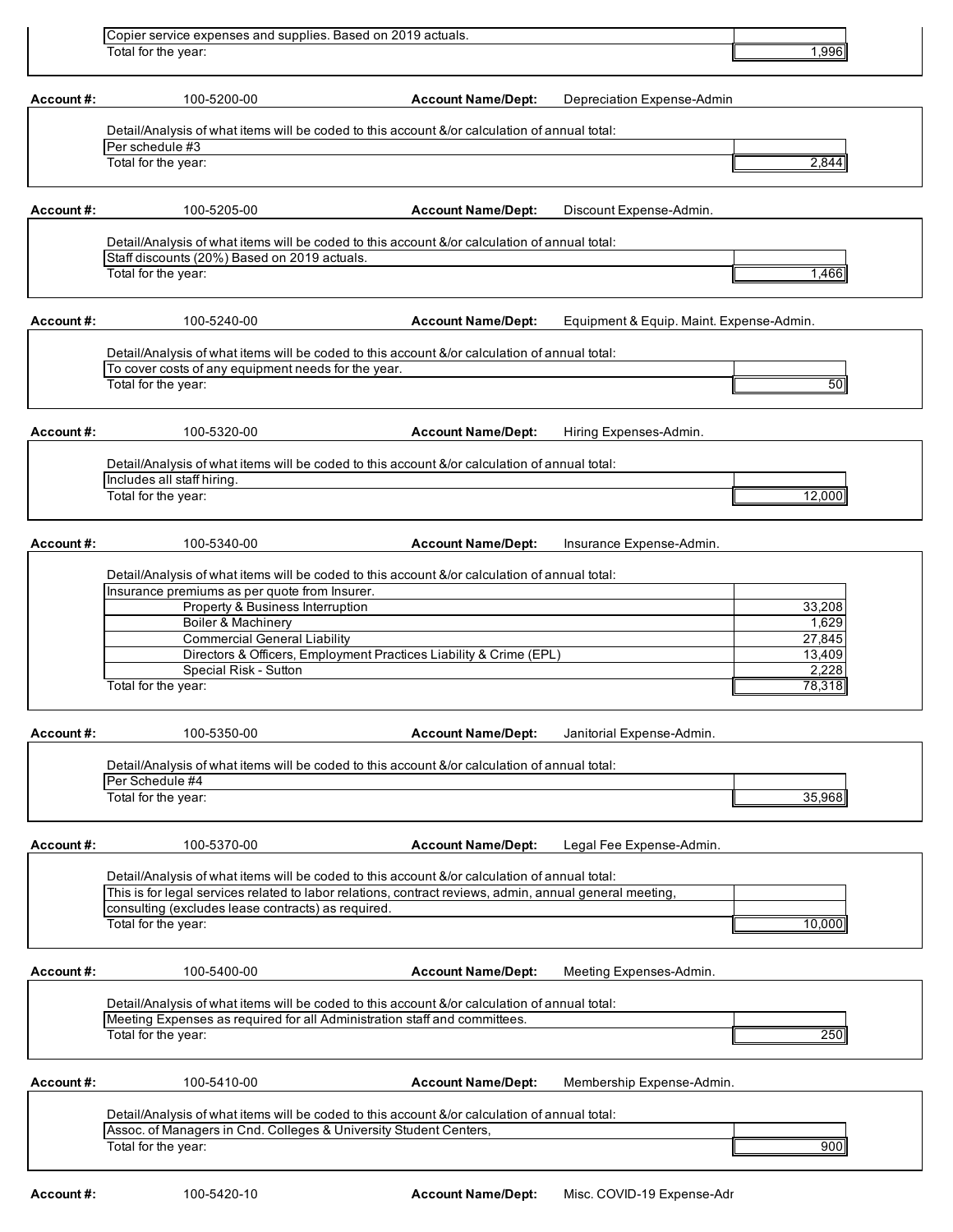| Total for the year:    |                           |                                                                             | 4,000                                                                                         |
|------------------------|---------------------------|-----------------------------------------------------------------------------|-----------------------------------------------------------------------------------------------|
|                        |                           |                                                                             |                                                                                               |
|                        |                           |                                                                             |                                                                                               |
| 100-5430-00            | <b>Account Name/Dept:</b> | Office & General Expense-Adr                                                |                                                                                               |
|                        |                           |                                                                             |                                                                                               |
|                        |                           |                                                                             |                                                                                               |
| Based on 2019 actuals. |                           |                                                                             |                                                                                               |
|                        |                           |                                                                             |                                                                                               |
|                        |                           |                                                                             | 4.787                                                                                         |
|                        | Total for the year:       | Internal supplies for all operations and centres are included in this line. | Detail/Analysis of what items will be coded to this account &/or calculation of annual total: |

| Detail/Analysis of what items will be coded to this account &/or calculation of annual total: |        |
|-----------------------------------------------------------------------------------------------|--------|
| Reimbursement for Professional Development (seminars, workshops and tuition)                  | 8.000  |
| Reimbursement for Wellness                                                                    | 4.000  |
| Total for the year:                                                                           | 12.000 |

**Account #:** 100-5510-00

**Account Name/Dept:** Repairs & Maintenance Expense-Admin.

Detail/Analysis of what items will be coded to this account &/or calculation of annual total: - 100 100 As per Schedule #5 (included in Facilities) Misc. Repairs Total for the year:

**Account #:** 100-5550-00 **Account Name/Dept:** Salaries/Wages & Benefits Expense-Admin.

| Salaries, Wages, Benefits and CPI adjustments for all administration staff. | 861.621 |
|-----------------------------------------------------------------------------|---------|
| U of S 2% Benefit Fee (RRP, Basic Life, LTD)                                | 3.086   |
| Total for the year:                                                         | 864.707 |

**Account #:** 100-5580-00 **Account Name/Dept:** Staff Welfare/Apprec. Expense-Admin.

| Staff congratulations, thank you's, condolences, etc.                                                 | 625   |
|-------------------------------------------------------------------------------------------------------|-------|
| Executive going away gift, picture and frames (\$200.00 x 4), and catering                            | 1,300 |
| Staff long-service recognition awards                                                                 | 500   |
| Social Committee Funds                                                                                | 1,500 |
| Holiday party expenses for all Executive and FT, PPT, LTFT staff (120 staff $\omega$ \$35.00/person). | 4,200 |
| Total for the year:                                                                                   | 8.125 |

| Account #:          | 100-5630-00                                                                                                                                                                | <b>Account Name/Dept:</b> | Telephone Expense-Admin. |  |
|---------------------|----------------------------------------------------------------------------------------------------------------------------------------------------------------------------|---------------------------|--------------------------|--|
|                     | Detail/Analysis of what items will be coded to this account &/or calculation of annual total:<br>Costs for telephone hardware, long distance and cell phone reimbursement. |                           |                          |  |
| Total for the year: |                                                                                                                                                                            |                           |                          |  |
|                     |                                                                                                                                                                            |                           |                          |  |

**Account #:** 100-5640-00 **Account Name/Dept:** Training Expense-Admin.

8,127

| Resource materials and meeting expenses for HR Team to provide training to staff                      |       |
|-------------------------------------------------------------------------------------------------------|-------|
| on topics such as conflict resolution, time management, stress management, etc.                       | 1,500 |
| Dynamics Training - 2 people - Suspended due to COVID-19                                              |       |
| First Aid Training: 5 people @ \$150 each                                                             | 750   |
| Serve It Right - SLGA Licence (2-Admin and 4-Exec signees)                                            | 180   |
| Senior Managers Midyear Retreat                                                                       | 400   |
| Annual Retreat expenses includes professional consultants (teambuilding), food, etc. (\$120)*23 staff | 2,760 |
| Total for the year:                                                                                   | 5,590 |

**Account #:** 100-5660-00 **Account Name/Dept:** Travel Expense-Admin.

| Detail/Analysis of what items will be coded to this account &/or calculation of annual total: |       |
|-----------------------------------------------------------------------------------------------|-------|
| Travel (i.e.<br>. Not related to conterence travel).<br>This is for miscellaneous Admin.      |       |
| Total for the vear:                                                                           | 200II |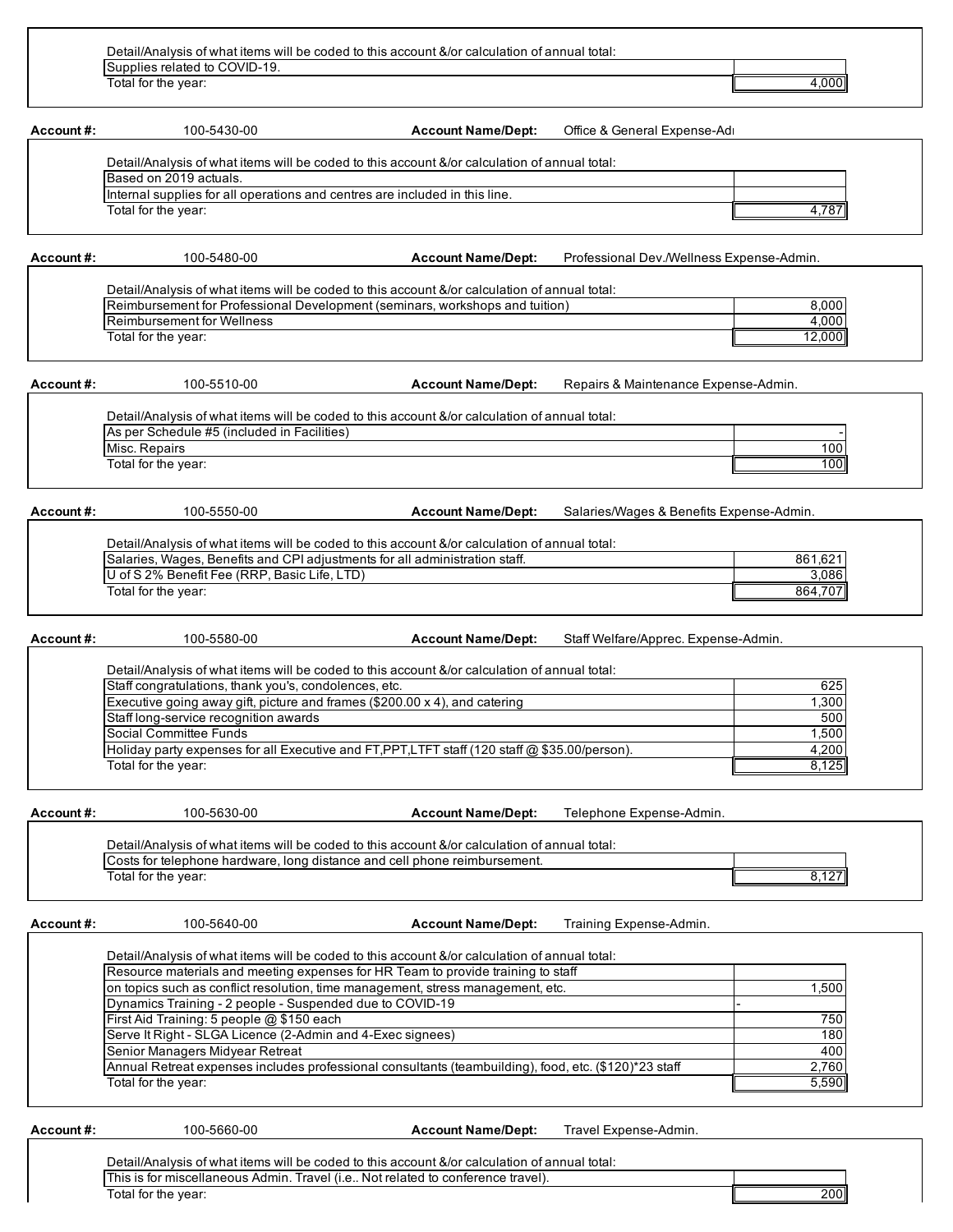**Account #:** 100-5690-00 **Account Name/Dept:** Utilities Expense-Admin.

| Detail/Analysis of what items will be coded to this account &/or calculation of annual total: |      |
|-----------------------------------------------------------------------------------------------|------|
| IPer schedule #6                                                                              |      |
| Total for the year:                                                                           | .051 |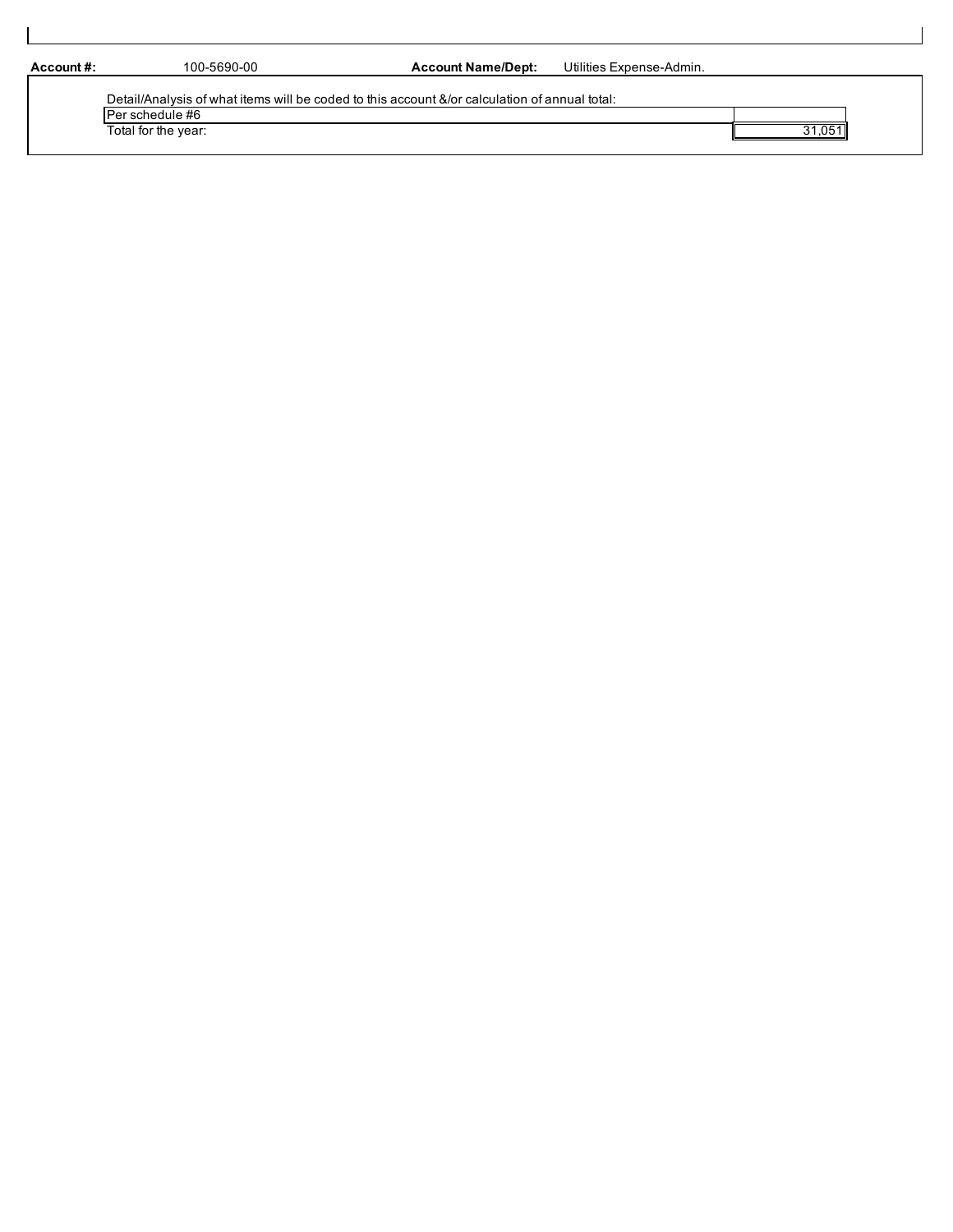| Account #: | 200-4150-00                                                                                                                                                                | <b>Account Name/Dept:</b> | Housing Registry Revenue-Admin.-Housing |  |  |
|------------|----------------------------------------------------------------------------------------------------------------------------------------------------------------------------|---------------------------|-----------------------------------------|--|--|
|            |                                                                                                                                                                            |                           |                                         |  |  |
|            | Detail/Analysis of what items will be coded to this account &/or calculation of annual total:<br>Sales for housing ads. Based on actual to December 31, 2019 and estimated |                           |                                         |  |  |
|            | Total for the year:                                                                                                                                                        |                           | 4,572                                   |  |  |
| Account #: | 200-5030-00                                                                                                                                                                | <b>Account Name/Dept:</b> | Bank Charges Expense-Admin.-Housing     |  |  |
|            | Detail/Analysis of what items will be coded to this account &/or calculation of annual total:                                                                              |                           |                                         |  |  |
|            | Sales for housing ads. Based on actual to December 31, 2019 and                                                                                                            |                           |                                         |  |  |
|            | estimated.                                                                                                                                                                 |                           |                                         |  |  |
|            |                                                                                                                                                                            |                           |                                         |  |  |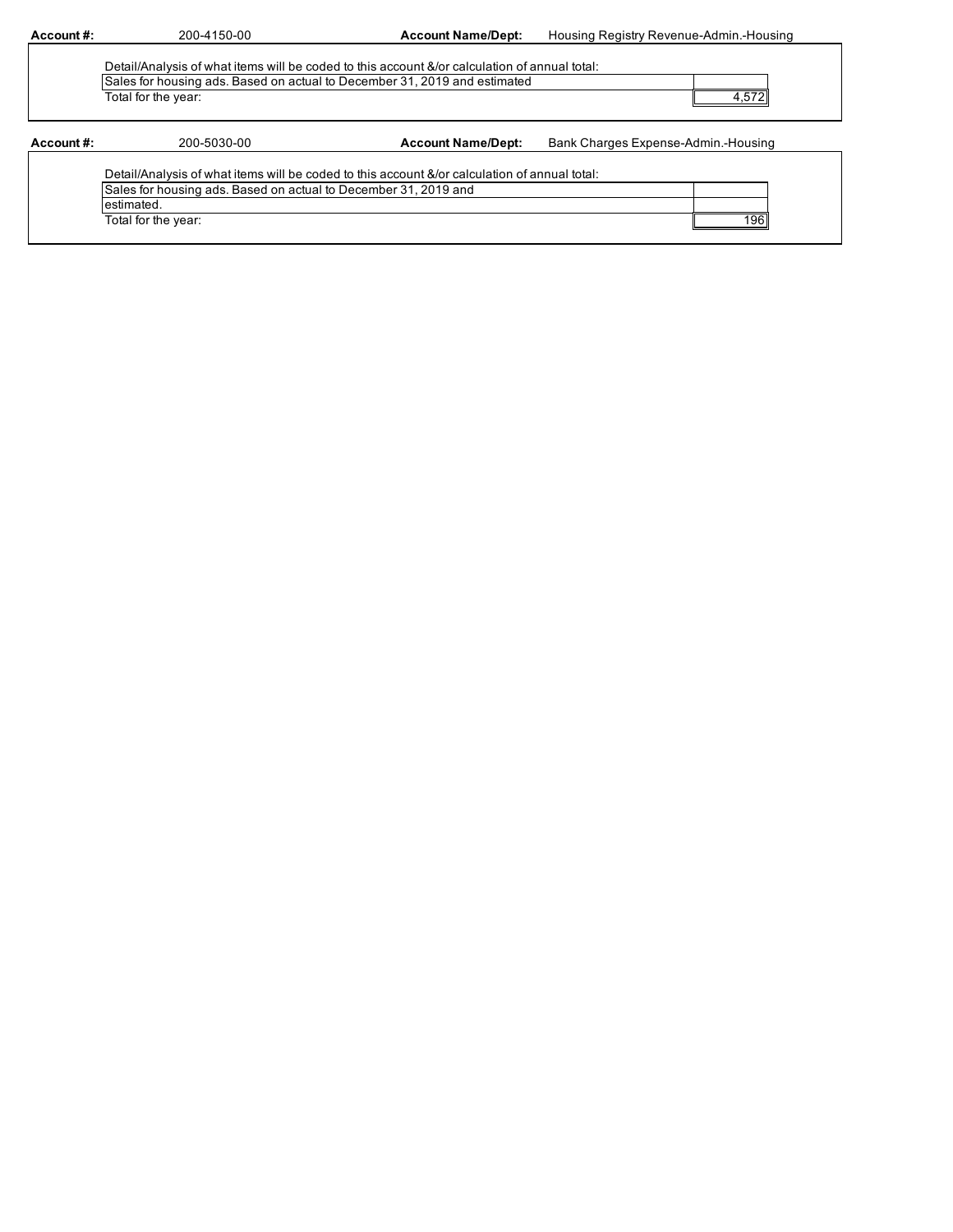| Account#:  | 140-5000-00                                                                                                        | <b>Account Name/Dept:</b> | Advertising Expense-Comm.          |
|------------|--------------------------------------------------------------------------------------------------------------------|---------------------------|------------------------------------|
|            |                                                                                                                    |                           |                                    |
|            | Detail/Analysis of what items will be coded to this account &/or calculation of annual total:<br><b>Sheaf Back</b> |                           | 14,500                             |
|            | <b>Banners</b>                                                                                                     |                           | 500                                |
|            | <b>USSU Advertising (Social Media, Posters, Miscellaneous)</b>                                                     |                           | 1.300                              |
|            | Total for the year:                                                                                                |                           | 16,300                             |
|            |                                                                                                                    |                           |                                    |
| Account#:  | 140-5090-00                                                                                                        | <b>Account Name/Dept:</b> | Computer Maintenance Expense-Comm. |
|            | Detail/Analysis of what items will be coded to this account &/or calculation of annual total:                      |                           |                                    |
|            | As per Schedule #2 - Included in Admin                                                                             |                           | 0                                  |
|            | Adobe Creative Cloud, Website Calendar (Modern Tribe), Website Hosting, SSL Certificate                            |                           | 1,546                              |
|            | Maintenance Agreements (Filemaker), Display System (Yodeck)                                                        |                           | 598                                |
|            | Total for the year:                                                                                                |                           | 2,144                              |
| Account #: | 140-5150-00                                                                                                        | <b>Account Name/Dept:</b> | Contract Labour Expense-Comm.      |
|            |                                                                                                                    |                           |                                    |
|            | Detail/Analysis of what items will be coded to this account &/or calculation of annual total:                      |                           |                                    |
|            | Student for Buzz Board Updates (26 updates x \$40)                                                                 |                           |                                    |
|            | Total for the year:                                                                                                |                           | 1,040                              |
|            |                                                                                                                    |                           |                                    |
| Account#:  | 140-5200-00                                                                                                        | <b>Account Name/Dept:</b> | Depreciation Expense-Comm.         |
|            | Detail/Analysis of what items will be coded to this account &/or calculation of annual total:                      |                           |                                    |
|            | As per Schedule #3                                                                                                 |                           |                                    |
|            | Total for the year:                                                                                                |                           | 1,438                              |
|            |                                                                                                                    |                           |                                    |
| Account#:  | 140-5410-00                                                                                                        | Account Name/Dept:        | Membership Expenses-Co             |
|            | Detail/Analysis of what items will be coded to this account &/or calculation of annual total:                      |                           |                                    |
|            | International Association of Business Communicators (IABC)                                                         |                           |                                    |
|            | Total for the year:                                                                                                |                           | 325                                |
|            |                                                                                                                    |                           |                                    |
| Account#:  | 140-5430-00                                                                                                        | <b>Account Name/Dept:</b> | Office & General Expense-Comm.     |
|            | Detail/Analysis of what items will be coded to this account &/or calculation of annual total:                      |                           |                                    |
|            | Office Supplies                                                                                                    |                           |                                    |
|            | Total for the year:                                                                                                |                           | 100                                |
|            |                                                                                                                    |                           |                                    |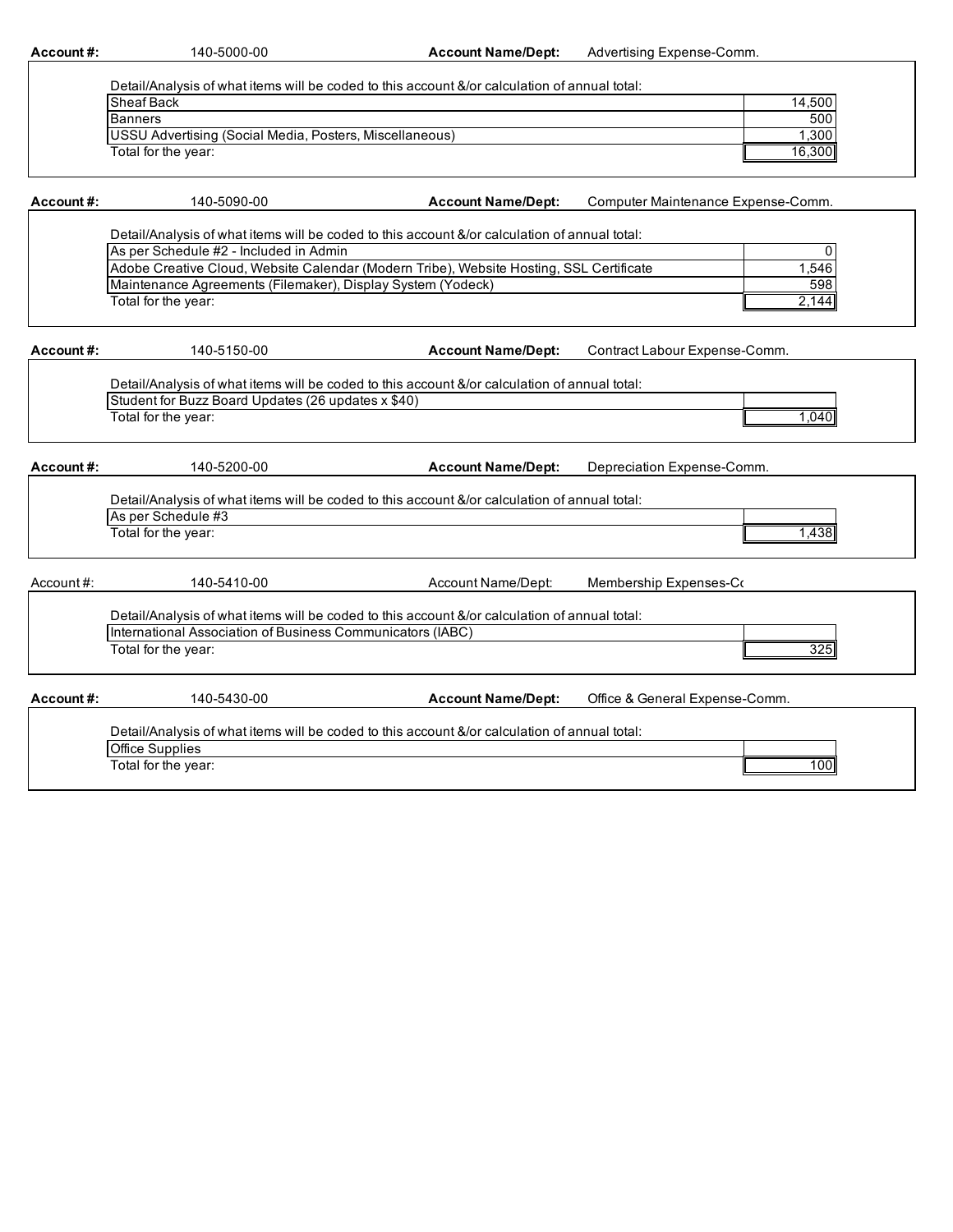**Account #:** 180-4250-10 **Account Name/Dept:** Commercial Base Rent Revenue-Facilities

| Based on tenant leases. This amount incorporates an occupancy cost for space.   |         |
|---------------------------------------------------------------------------------|---------|
| occupied by commercial tenants. This budget year is based on in person learning |         |
| throughout the year.                                                            |         |
| Total for the year:                                                             | 432.977 |

**Account #:** 180-4250-20 **Account Name/Dept:** Occupancy Rent Revenue-Facilities

| Detail/Analysis of what items will be coded to this account &/or calculation of annual total: |         |
|-----------------------------------------------------------------------------------------------|---------|
| Non-commercial tenant rent for Lower Place Riel and the MUB buildings.                        |         |
| Includes: Sheaf, International Students & Study Abroad Centre, Health &                       |         |
| Dental Office, Room 118 and U of S third, fourth and penthouse floor.                         |         |
| Total for the year:                                                                           | 274.404 |

| Account#: | 180-4250-30                                                                                   | <b>Account Name/Dept:</b> | Percentage Rent Revenue-Facilities    |
|-----------|-----------------------------------------------------------------------------------------------|---------------------------|---------------------------------------|
|           |                                                                                               |                           |                                       |
|           | Detail/Analysis of what items will be coded to this account &/or calculation of annual total: |                           |                                       |
|           | Percentage rent payments from food court tenants                                              |                           |                                       |
|           | Total for the year:                                                                           |                           | 149,252                               |
| Account#: | 180-4250-00                                                                                   | <b>Account Name/Dept:</b> | Room/Space Rent Revenue-Facilities    |
|           |                                                                                               |                           |                                       |
|           | Detail/Analysis of what items will be coded to this account &/or calculation of annual total: |                           |                                       |
|           | This covers space rental for the North Concourse and the Roy Romanow                          |                           |                                       |
|           | Council Chamber. It also includes the Imaginus Poster Sale.                                   |                           |                                       |
|           | Total for the year:                                                                           |                           | 6,950                                 |
|           |                                                                                               |                           |                                       |
| Account#: | 180-5000-00                                                                                   | <b>Account Name/Dept:</b> | <b>Advertising Expense-Facilities</b> |
|           |                                                                                               |                           |                                       |
|           | Detail/Analysis of what items will be coded to this account &/or calculation of annual total: |                           |                                       |
|           | This covers an advertisement in the Survival Calendar, banner stands to advertise             |                           |                                       |
|           | Itenants, or Star Phoenix ads for snace rental etc.                                           |                           |                                       |

tenants, or Star Phoenix ads for space rental Total for the year:

| Account #: | 180-5030-00                                                                                   | <b>Account Name/Dept:</b> | <b>Bank Charges Expense-Facilities</b> |
|------------|-----------------------------------------------------------------------------------------------|---------------------------|----------------------------------------|
|            |                                                                                               |                           |                                        |
|            | Detail/Analysis of what items will be coded to this account &/or calculation of annual total: |                           |                                        |
|            | This covers commissions deducted due to tenants paying rent with Mastercard, Visa             |                           |                                        |
|            | land Debit.                                                                                   |                           |                                        |
|            | Total for the year:                                                                           |                           | 3.000                                  |
|            |                                                                                               |                           |                                        |

| Account#: |                 |
|-----------|-----------------|
|           | Dotail/Analysis |

**Account #:** 180-5090-00

**Account Name/Dept:** Computer Maintenance Expense-Facilities

1,000

- 234 Detail/Analysis of what items will be coded to this account &/or calculation of annual total: As per Schedule #2 - Included in Admin Maintenance Agreement (Filemaker) Total for the year:

parts, batteries, replacement parts for equipment and food court trays.

**Account #:** 180-5200-00 **Account Name/Dept:** Depreciation Expense-Facilities

Account Name/Dept: Equipment Maint. Expense-Facilities

12,813 Detail/Analysis of what items will be coded to this account &/or calculation of annual total: Per Schedule #3 Total for the year:

| Account #: | 180-5240-00                                                                                   | <b>Account Name/Dept:</b> | Equipment N |
|------------|-----------------------------------------------------------------------------------------------|---------------------------|-------------|
|            |                                                                                               |                           |             |
|            | Detail/Analysis of what items will be coded to this account &/or calculation of annual total: |                           |             |
|            | This would cover such things as vacuum cleaner repairs, floor washing machine repairs and     |                           |             |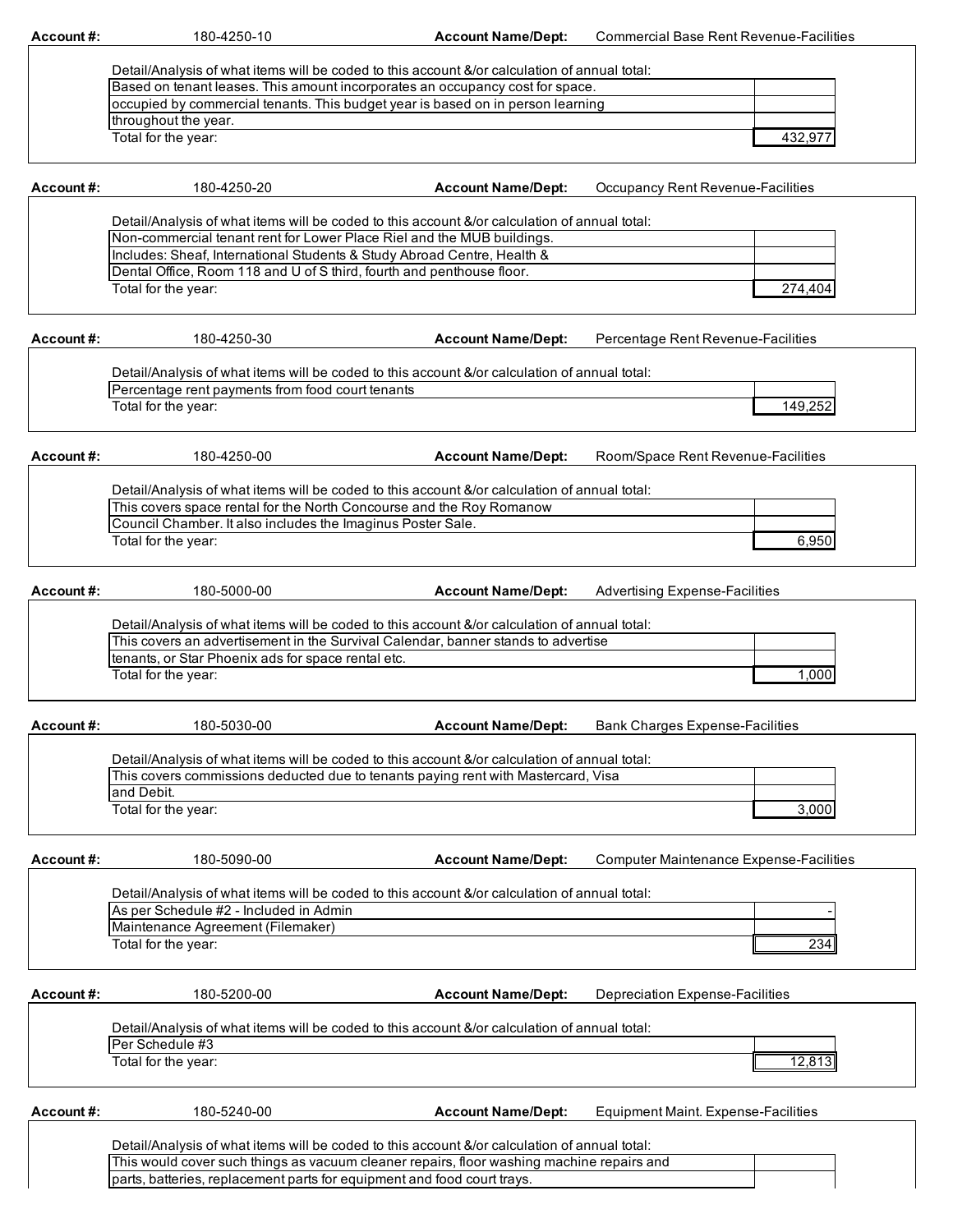| Account#:  | 180-5350-00                                                                                                                                                                           | <b>Account Name/Dept:</b> | Janitorial Expense-Faciliti                   |
|------------|---------------------------------------------------------------------------------------------------------------------------------------------------------------------------------------|---------------------------|-----------------------------------------------|
|            |                                                                                                                                                                                       |                           |                                               |
|            | Detail/Analysis of what items will be coded to this account &/or calculation of annual total:                                                                                         |                           |                                               |
|            | Per Schedule #4 (Janitorial salaries and supplies)<br>Total for the year:                                                                                                             |                           | 260,108                                       |
|            |                                                                                                                                                                                       |                           |                                               |
| Account #: | 180-5370-00                                                                                                                                                                           | <b>Account Name/Dept:</b> | Legal Fee Expense-Facilities                  |
|            |                                                                                                                                                                                       |                           |                                               |
|            | Detail/Analysis of what items will be coded to this account &/or calculation of annual total:                                                                                         |                           |                                               |
|            | Legal fees to cover questions regarding leases or other facility legal issues that arise.<br>Total for the year:                                                                      |                           | 4,800                                         |
|            |                                                                                                                                                                                       |                           |                                               |
| Account#:  | 180-5400-00                                                                                                                                                                           | <b>Account Name/Dept:</b> | Meeting Expense - Facilitio                   |
|            |                                                                                                                                                                                       |                           |                                               |
|            | Detail/Analysis of what items will be coded to this account &/or calculation of annual total:                                                                                         |                           |                                               |
|            | Bi-annual Janitorial meeting and Lease meetings.                                                                                                                                      |                           |                                               |
|            | Total for the year:                                                                                                                                                                   |                           | 350                                           |
|            |                                                                                                                                                                                       |                           |                                               |
| Account#:  | 180-5410-00                                                                                                                                                                           | <b>Account Name/Dept:</b> | Membership Fee Expense-Facilities             |
|            | Detail/Analysis of what items will be coded to this account &/or calculation of annual total:                                                                                         |                           |                                               |
|            | International Facilities Managers Association Membership @ \$400* 1.25 exchange. This                                                                                                 |                           |                                               |
|            | membership also includes membership with IFMA Regina.                                                                                                                                 |                           |                                               |
|            | Total for the year:                                                                                                                                                                   |                           | 500                                           |
|            |                                                                                                                                                                                       |                           |                                               |
| Account #: | 180-5430-00                                                                                                                                                                           | <b>Account Name/Dept:</b> | Office & General Expense-Facilities           |
|            | Detail/Analysis of what items will be coded to this account &/or calculation of annual total:                                                                                         |                           |                                               |
|            | This covers facility related office supplies not covered under the Admin line and for Janitors.                                                                                       |                           |                                               |
|            | Total for the year:                                                                                                                                                                   |                           | 300                                           |
| Account#:  | 180-5470-00                                                                                                                                                                           | <b>Account Name/Dept:</b> | <b>Printing Expense-Facilities</b>            |
|            |                                                                                                                                                                                       |                           |                                               |
|            | Detail/Analysis of what items will be coded to this account &/or calculation of annual total:                                                                                         |                           |                                               |
|            | This is for small print jobs through XL Print & Design for small posters, front door Exec sign,<br>XL dockets, laminating, etc                                                        |                           |                                               |
|            | Total for the year:                                                                                                                                                                   |                           | 400                                           |
|            |                                                                                                                                                                                       |                           |                                               |
| Account#:  | 180-5480-00                                                                                                                                                                           | <b>Account Name/Dept:</b> | Professional Dev./Wellness Expense-Facilities |
|            |                                                                                                                                                                                       |                           |                                               |
|            | Detail/Analysis of what items will be coded to this account &/or calculation of annual total:<br>As per CUPE Agreement, staff reimbursement for health, wellness or education courses |                           |                                               |
|            | for union staff.                                                                                                                                                                      |                           |                                               |
|            | Total for the year:                                                                                                                                                                   |                           | 1,950                                         |
|            |                                                                                                                                                                                       |                           |                                               |
| Account #: | 180-5510-00                                                                                                                                                                           | <b>Account Name/Dept:</b> | Repairs/Maint. Expense-Facilities             |
|            |                                                                                                                                                                                       |                           |                                               |
|            | Detail/Analysis of what items will be coded to this account &/or calculation of annual total:                                                                                         |                           |                                               |
|            | Per Schedule #5                                                                                                                                                                       |                           | 99,583                                        |
|            | Alarm monitors in Place Riel and MUB included<br>Elevator Licenses for Place Riel and MUB included                                                                                    |                           |                                               |
|            | Total for the year:                                                                                                                                                                   |                           | 99,583                                        |
|            |                                                                                                                                                                                       |                           |                                               |
| Account#:  | 180-5565-00                                                                                                                                                                           | <b>Account Name/Dept:</b> | Signage Expense-Facilitie                     |
|            |                                                                                                                                                                                       |                           |                                               |
|            | Detail/Analysis of what items will be coded to this account &/or calculation of annual total:                                                                                         |                           |                                               |
|            | Updating signage as needed (pillars and exterior building) for main wayfinding in the                                                                                                 |                           |                                               |
|            | building and promoting tenants on the exterior.                                                                                                                                       |                           |                                               |

4,400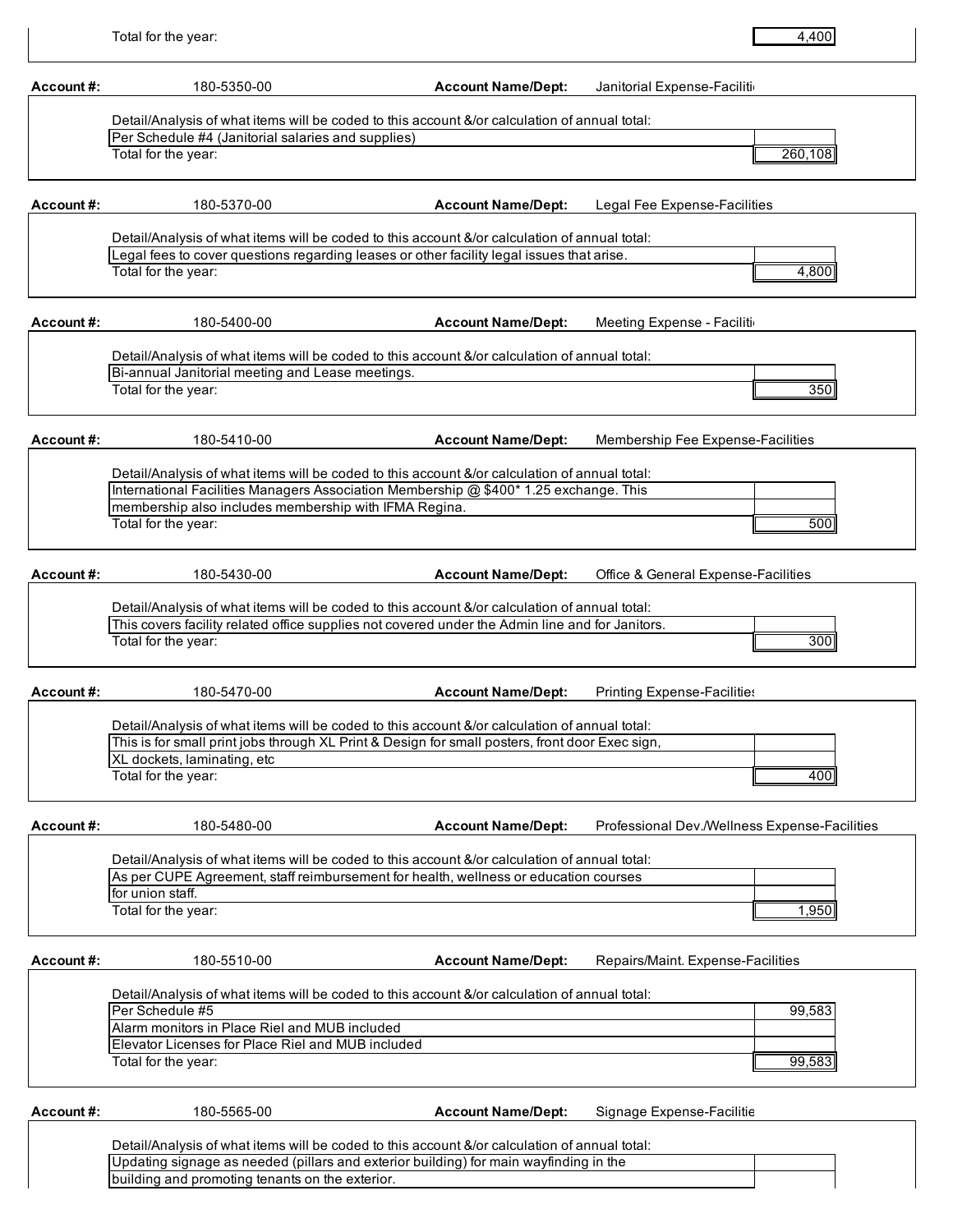| Account#: | 180-5630-00                                                                                                                                                                                                                | <b>Account Name/Dept:</b> | <b>Telephone Expense-Facilities</b> |
|-----------|----------------------------------------------------------------------------------------------------------------------------------------------------------------------------------------------------------------------------|---------------------------|-------------------------------------|
|           | Detail/Analysis of what items will be coded to this account &/or calculation of annual total:<br>Costs for telephone hardware, long distance and cell phone reimbursement.<br>for janitorial staff.<br>Total for the year: |                           | 3,492                               |
| Account#: | 180-5670-00                                                                                                                                                                                                                | <b>Account Name/Dept:</b> | Uniforms Expense-Facilition         |
|           | Detail/Analysis of what items will be coded to this account &/or calculation of annual total:<br>Clothing allowance for janitorial staff as per CUPE Agreement.<br>Janitorial vests<br>Total for the year:                 |                           | 2,100<br>350<br>2,450               |
| Account#: | 180-5690-00                                                                                                                                                                                                                | <b>Account Name/Dept:</b> | Utilities Expense-Facilities        |
|           | Detail/Analysis of what items will be coded to this account &/or calculation of annual total:<br>Per Schedule #6 (including air conditioning invoice - Feb)<br>Total for the year:                                         |                           | 260.836                             |
| Account#: | 180-5750-00                                                                                                                                                                                                                | <b>Account Name/Dept:</b> | Waste Management Expense-Facilities |
|           | Detail/Analysis of what items will be coded to this account &/or calculation of annual total:<br>Loraas Disposal Services for waste and recycling from the University.<br>Total for the year:                              |                           | 11,600                              |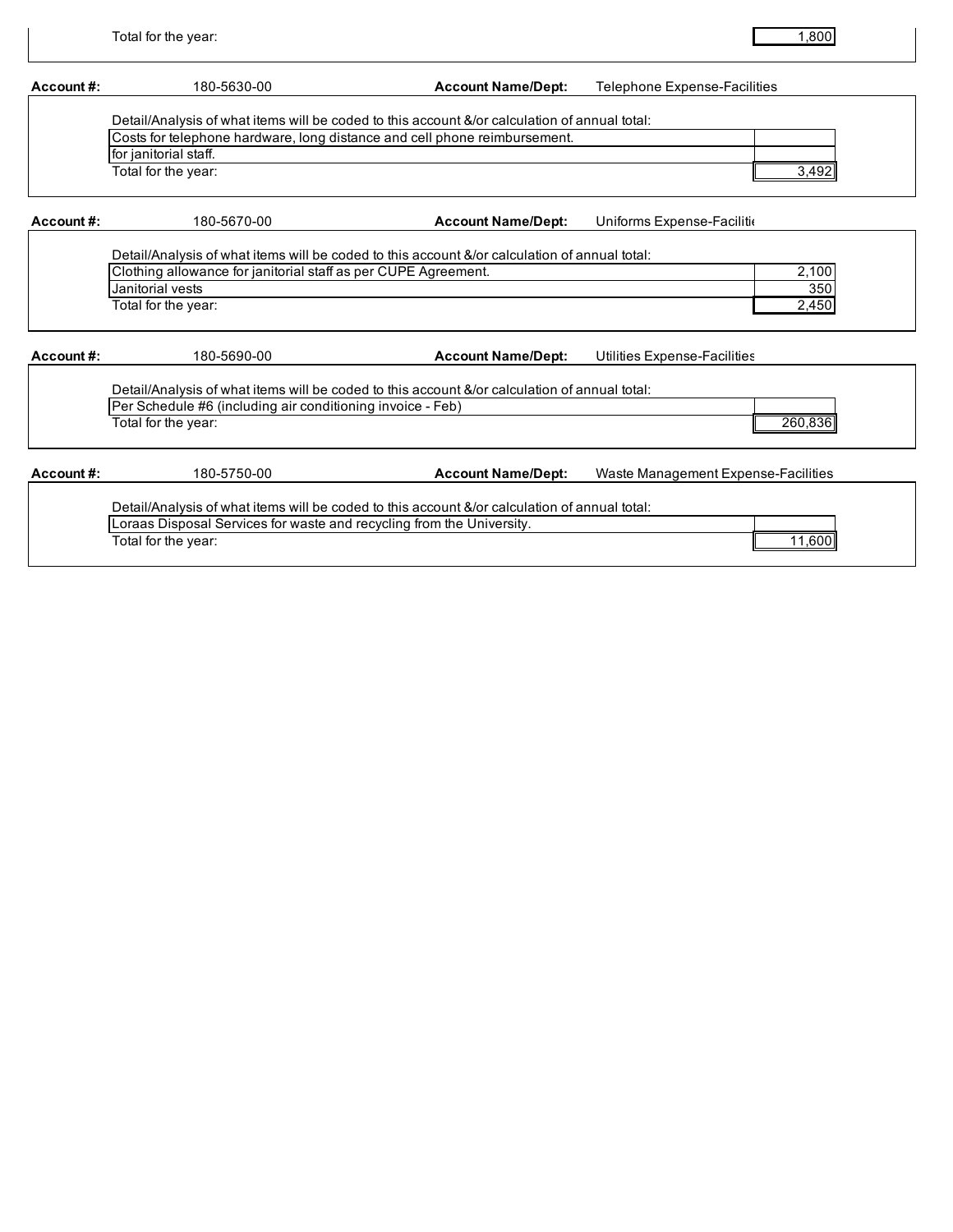## **Account #: 175-5000-00 <b>Account Name/Dept** Advertising Expense-Food Centre

| Detail/Analysis of what items will be coded to this account &/or calculation of annual total: |       |
|-----------------------------------------------------------------------------------------------|-------|
| Advertising in Survival Guide, Trick or Eat, and social media ads for U-food.                 |       |
| Total for the year:                                                                           | 1,650 |

**Account #:** 175-5090-00 **Account Name/Dept** Computer Maint. Expense-Food Centre

| Detail/Analysis of what items will be coded to this account &/or calculation of annual total: |     |
|-----------------------------------------------------------------------------------------------|-----|
| As per Schedule #2 - Included in Admin                                                        |     |
| 7shifts-scheduling                                                                            | 240 |
| File Maker (May)                                                                              | 237 |
| Total for the year:                                                                           |     |

**Account #:** 175-5200-00 **Account Name/Dept:**Depreciation Expense-Food Centre

| Detail/Analysis of what items will be coded to this account &/or calculation of annual total: |     |  |
|-----------------------------------------------------------------------------------------------|-----|--|
| As per Schedule #3                                                                            |     |  |
| Total for the year:                                                                           | 606 |  |

Account Name/Dept: Equip. & Equip. Maint. Expense-Food Centre Account  $\#$ : 175-5240-00

| Detail/Analysis of what items will be coded to this account &/or calculation of annual total: |     |
|-----------------------------------------------------------------------------------------------|-----|
| Equipment for Fresh Market including Moneris terminal                                         |     |
| Total for the year:                                                                           | 536 |

Account #: 175-5250-00 Account Name/Dept: Events Expense-Food Centre

| Detail/Analysis of what items will be coded to this account &/or calculation of annual total: |  |
|-----------------------------------------------------------------------------------------------|--|
| Costs for Trick or Eat, Fresh Market. Costs for U-food are offset by                          |  |
| previous funding commitments from U of S Parking and Tim Horton's                             |  |
| Total for the year:                                                                           |  |

**Account #: 175-5350-00 <b>Account Name/Dept** Janitorial Expense-Food Centre

| Detail/Analysis of what items will be coded to this account &/or calculation of annual total: |  |  |
|-----------------------------------------------------------------------------------------------|--|--|
| As per Schedule #4                                                                            |  |  |
| Total for the year:                                                                           |  |  |

**Account #: 175-5400-00 <b>Account Name/Dept** Meeting Expense-Food Centre

Detail/Analysis of what items will be coded to this account &/or calculation of annual total: Meeting expenses for outreach and networking. Total for the year: 60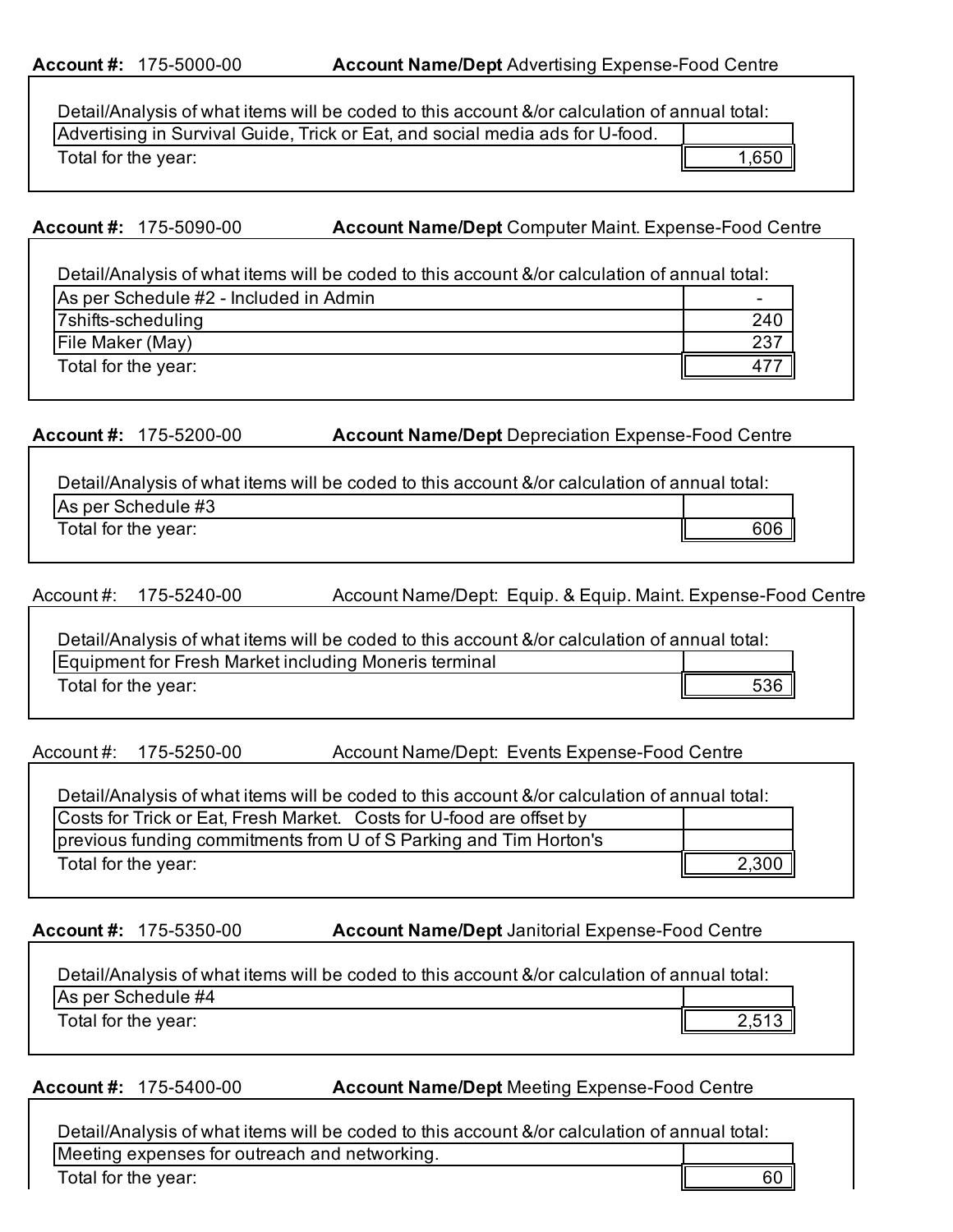**Account #:** 175-5430-00 **Account Name/Dept** Office & General Expense-Food Centre

| Detail/Analysis of what items will be coded to this account &/or calculation of annual total: |     |
|-----------------------------------------------------------------------------------------------|-----|
| Office Supplies, Business Cards, printer cartridges, pens, and pencils                        |     |
| Total for the year:                                                                           | 200 |

# **Account #:** 175-5510-00 **Account Name/Dept:**Repairs & Maintenance Exp.-S.S-Food Centre

Detail/Analysis of what items will be coded to this account &/or calculation of annual total: As per Schedule #5 - Included in Facilities Total for the year:  $\|\cdot\|$ 

# **Account #:** 175-5550-00 **Account Name/Dept:**Salaries, Wages & Benefits Exp.-S.S-Food Centre

| Detail/Analysis of what items will be coded to this account &/or calculation of annual total: |        |
|-----------------------------------------------------------------------------------------------|--------|
| Salaries, Wages & Benefits-39% time (15 hrs/week for two weeks August),                       |        |
| 53% time (20 hrs/week Sep-April)                                                              |        |
| Total for the year:                                                                           | 12,808 |
|                                                                                               |        |

**Account #:** 175-5580-00 **Account Name/Dept:**Staff Welfare/Apprec. Expense-Food Centre

| Detail/Analysis of what items will be coded to this account &/or calculation of annual total: |     |
|-----------------------------------------------------------------------------------------------|-----|
| Year-end event @ \$15/volunteer (Based on 10 volunteers)                                      |     |
| Total for the year:                                                                           | 150 |

Account #: 175-5630-00 Account Name/Dept: Telephone Expense-Food Centre

| Detail/Analysis of what items will be coded to this account &/or calculation of annual total: |     |
|-----------------------------------------------------------------------------------------------|-----|
| Costs for telephone hardware and long distance.                                               |     |
| Total for the year:                                                                           | 462 |

# **Account #: 175-5640-00 <b>Account Name/Dept** Training Expense-Food Centre

| Detail/Analysis of what items will be coded to this account &/or calculation of annual total: |     |
|-----------------------------------------------------------------------------------------------|-----|
| VOTR for Term 1 and 2 \$15/volunteer (5 volunteers)                                           |     |
| Total for the year:                                                                           | 150 |

Account #: 175-5710-00 Account Name/Dept: Volunteer Appreciation Expense-Food Centre

Detail/Analysis of what items will be coded to this account &/or calculation of annual total: USSU Gift Cards for volunteers based on points accumulated for hours volunteered. Total for the year:  $\parallel$  160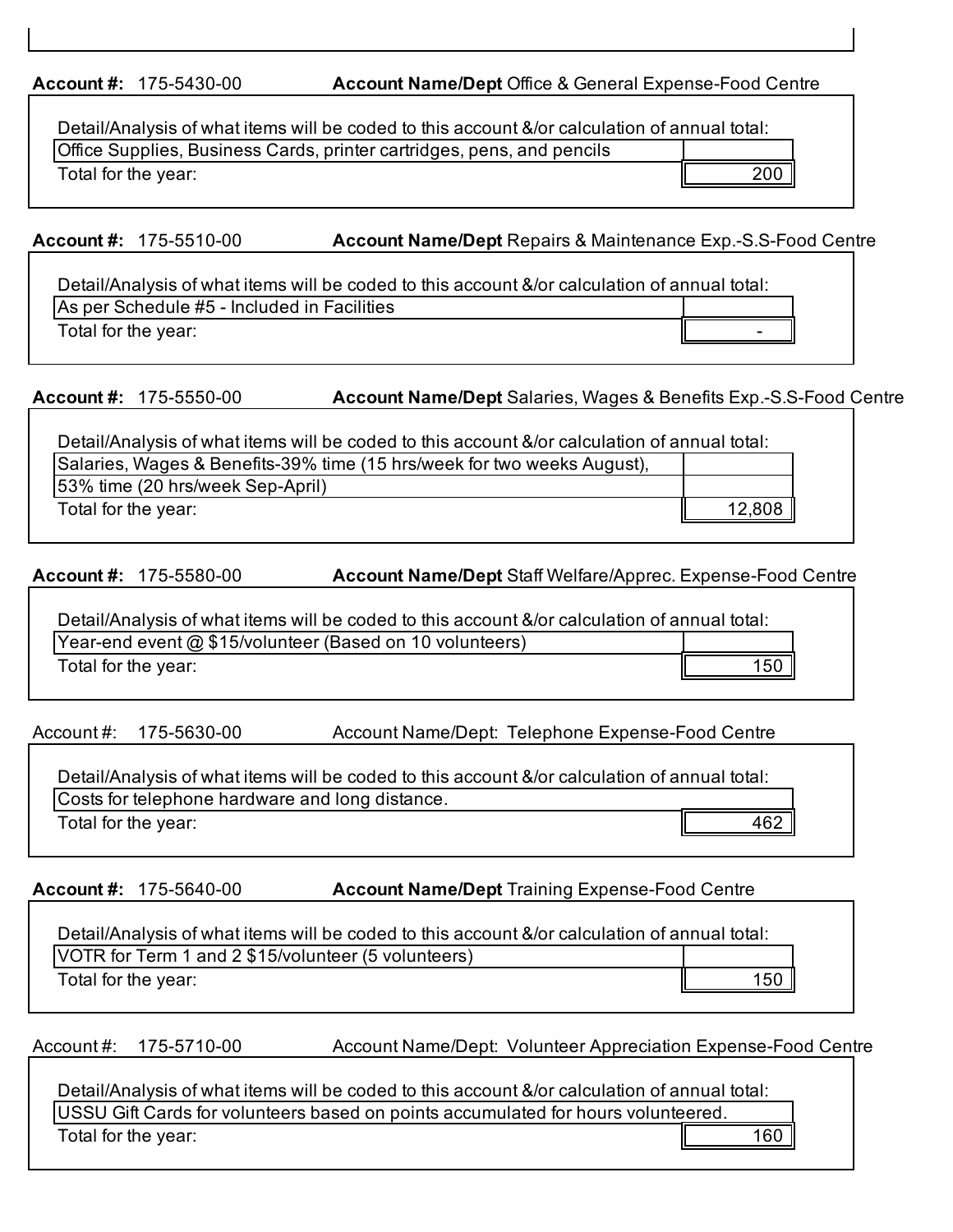| Detail/Analysis of what items will be coded to this account &/or calculation of annual total: |       |
|-----------------------------------------------------------------------------------------------|-------|
| As per Schedule #5                                                                            |       |
| Total for the year:                                                                           | 2.148 |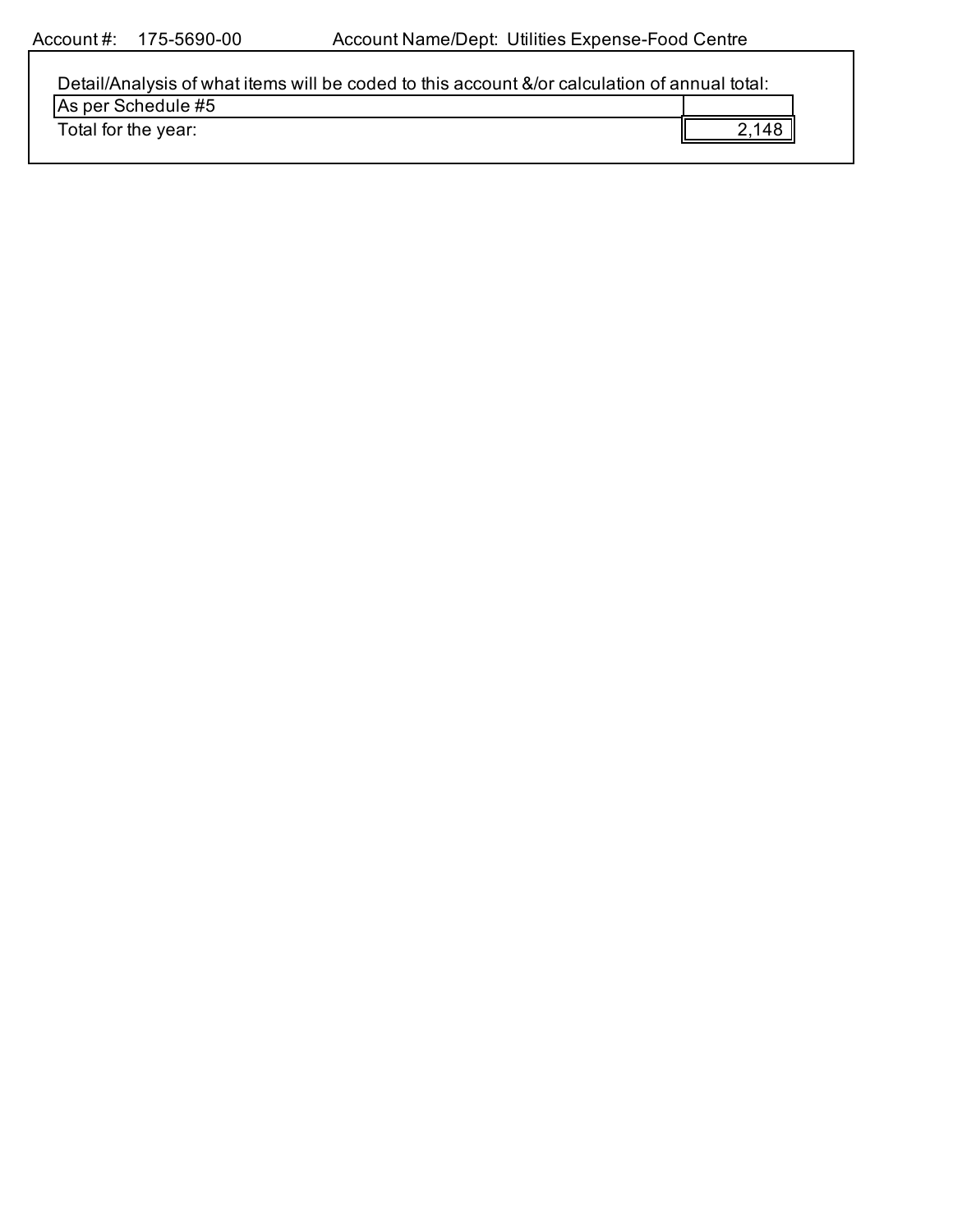| Account #: 190-5000-00              | <b>Account Name/Dept:</b>                                                         | Advertising Expense-Help Cntr.                                                                |
|-------------------------------------|-----------------------------------------------------------------------------------|-----------------------------------------------------------------------------------------------|
|                                     |                                                                                   |                                                                                               |
|                                     |                                                                                   | Detail/Analysis of what items will be coded to this account &/or calculation of annual total: |
|                                     | Survival Calendar, social media ads for events and campaigns, and promotional     |                                                                                               |
|                                     | materials for the Centre i.e. Buttons, discussion group and workshop advertising. |                                                                                               |
| Total for the year:                 |                                                                                   | 1,940                                                                                         |
|                                     |                                                                                   |                                                                                               |
|                                     |                                                                                   |                                                                                               |
| Account #: 190-5090-00              | <b>Account Name/Dept:</b>                                                         | Computer Maint. Expense-Help Cntr.                                                            |
|                                     |                                                                                   |                                                                                               |
|                                     |                                                                                   | Detail/Analysis of what items will be coded to this account &/or calculation of annual total: |
| Per schedule #2 - Included in Admin |                                                                                   |                                                                                               |
| 7shifts-scheduling                  |                                                                                   | 240                                                                                           |
| Total for the year:                 |                                                                                   | 240                                                                                           |
|                                     |                                                                                   |                                                                                               |
| Account #: 190-5110-00              | <b>Account Name/Dept:</b>                                                         | Condom Expense-Help Cntr.                                                                     |
|                                     |                                                                                   |                                                                                               |
|                                     |                                                                                   | Detail/Analysis of what items will be coded to this account &/or calculation of annual total: |
|                                     | To cover condoms, gloves, lubricant, dental dams, and internal condoms.           |                                                                                               |
| Total for the year:                 |                                                                                   | 300                                                                                           |
|                                     |                                                                                   |                                                                                               |
| Account #: 190-5120-00              | <b>Account Name/Dept:</b>                                                         | Conference Expense-Help Cntr.                                                                 |
|                                     |                                                                                   |                                                                                               |
|                                     |                                                                                   | Detail/Analysis of what items will be coded to this account &/or calculation of annual total: |
|                                     | Cost for the Coordinator to attend a relevant conference.                         |                                                                                               |
| Total for the year:                 |                                                                                   | 100                                                                                           |
|                                     |                                                                                   |                                                                                               |
| Account #: 190-5200-00              | <b>Account Name/Dept:</b>                                                         | Depreciation Expense-Help Cntr.                                                               |
|                                     |                                                                                   |                                                                                               |
|                                     |                                                                                   | Detail/Analysis of what items will be coded to this account &/or calculation of annual total: |
| Per schedule #3                     |                                                                                   |                                                                                               |
| Total for the year:                 |                                                                                   | 798                                                                                           |
|                                     |                                                                                   |                                                                                               |
| Account #: 190-5240-00              | <b>Account Name/Dept:</b>                                                         | Equip. & Equip. Maint. Expense-Help Cntr.                                                     |
|                                     |                                                                                   |                                                                                               |
|                                     |                                                                                   | Detail/Analysis of what items will be coded to this account &/or calculation of annual total: |
|                                     | To cover costs of any equipment needs for the year such as buttons.               |                                                                                               |
| Total for the year:                 |                                                                                   | 150                                                                                           |
|                                     |                                                                                   |                                                                                               |
|                                     |                                                                                   |                                                                                               |
| Account #: 190-5250-00              | <b>Account Name/Dept:</b>                                                         | Events/Speakers Expense-Help Cntr.                                                            |
|                                     |                                                                                   | Detail/Analysis of what items will be coded to this account &/or calculation of annual total: |
|                                     | Event costs for the year including Mental Health Awareness weeks, Adulting 101.   |                                                                                               |
|                                     | Includes costs for speakers and honorariums for discussion group leaders.         |                                                                                               |
| Total for the year:                 |                                                                                   | 5,300                                                                                         |
|                                     |                                                                                   |                                                                                               |
|                                     |                                                                                   |                                                                                               |

**Account #:**190-5350-00 **Account Name/Dept:** Janitorial Expense-Help Cntr.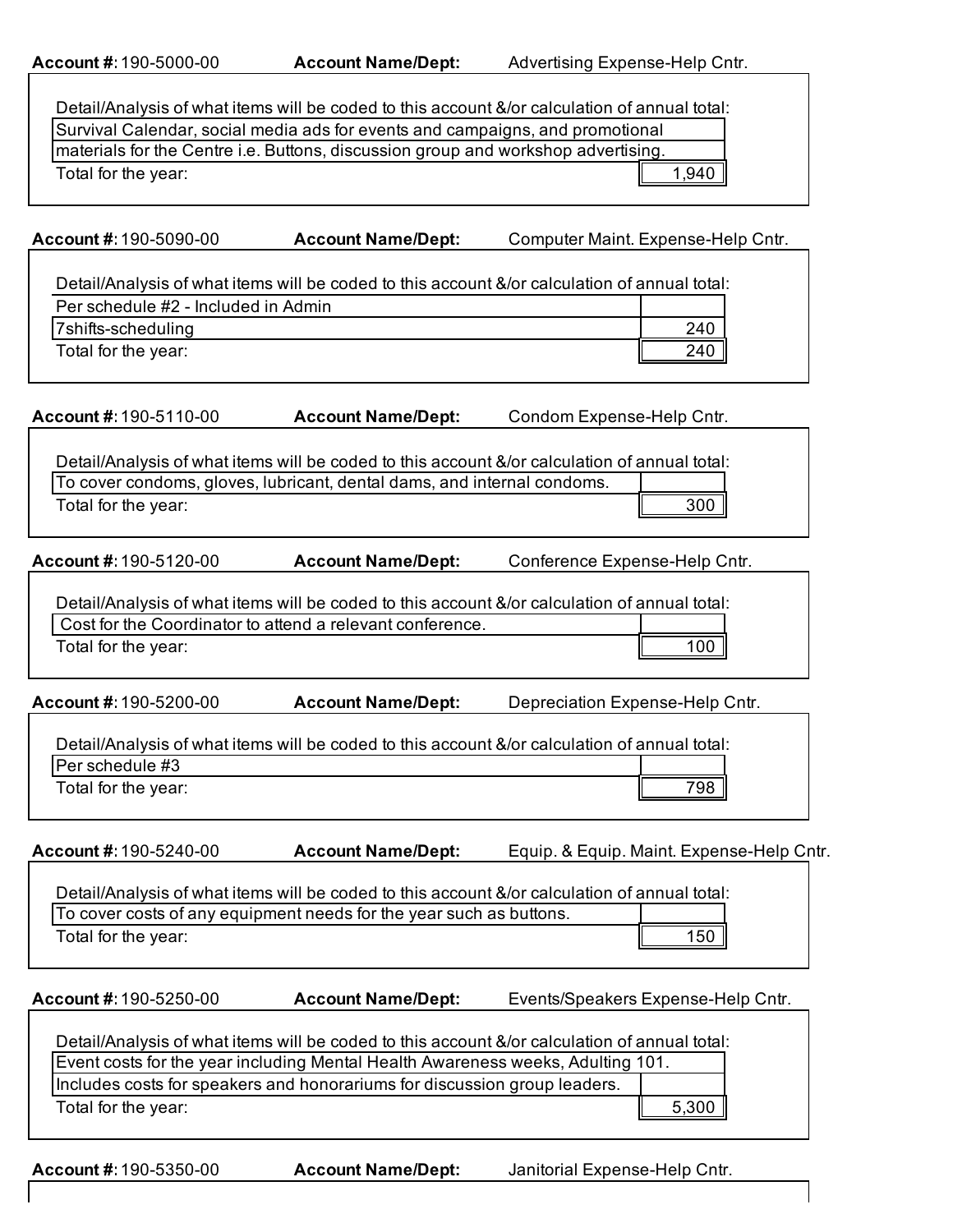| Detail/Analysis of what items will be coded to this account &/or calculation of annual total: |     |
|-----------------------------------------------------------------------------------------------|-----|
| IPer schedule #4                                                                              |     |
| Total for the year:                                                                           | 946 |
|                                                                                               |     |

**Account #:**190-5400-00 **Account Name/Dept:** Meeting Expenses-Help Cntr.

| Detail/Analysis of what items will be coded to this account &/or calculation of annual total: |    |
|-----------------------------------------------------------------------------------------------|----|
| Meeting expenses for outreach and networking.                                                 |    |
| Total for the year:                                                                           | 80 |

**Account #:**190-5430-00 **Account Name/Dept:** Office & General Expense-Help Cntr.

| Detail/Analysis of what items will be coded to this account &/or calculation of annual total: |     |
|-----------------------------------------------------------------------------------------------|-----|
| Office Supplies, Coordinator's business cards, printer toner cartridges,                      |     |
| pens, pencils and misc supplies.                                                              |     |
|                                                                                               |     |
| Total for the year:                                                                           | 350 |
|                                                                                               |     |

**Account #:**190-5510-00 **Account Name/Dept:** Repairs/Maint. Expense-Help Cntr.

| Detail/Analysis of what items will be coded to this account &/or calculation of annual total: |  |
|-----------------------------------------------------------------------------------------------|--|
| <b>Per Schedule #5 - Included in Facilities</b>                                               |  |
| Total for the year:                                                                           |  |

**Account #:**190-5550-40 **Account Name/Dept:** Salaries/Wages & Benefit Exp.-Help Cntr.

| Detail/Analysis of what items will be coded to this account &/or calculation of annual total: |       |
|-----------------------------------------------------------------------------------------------|-------|
| Salaries, Wages & Benefits - 39% time (15 hrs/week) for May through July.                     |       |
| 53% time (20 hrs/week August-April)                                                           |       |
|                                                                                               |       |
| Total for the year:                                                                           | 1/543 |

**Account #:**190-5580-00 **Account Name/Dept:** Staff Welfare/Apprec. Expense-Help Cntr.

Detail/Analysis of what items will be coded to this account &/or calculation of annual total: Year-end event @ \$15/volunteer (Based on 30 volunteers) Total for the year: 450

**Account #:**190-5630-00 **Account Name/Dept:** Telephone Expense-Help Cntr.

| Detail/Analysis of what items will be coded to this account &/or calculation of annual total: |     |
|-----------------------------------------------------------------------------------------------|-----|
| Costs for telephone hardware and long distance.                                               |     |
| Total for the year:                                                                           | 816 |

|  | Account #: 190-5640-00 | <b>Account Name/Dept:</b> | Training Expense-Help Cntr. |
|--|------------------------|---------------------------|-----------------------------|
|--|------------------------|---------------------------|-----------------------------|

Detail/Analysis of what items will be coded to this account &/or calculation of annual total: VOTR - Based on \$15/volunteer (25 volunteers)/, \$15/volunteer (15 volunteer 500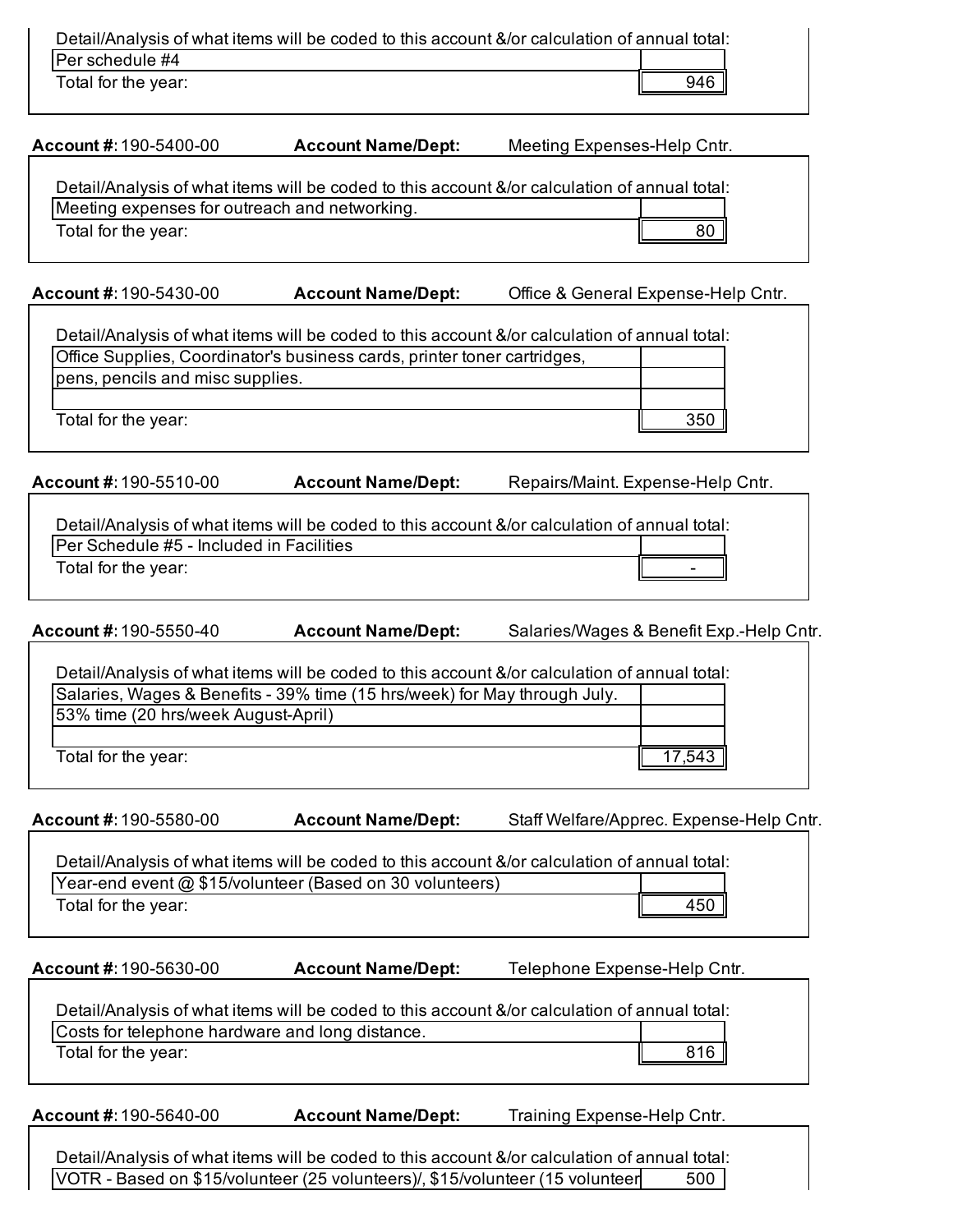| Applied Suicide Intervention - Based on \$140/volunteers (16 Volunteers) | 2,240 |
|--------------------------------------------------------------------------|-------|
| Additional training and educational opportunities for volunteers         | 1,000 |
| Total for the year:                                                      | 3,740 |

**Account #:**190-5690-00 **Account Name/Dept:** Utilities Expense-Help Cntr.

| Detail/Analysis of what items will be coded to this account &/or calculation of annual total: |       |
|-----------------------------------------------------------------------------------------------|-------|
| <b>Per Schedule #6</b>                                                                        |       |
| Total for the year:                                                                           | 2,976 |

**Account #:**190-5710-00 **Account Name/Dept:** Volunteer Appreciation Expense-Help Cntr.

| Detail/Analysis of what items will be coded to this account &/or calculation of annual total: |  |
|-----------------------------------------------------------------------------------------------|--|
| USSU Gift Cards for volunteers based on points accumulated for hours                          |  |
| volunteered.                                                                                  |  |
| Total for the year:                                                                           |  |
|                                                                                               |  |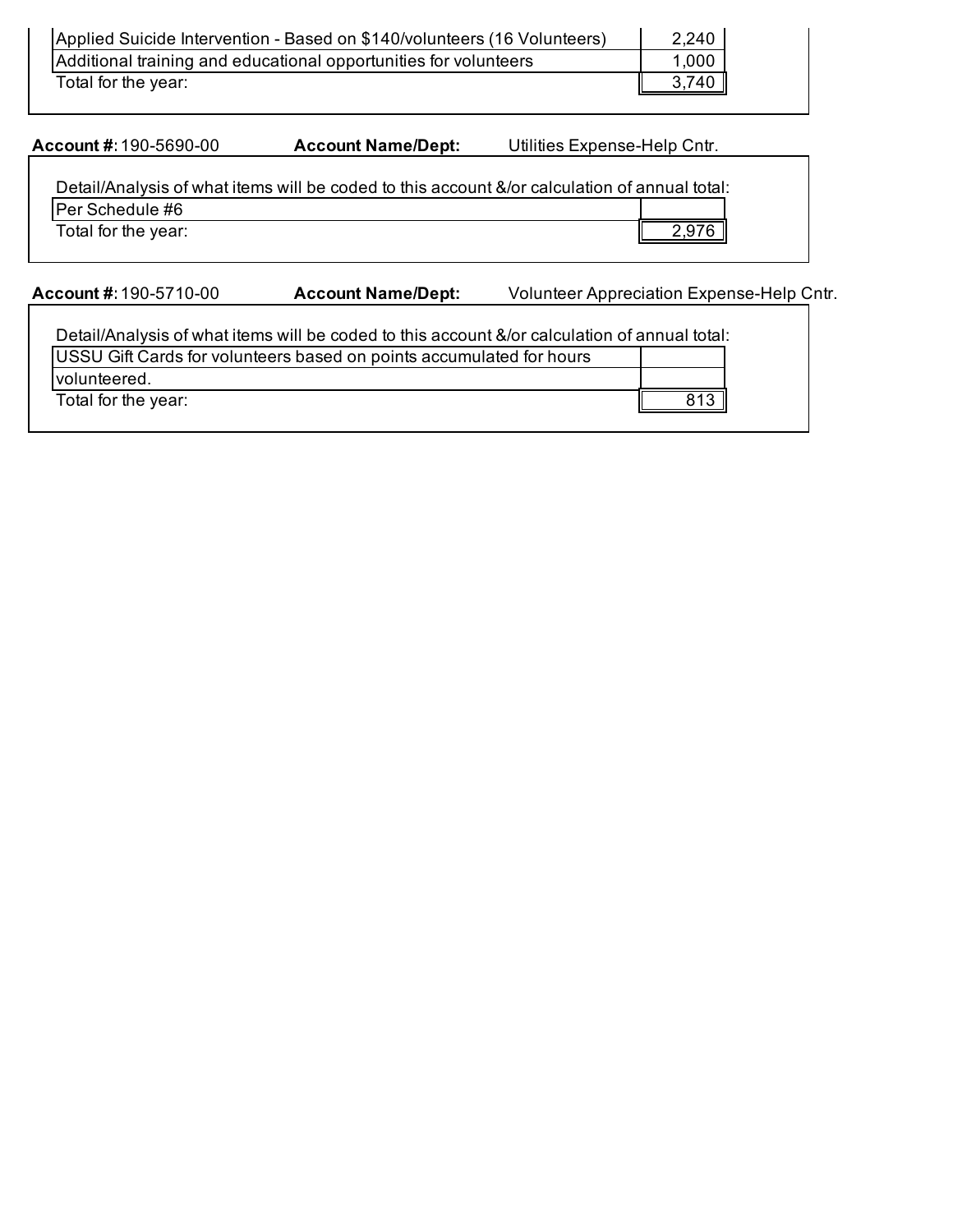**Account #:** 250-4040-00 **Account Name/Dept:** Coat Check Revenue-Louis'

| Detail/Analysis of what items will be coded to this account &/or calculation of annual total: |     |
|-----------------------------------------------------------------------------------------------|-----|
| Based on estimates for revenue from events from October 2022 to March 2023                    |     |
| Total for the year:                                                                           | 700 |

|                     | Account #: 250-4070-20                   | <b>Account Name/Dept:</b>                                                                         | <b>Commission Vending Revenue-Louis'</b>                                                            |
|---------------------|------------------------------------------|---------------------------------------------------------------------------------------------------|-----------------------------------------------------------------------------------------------------|
|                     |                                          |                                                                                                   |                                                                                                     |
|                     |                                          | Detail/Analysis of what items will be coded to this account &/or calculation of annual total:     |                                                                                                     |
|                     |                                          | This line is estimated ATM revenue from Louis' and Louis' Loft                                    |                                                                                                     |
| Total for the year: |                                          |                                                                                                   | 5,961                                                                                               |
|                     |                                          |                                                                                                   |                                                                                                     |
|                     | Account #: 250-4270-40                   | <b>Account Name/Dept:</b>                                                                         | Sales-Bottled Beer Revenue-Louis'                                                                   |
|                     |                                          | Detail/Analysis of what items will be coded to this account &/or calculation of annual total:     |                                                                                                     |
|                     |                                          |                                                                                                   | Based on estimates given the predicted campus environment. This includes sales for Welcome Week     |
|                     | and Griffith's Stadium                   |                                                                                                   |                                                                                                     |
| Total for the year: |                                          |                                                                                                   | #####                                                                                               |
|                     | Account #: 250-4270-50                   | <b>Account Name/Dept:</b>                                                                         | Sales Draught Beer Revenue-Louis'                                                                   |
|                     |                                          |                                                                                                   |                                                                                                     |
|                     |                                          | Detail/Analysis of what items will be coded to this account &/or calculation of annual total:     |                                                                                                     |
|                     |                                          | Based on estimates given the predicted campus environment. Sales includes product sold at Louis'  |                                                                                                     |
| and Louis' Loft.    |                                          |                                                                                                   |                                                                                                     |
| Total for the year: |                                          |                                                                                                   | #####                                                                                               |
|                     | Account #: 250-4270-60                   | <b>Account Name/Dept:</b>                                                                         | Sales-Food Revenue-Louis'                                                                           |
|                     |                                          |                                                                                                   |                                                                                                     |
|                     |                                          | Detail/Analysis of what items will be coded to this account &/or calculation of annual total:     |                                                                                                     |
|                     |                                          |                                                                                                   | Based on estimates given the predicted campus environment. Sales are inclusive of all food products |
|                     |                                          | sold at Louis', Louis' Loft, and Griffith's Stadium                                               |                                                                                                     |
| Total for the year: |                                          |                                                                                                   | #####                                                                                               |
|                     | Account #: 250-4270-70                   | <b>Account Name/Dept:</b>                                                                         | Sales-Liquor Revenue-Louis'                                                                         |
|                     |                                          |                                                                                                   |                                                                                                     |
|                     |                                          | Detail/Analysis of what items will be coded to this account &/or calculation of annual total:     |                                                                                                     |
|                     |                                          | Based on estimates given the predicted campus environment. Sales are inclusive of all spirits and |                                                                                                     |
|                     | and wine sold at Louis' and Louis' Loft. |                                                                                                   |                                                                                                     |
| Total for the year: |                                          |                                                                                                   | #####                                                                                               |

**Account #:** 250-4270-80 **Account Name/Dept:** Sales-Non Alcoholic Revenue-Louis'

| Detail/Analysis of what items will be coded to this account &/or calculation of annual total: |        |  |
|-----------------------------------------------------------------------------------------------|--------|--|
| Based on estimates given the predicted campus environment. Sales are inclusive non acholic    |        |  |
| beverages sold at Louis' and Griffith's Stadium                                               |        |  |
| Total for the year:                                                                           | 29,384 |  |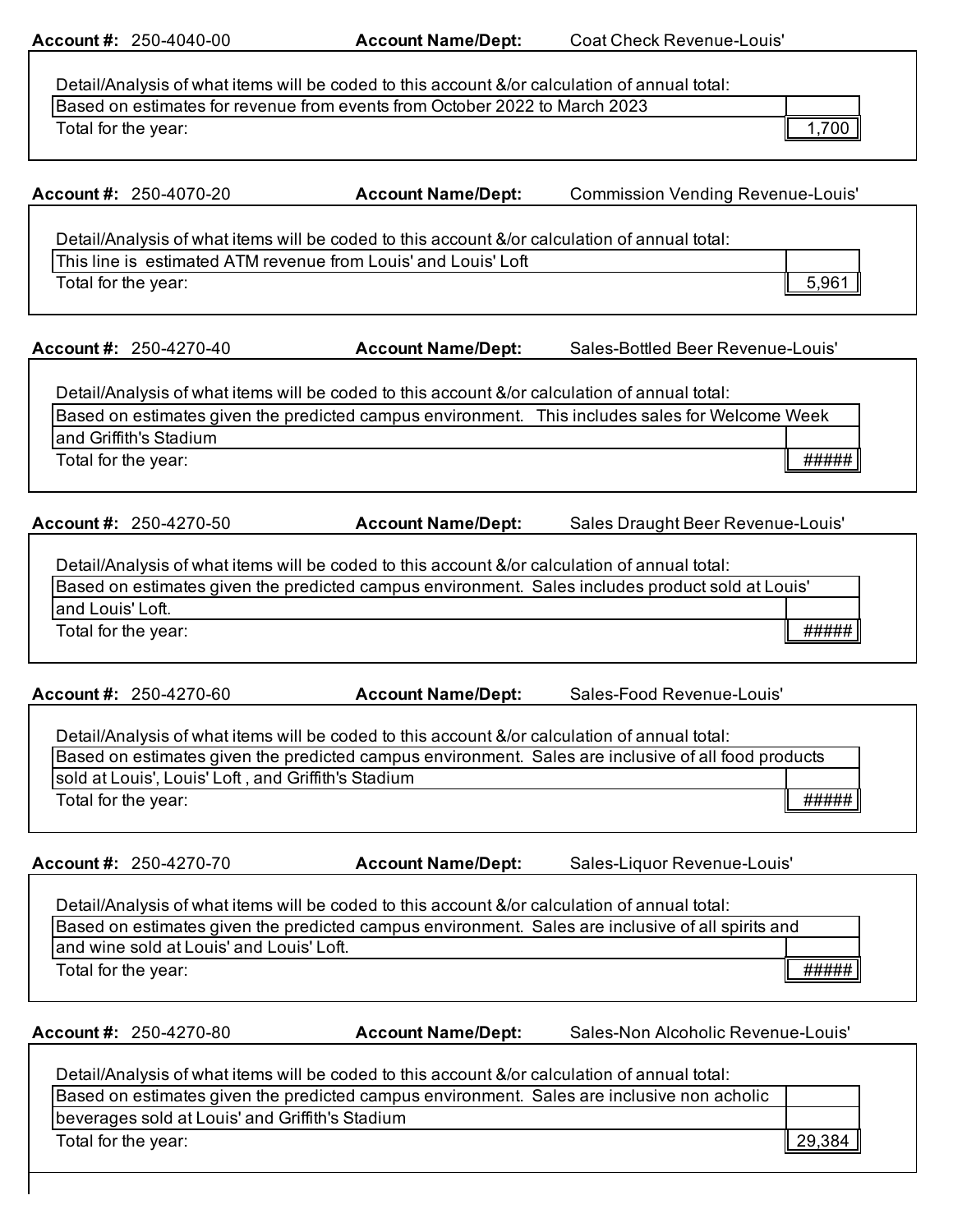**Account #:** 250-4275-85 **Account Name/Dept:** Sales-Prepared Beverages- Louis'

| Detail/Analysis of what items will be coded to this account &/or calculation of annual total:  |                |
|------------------------------------------------------------------------------------------------|----------------|
| Coffee and tea sales at Louis' Loft based on estimates given the predicted campus environment. |                |
| Total for the year:                                                                            | $\vert$ 74,287 |
|                                                                                                |                |

**Account #:** 250-4275-00 **Account Name/Dept:** Special Event Revenue-Louis'

Detail/Analysis of what items will be coded to this account &/or calculation of annual total: Room rentals at Louis' and Louis' Loft based on estimates given the predicted campus environment. Total for the year:  $\parallel$  38,150

**Account #:** 250-4280-00 **Account Name/Dept:** Sponsorship Revenue-Louis'

Detail/Analysis of what items will be coded to this account &/or calculation of annual total: Sponsorship for Louis' including \$8000 from Great Western Brewing for Welcome Week. Total for the year:  $\parallel$  10,400

**Account #:** 250-5000-00 **Account Name/Dept:** Advertising Expense-Louis'

Detail/Analysis of what items will be coded to this account &/or calculation of annual total:

Includes ads in the Survival Guide, sign in front of MUB, and social media ads. We also budgeted for \$5000 for video production in the summer to provide the operation with new assets to advertise the venue to student and prospective clients. Total for the year:  $\parallel$  13,100

**Account #:** 250-5030-00 **Account Name/Dept:** Bank Charges Expense-Louis'

| Detail/Analysis of what items will be coded to this account &/or calculation of annual total: |        |
|-----------------------------------------------------------------------------------------------|--------|
| This is a percentage base charge for credit card sales and rental fees for Moneris terminals  |        |
| Totals are estimated based on predicted revenues.                                             |        |
| Total for the year:                                                                           | 18,900 |

**Account #:** 250-5090-00 **Account Name/Dept:** Computer Maintenance Expense-Louis'

Detail/Analysis of what items will be coded to this account &/or calculation of annual total: As per Schedule #2 - Included in Admin iCloud storage, Display System (Yodeck) 141 Total for the year:  $\sqrt{141}$ 

**Account #:** 250-5180-40 **Account Name/Dept:** Cost of Sales-Bottled Beer Expense-Louis'

| Detail/Analysis of what items will be coded to this account &/or calculation of annual total: |  |
|-----------------------------------------------------------------------------------------------|--|
| Based on 35% of sales.                                                                        |  |

Total for the year:  $\sqrt{46,134}$ 

**Account #:** 250-5180-50 **Account Name/Dept:** Cost of Sales-Draft Beer Expense Louis'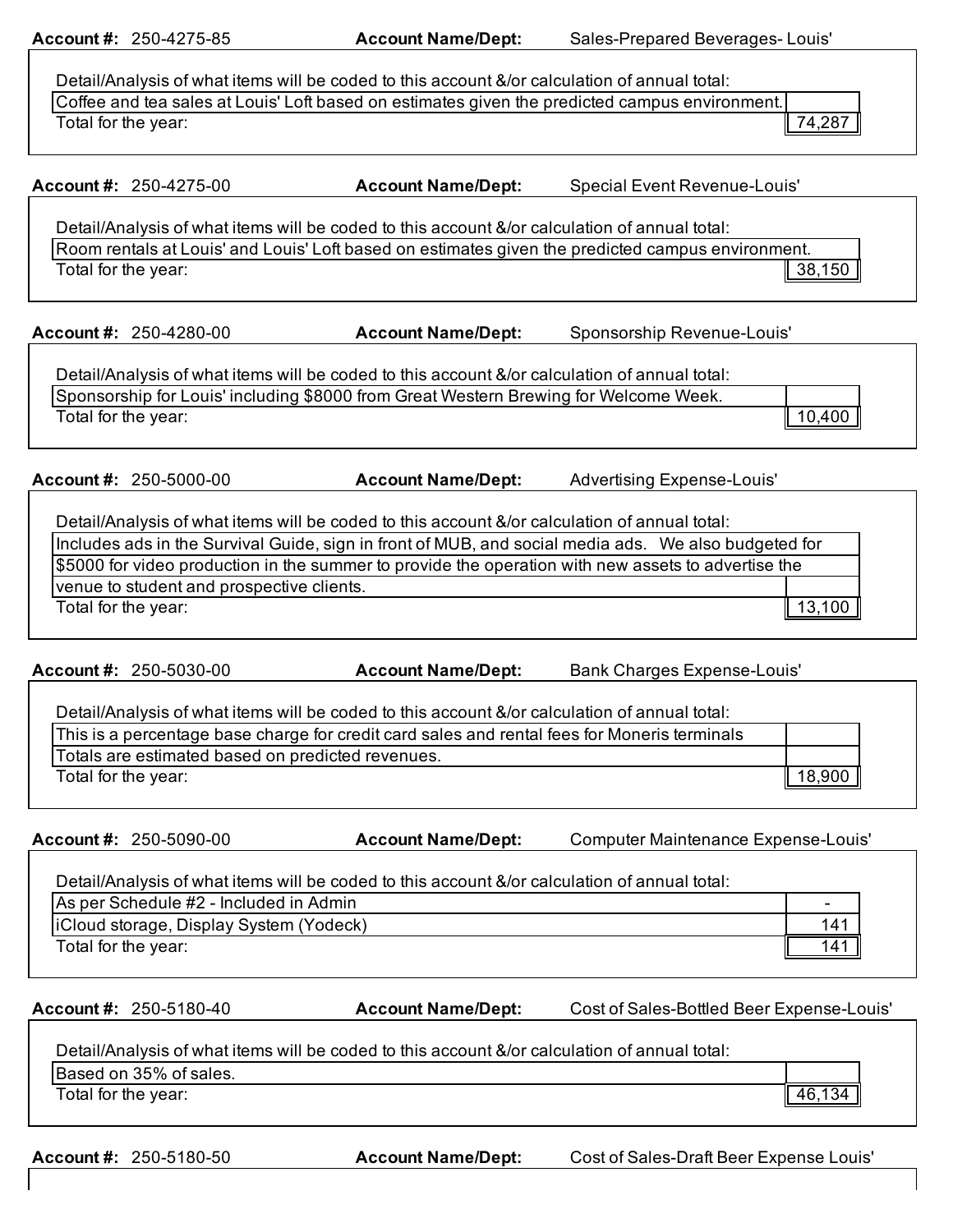|                     |                             | Detail/Analysis of what items will be coded to this account &/or calculation of annual total: |                                             |  |
|---------------------|-----------------------------|-----------------------------------------------------------------------------------------------|---------------------------------------------|--|
|                     | Based on 44% of sales.      |                                                                                               |                                             |  |
| Total for the year: |                             |                                                                                               | 70,676                                      |  |
|                     |                             |                                                                                               |                                             |  |
|                     | Account #: 250-5180-60      | <b>Account Name/Dept:</b>                                                                     | Cost of Sales-Food Expense-Louis'           |  |
|                     |                             | Detail/Analysis of what items will be coded to this account &/or calculation of annual total: |                                             |  |
|                     | Based on 40% of food sales. |                                                                                               |                                             |  |
| Total for the year: |                             |                                                                                               | #####                                       |  |
|                     |                             |                                                                                               |                                             |  |
|                     | Account #: 250-5180-70      | <b>Account Name/Dept:</b>                                                                     | Cost of Sales-Liquor Expense-Louis'         |  |
|                     |                             |                                                                                               |                                             |  |
|                     |                             | Detail/Analysis of what items will be coded to this account &/or calculation of annual total: |                                             |  |
|                     |                             | Based on 27% of sales in the summer months and 23% for the rest of the year.                  |                                             |  |
| Total for the year: |                             |                                                                                               | 31,873                                      |  |
|                     | Account #: 250-5180-80      | <b>Account Name/Dept:</b>                                                                     | Cost of Sales-Non Alc. Expense-Louis'       |  |
|                     |                             |                                                                                               |                                             |  |
|                     |                             | Detail/Analysis of what items will be coded to this account &/or calculation of annual total: |                                             |  |
|                     |                             | Based on 40% of sales. This line includes all soda used in mixed drinks.                      |                                             |  |
| Total for the year: |                             |                                                                                               | 11,754                                      |  |
|                     |                             |                                                                                               |                                             |  |
|                     | Account #: 250-5180-85      | <b>Account Name/Dept:</b>                                                                     | Cost of Sales Prepared Bev. Expense- Louis' |  |
|                     |                             | Detail/Analysis of what items will be coded to this account &/or calculation of annual total: |                                             |  |
|                     |                             | Based on 31% of sales. Includes coffee, tea, and other Loft products.                         |                                             |  |
| Total for the year: |                             |                                                                                               | 23,029                                      |  |
|                     |                             |                                                                                               |                                             |  |
|                     |                             |                                                                                               |                                             |  |

| Detail/Analysis of what items will be coded to this account &/or calculation of annual total: |             |
|-----------------------------------------------------------------------------------------------|-------------|
| As per Schedule #3                                                                            |             |
| Total for the year:                                                                           | $\Delta$ 26 |

| Account #: $250 - 5240 - 00$<br>Equip. & Equip Maint. Expense-Louis'<br><b>Account Name/Dept:</b> |
|---------------------------------------------------------------------------------------------------|
|---------------------------------------------------------------------------------------------------|

Detail/Analysis of what items will be coded to this account &/or calculation of annual total: Repairs and maintenance on kitchen and bar equipment. This is based estimates given operating plan. Total for the year: 20,750

**Account #:** 250-5285-00 **Account Name/Dept:** Food & Beverage Supp. Expense-Louis'

Detail/Analysis of what items will be coded to this account &/or calculation of annual total: Includes napkins, bar wipes, glass towels, glassware, cutlery, plates and take-out containers. Total for the year: 16,200

**Account #:** 250-5290-00 **Account Name/Dept:** Freight Expense-Louis'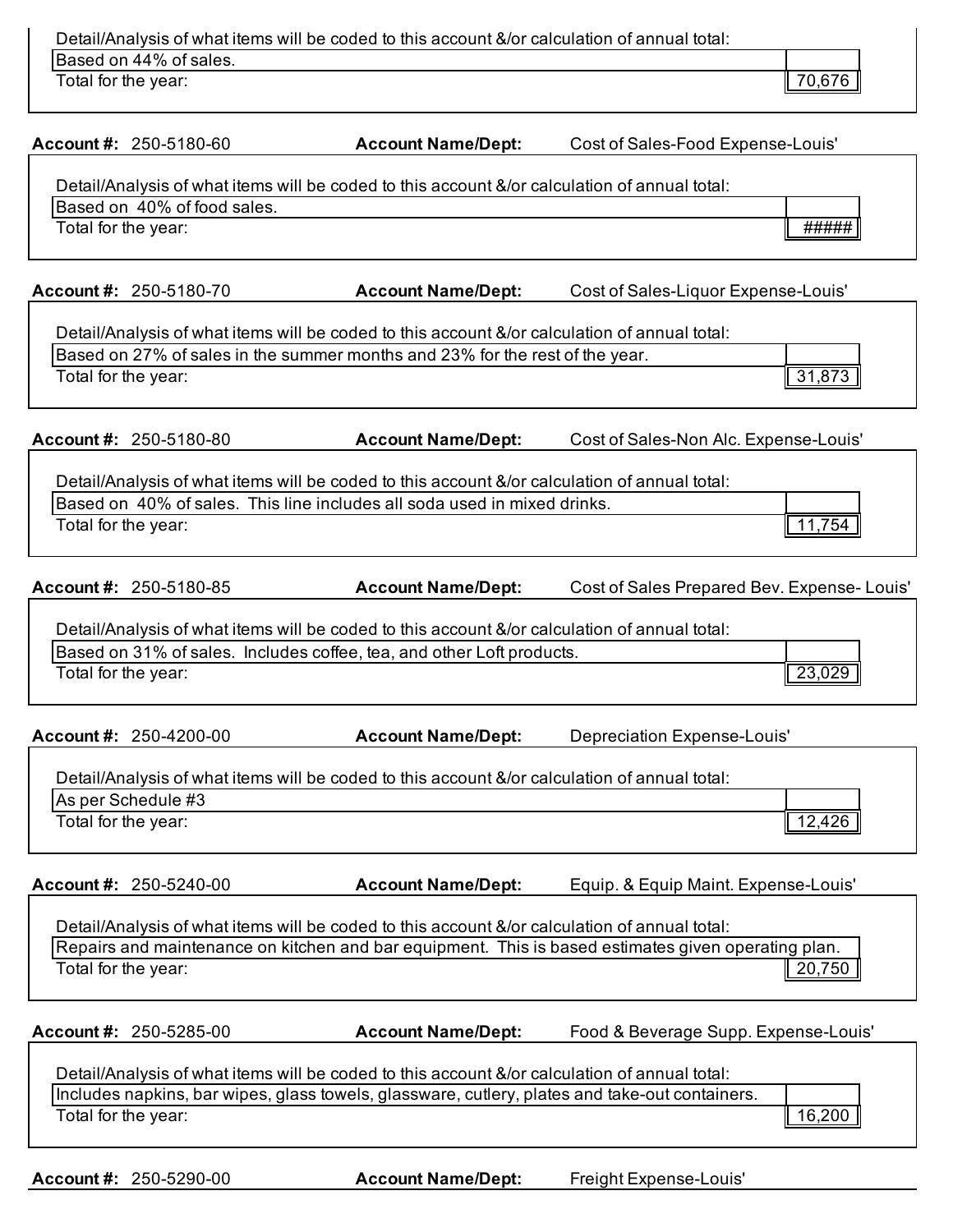Detail/Analysis of what items will be coded to this account &/or calculation of annual total:

Freight charges for incoming items. This includes liquor deliveries and bottle returns.

Total for the year: 10,000 and 10,000 and 10,000 and 10,000 and 10,000 and 10,000 and 10,000 and 10,000 and 10,000 and 10,000 and 10,000 and 10,000 and 10,000 and 10,000 and 10,000 and 10,000 and 10,000 and 10,000 and 10,0

|  | Account #: 250-5360-00 |
|--|------------------------|
|--|------------------------|

**Account Name/Dept:** Kitchen Supplies Expense-Louis'

Detail/Analysis of what items will be coded to this account &/or calculation of annual total: Includes items such as detergents, dishwashing liquids as well as degreasers and cleaners. Total for the year: 12,800

**Account #:** 250-5390-00 **Account Name/Dept:** License Expense-Louis'

| Detail/Analysis of what items will be coded to this account &/or calculation of annual total: |       |
|-----------------------------------------------------------------------------------------------|-------|
| Liquor Licenses (SLGA \$525), POS yearly license fees (\$5,388), 7 Shifts License (\$960),    |       |
| Online ordering subscription (\$550), and Spotify for music.                                  |       |
| Total for the year:                                                                           | 8,438 |

**Account #:** 250-5400-00 **Account Name/Dept:** Meeting Expense-Louis'

| Detail/Analysis of what items will be coded to this account &/or calculation of annual total: |     |  |
|-----------------------------------------------------------------------------------------------|-----|--|
| Meeting expense Louis' manager retreat.                                                       |     |  |
| Total for the year:                                                                           | 600 |  |

**Account #:** 250-5410-00 **Account Name/Dept:** Membership Expense-Louis'

Detail/Analysis of what items will be coded to this account &/or calculation of annual total:

Total for the year:

**Account #:** 250-5430-00 **Account Name/Dept:** Office & General Expense-Louis'

| Detail/Analysis of what items will be coded to this account &/or calculation of annual total: |      |
|-----------------------------------------------------------------------------------------------|------|
| Supplies needed for the office, daily service, and the stadium.                               |      |
| Total for the year:                                                                           | ,200 |

**Account #:** 250-5450-00 **Account Name/Dept:** Plant Maint. Expense-Louis'

| Detail/Analysis of what items will be coded to this account &/or calculation of annual total: |     |
|-----------------------------------------------------------------------------------------------|-----|
| Includes planting of flowers on deck and maintenance of the boxes.                            |     |
| Total for the year:                                                                           | 900 |
|                                                                                               |     |

**Account #:** 250-5470-00 **Account Name/Dept:** Printing Expense-Louis'

|  | <b>Account Name/Dept:</b> |
|--|---------------------------|
|--|---------------------------|

| Detail/Analysis of what items will be coded to this account &/or calculation of annual total: |     |
|-----------------------------------------------------------------------------------------------|-----|
| Menu printing and other miscellaneous printing.                                               |     |
| Total for the year:                                                                           | 600 |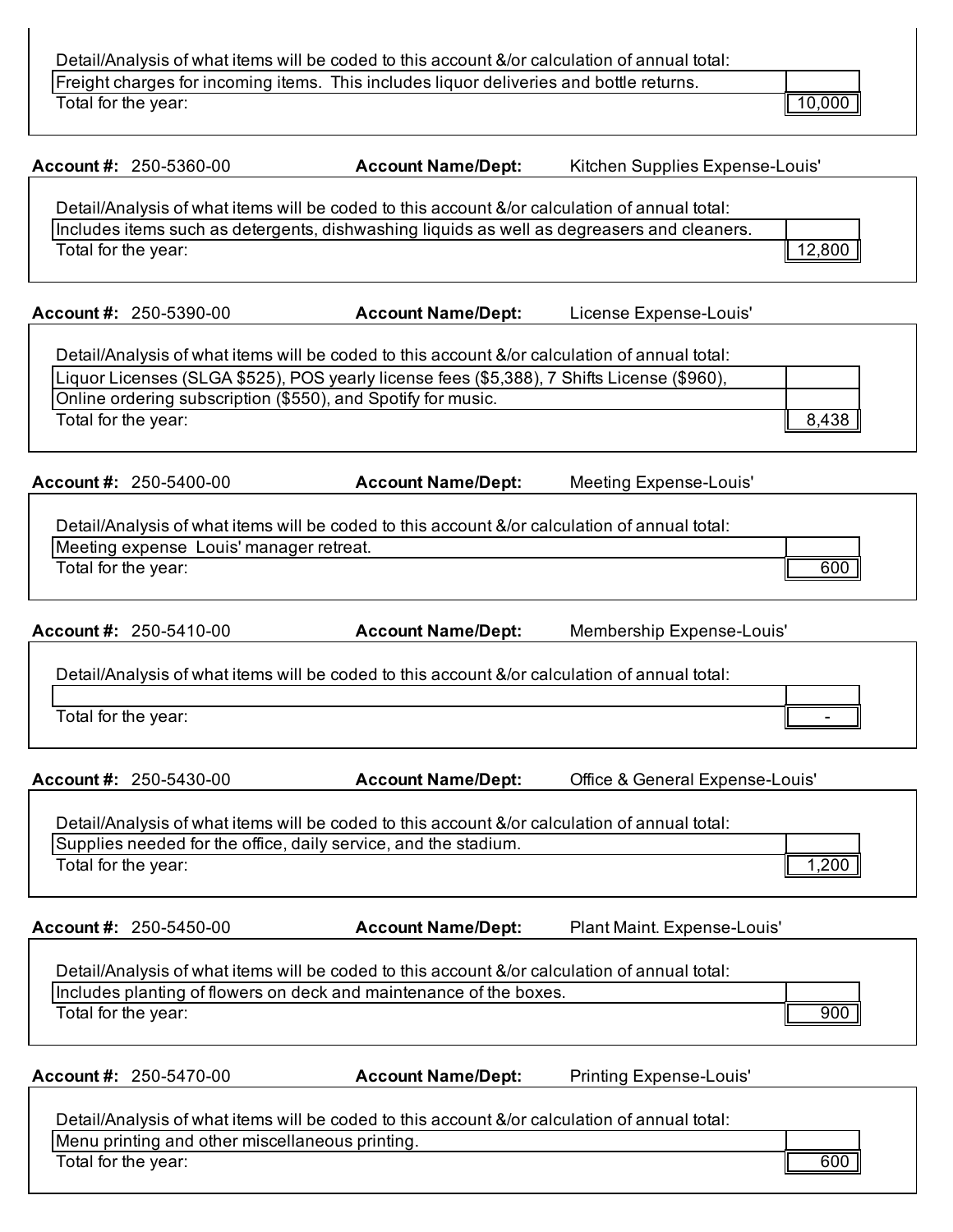**Account #:** 250-5480-00 **Account Name/Dept:** Professional Dev./Wellness Expense-Louis'

| Detail/Analysis of what items will be coded to this account &/or calculation of annual total: |     |
|-----------------------------------------------------------------------------------------------|-----|
| As per CUPE Agreement, staff reimbursement for health, wellness or education courses.         |     |
| \$650 per union member. Three members are eligible for this benefit in this fiscal year.      |     |
| Total for the year:                                                                           | 650 |

**Account #:** 250-5500-00 **Account Name/Dept:** Promotions Expense-Louis'

Detail/Analysis of what items will be coded to this account &/or calculation of annual total:

| Promotions based on estimates given the campus environment.                                    |        |
|------------------------------------------------------------------------------------------------|--------|
| This is non advertising cost to run promotions at Louis' as well as any food and beverage that |        |
| is promoted to customers.                                                                      |        |
| Total for the year:                                                                            | 10,000 |

**Account #:** 250-5510-05 **Account Name/Dept:** Repairs & Maint. Expense-Louis'

| Detail/Analysis of what items will be coded to this account &/or calculation of annual total: |        |
|-----------------------------------------------------------------------------------------------|--------|
| As per Schedule #5 - Included in Facilities                                                   |        |
| Repairs specific to Louis'                                                                    |        |
| Total for the year:                                                                           | .2,400 |

| Account #: 250-5550-50 | <b>Account Name/Dept:</b> | Salaries/Wages & Benefits Expense-Louis' |
|------------------------|---------------------------|------------------------------------------|
|                        |                           |                                          |

Detail/Analysis of what items will be coded to this account &/or calculation of annual total: Salaries, Wages & Benefits for Full-time In scope, Full-time out of scope and Less Than Full-time. Total for the year:  $\parallel$  #####  $\parallel$ 

**Account #:** 250-5560-00 **Account Name/Dept:** Special Event Expense-Louis'

| Detail/Analysis of what items will be coded to this account &/or calculation of annual total:  |                                |
|------------------------------------------------------------------------------------------------|--------------------------------|
| Costs from rental of special items needed for special events including linens and other items. |                                |
| Total for the year:                                                                            | $\parallel$ 29,250 $\parallel$ |

**Account #:** 250-5205-00 **Account Name/Dept:** Staff Discounts Expense-Louis'

Detail/Analysis of what items will be coded to this account &/or calculation of annual total: 25% discounts for all staff. Total for the year:  $\parallel$  10,000

**Account #:** 250-5580-00 **Account Name/Dept:** Staff Welfare/Apprec. Expense-Louis'

| Detail/Analysis of what items will be coded to this account &/or calculation of annual total: |                   |
|-----------------------------------------------------------------------------------------------|-------------------|
| Funds for monthly staff initiatives and incentives.                                           |                   |
| Total for the year:                                                                           | 0.80 <sub>c</sub> |

**Account #:** 250-5630-00 **Account Name/Dept:** Telephone Expense-Louis'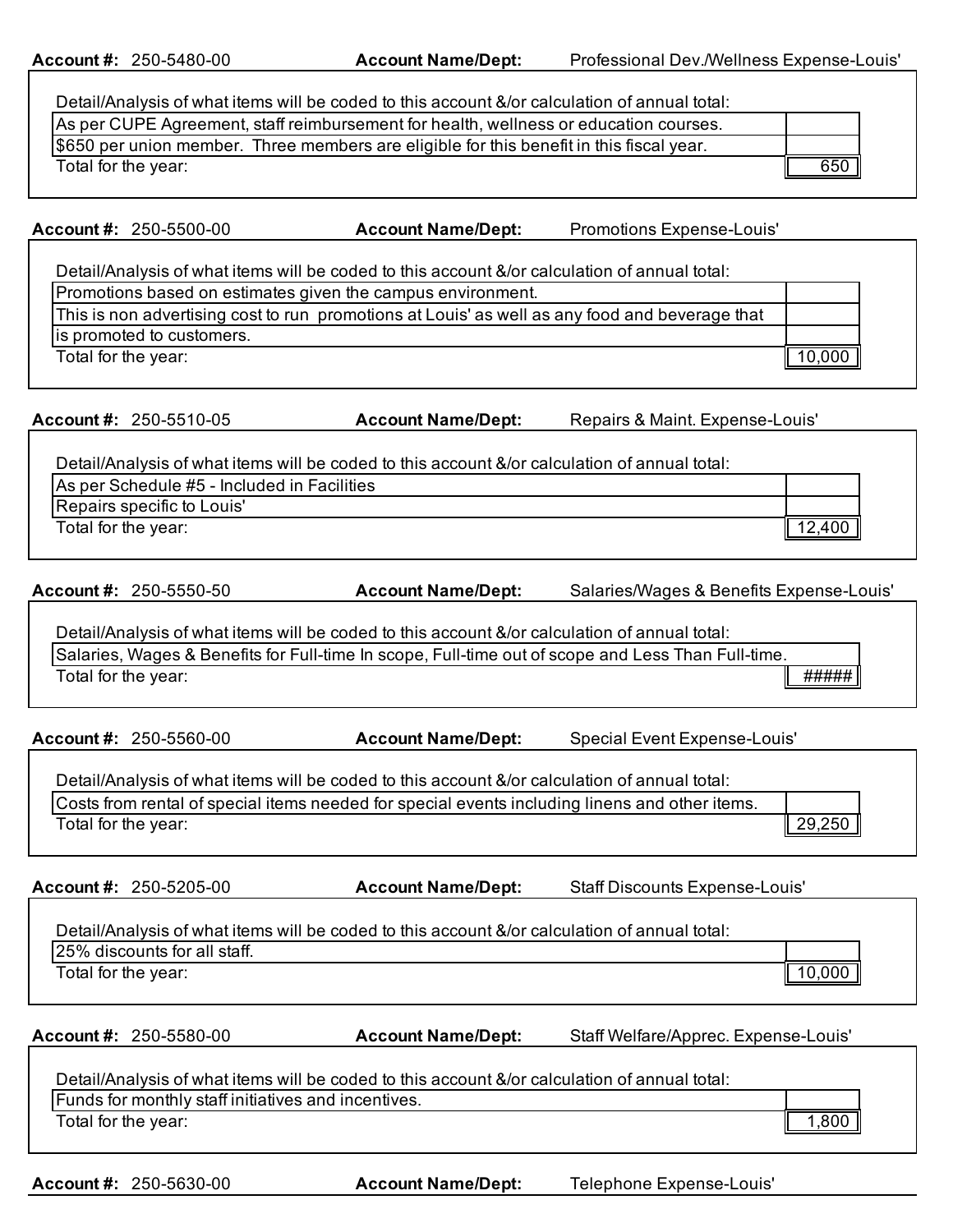Detail/Analysis of what items will be coded to this account &/or calculation of annual total:

Costs for telephone hardware, long distance and cell phone reimbursement. Total for the year: 8,520

|                                                | Account #: $250 - 5460 - 00$               | <b>Account Name/Dept:</b><br><b>Training Expense-Louis'</b>                                                                                          |        |
|------------------------------------------------|--------------------------------------------|------------------------------------------------------------------------------------------------------------------------------------------------------|--------|
|                                                |                                            | Detail/Analysis of what items will be coded to this account &/or calculation of annual total:<br>Training expenses for Food Safe and other programs. |        |
| Total for the year:                            |                                            |                                                                                                                                                      | 1,000  |
|                                                | Account #: $250 - 5650 - 00$               | <b>Account Name/Dept:</b><br>Transportation Expense-Louis'                                                                                           |        |
|                                                |                                            | Detail/Analysis of what items will be coded to this account &/or calculation of annual total:                                                        |        |
|                                                | Also is for Staff rides home if necessary. | Line includes cab fares for customers to limit our liability and provide customer service.                                                           |        |
| Total for the year:                            |                                            |                                                                                                                                                      | 160    |
|                                                | <b>Account #: 250-5670-00</b>              | Uniforms Expense-Louis'<br><b>Account Name/Dept:</b>                                                                                                 |        |
|                                                |                                            | Detail/Analysis of what items will be coded to this account &/or calculation of annual total:                                                        |        |
|                                                |                                            | Expense for the cost of purchasing kitchen uniforms as well as staff T-shirts and aprons.                                                            |        |
| Total for the year:                            |                                            |                                                                                                                                                      | 1,100  |
|                                                | <b>Account #: 250-5750-00</b>              | <b>Account Name/Dept:</b><br>Waste Management Expense-Louis'                                                                                         |        |
|                                                |                                            | Detail/Analysis of what items will be coded to this account &/or calculation of annual total:                                                        |        |
|                                                |                                            | Loraas Disposal Services for waste and recycling.                                                                                                    |        |
| Total for the year:                            |                                            |                                                                                                                                                      | 6,876  |
| <b>Expenses</b><br><b>Building Maintenance</b> |                                            |                                                                                                                                                      |        |
|                                                | Account #: 250-5350-00                     | <b>Account Name/Dept:</b><br>Janitorial Expense-Louis'                                                                                               |        |
|                                                |                                            | Detail/Analysis of what items will be coded to this account &/or calculation of annual total:                                                        |        |
|                                                | As per Schedule #4                         |                                                                                                                                                      |        |
| Total for the year:                            |                                            |                                                                                                                                                      | 43,055 |
|                                                | <b>Account #: 250-5690-00</b>              | <b>Account Name/Dept:</b><br>Utilities Expense-Louis'                                                                                                |        |
|                                                |                                            | Detail/Analysis of what items will be coded to this account &/or calculation of annual total:                                                        |        |
|                                                | As per Schedule #6                         |                                                                                                                                                      |        |
| Total for the year:                            |                                            |                                                                                                                                                      | #####  |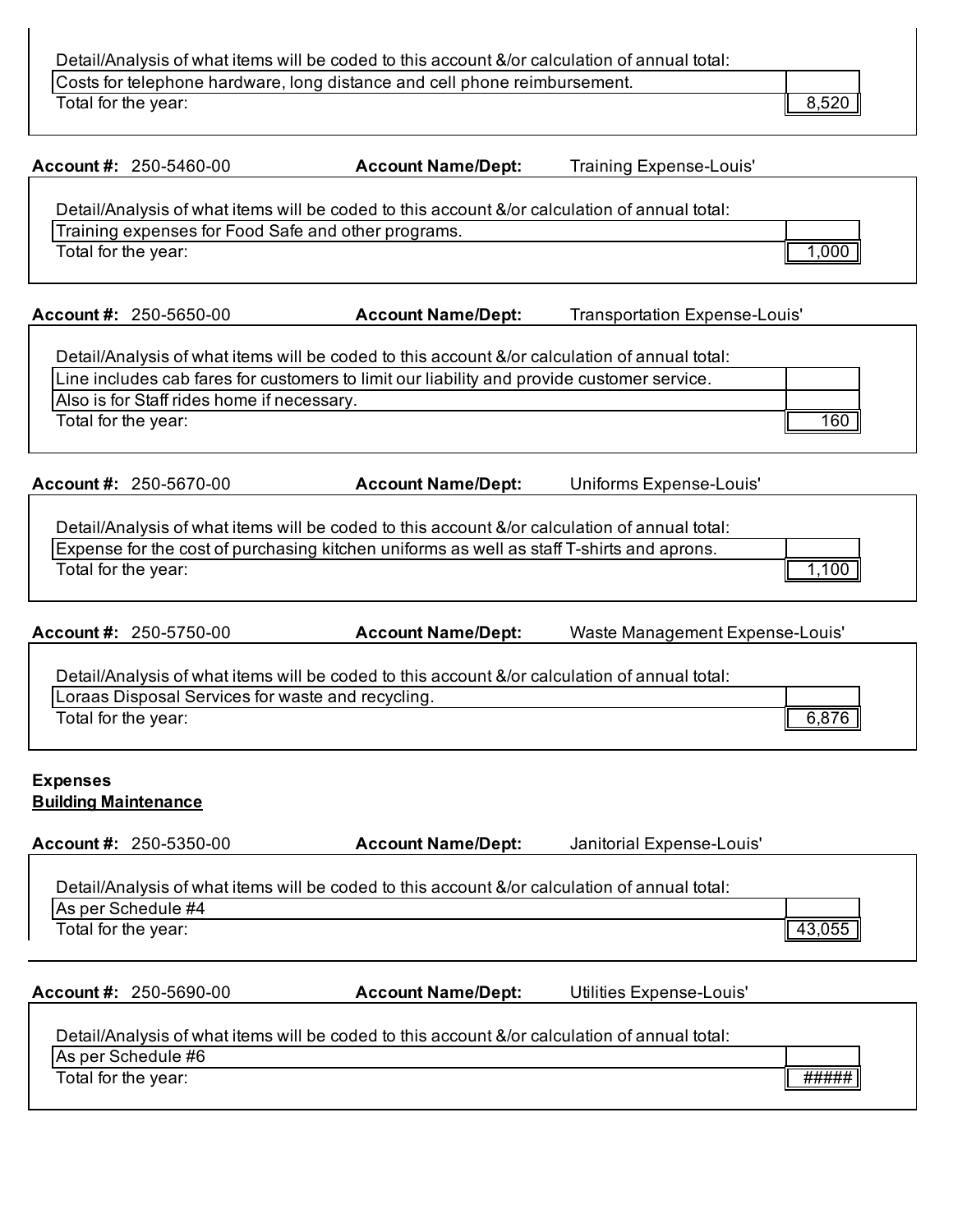| Detail/Analysis of what items will be coded to this account &/or calculation of annual total: |
|-----------------------------------------------------------------------------------------------|
| Revenue brought in from the rental of sound equipment for shows at Louis' as well as          |
|                                                                                               |
|                                                                                               |
| 22,000                                                                                        |
|                                                                                               |

**Account #** 160-4310-10 **Account Name/Dept** Ticket Sales Revenue-Louis'-Entertainment

Detail/Analysis of what items will be coded to this account &/or calculation of annual total: Based on estimates events that Louis' will host Total for the year: 20,500

**Account # 160-5000-05 <b>Account Name/Dept** Advertising Expense-Louis'-Entertainment

Detail/Analysis of what items will be coded to this account &/or calculation of annual total: This includes the cost of poster printing and Facebook ads. Total for the year: 2,800

**Account # 160-5090-00 <b>Account Name/Dept** Computer Maint. Expense-Louis'-Entertainment

Detail/Analysis of what items will be coded to this account &/or calculation of annual total: As per schedule  $#2$  - Included in Admin Total for the year:

**Account # 160-5200-00 <b>Account Name/Dept** Depreciation Expense-Louis'-Entertainment

| Detail/Analysis of what items will be coded to this account &/or calculation of annual total: |       |  |
|-----------------------------------------------------------------------------------------------|-------|--|
| As per schedule #3                                                                            |       |  |
| Total for the year:                                                                           | 2,583 |  |

**Account # 160-5220-10 <b>Account Name/Dept** Entertainment Live Expense-Louis' Ent.

| Detail/Analysis of what items will be coded to this account &/or calculation of annual total: |        |
|-----------------------------------------------------------------------------------------------|--------|
| This includes payment for all entertainers, riders, hotels, and ticket printing.              |        |
| Total for the year:                                                                           | 17,700 |

**Account # 160-5240-00** 

Account Name/Dept: Equip. & Equip. Maint. Exp.-Louis'-Entertainment

| Detail/Analysis of what items will be coded to this account &/or calculation of annual total: |       |  |
|-----------------------------------------------------------------------------------------------|-------|--|
| Includes maintenance and repairs to sound equipment.                                          |       |  |
| Total for the year:                                                                           | 1,800 |  |

**Account #160-5390-00 <b>Account Name/Dept** Licenses Expense-Louis'-Entertainment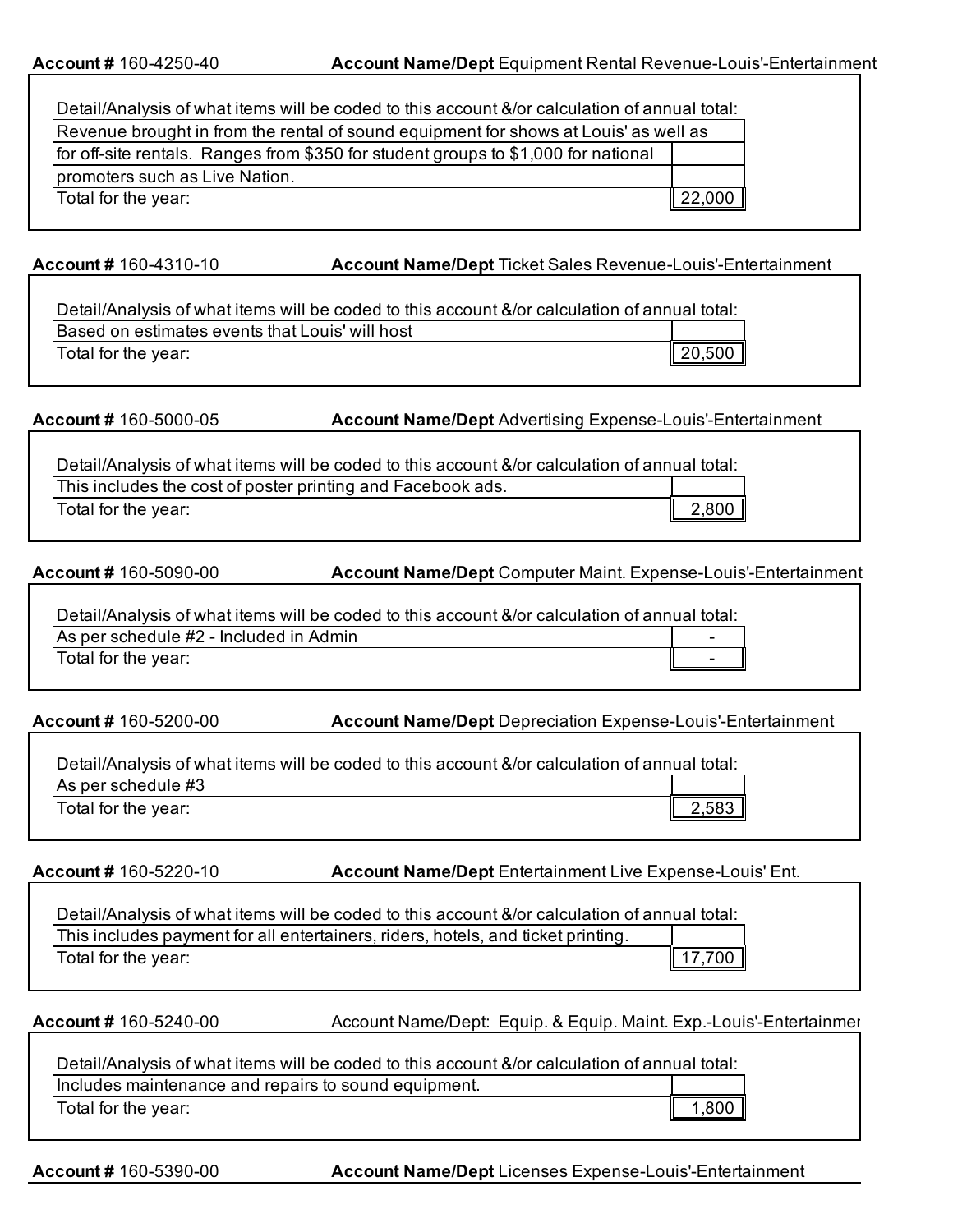Detail/Analysis of what items will be coded to this account &/or calculation of annual total: entandem Tariff 3A fees associated with live entertainment. (3% artist guarantee) Total for the year: 750

**Account #160-5550-40** 

Account Name/Dept: Salaries Expense-Louis' Entertainment

Detail/Analysis of what items will be coded to this account &/or calculation of annual total: Includes wages paid to technicians for Louis' events. The rate is \$250 for the main technician and for additional technicians if needed. Total for the year: 17,400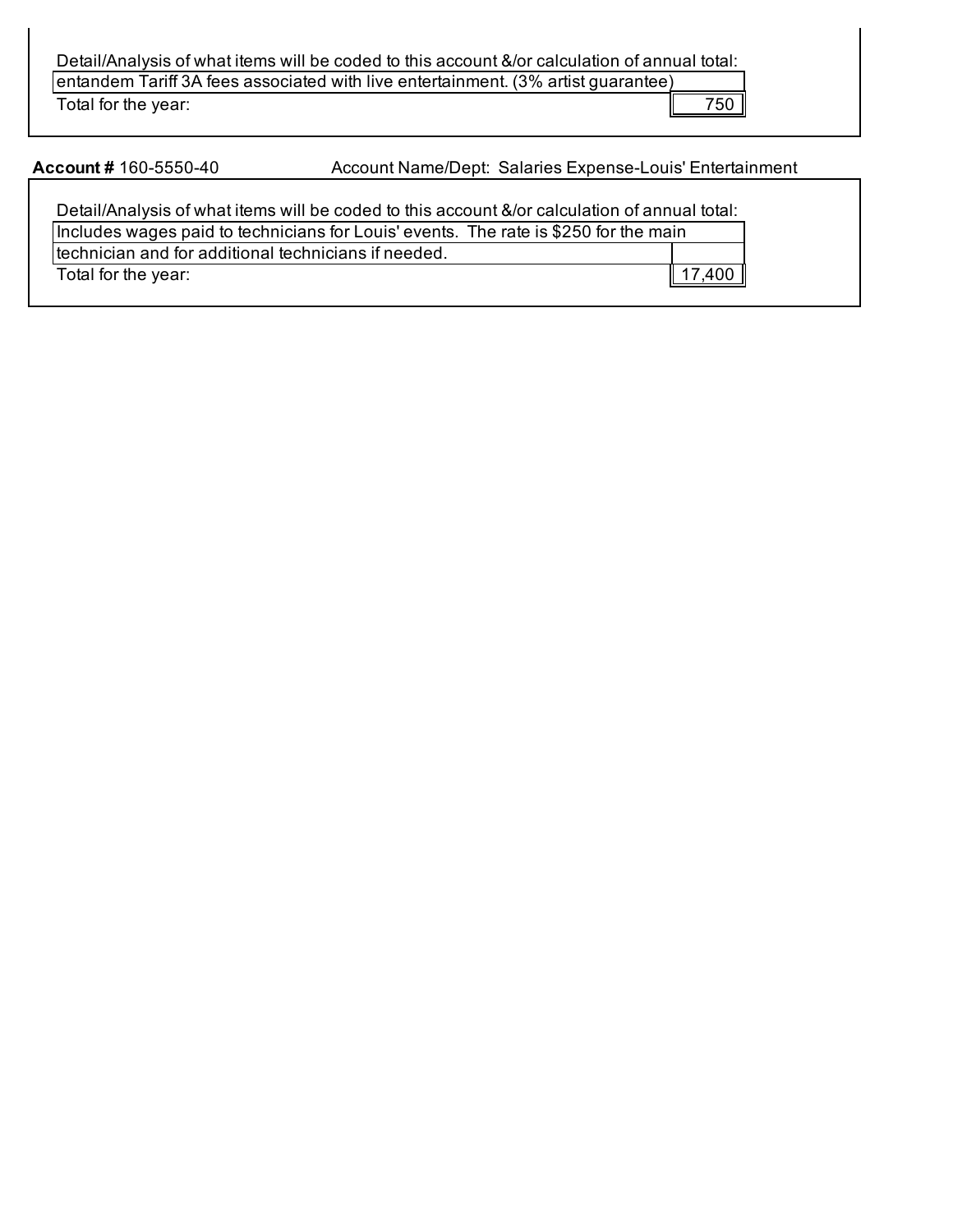| Account#: | 145-4000-20                                                                                                                                                                              | <b>Account Name/Dept:</b> | Adver. Video Monitors/Plasma Revenue-Marketing |  |
|-----------|------------------------------------------------------------------------------------------------------------------------------------------------------------------------------------------|---------------------------|------------------------------------------------|--|
|           |                                                                                                                                                                                          |                           |                                                |  |
|           | Detail/Analysis of what items will be coded to this account &/or calculation of annual total:<br>Based on expectations for the upcoming year.                                            |                           | 3,200                                          |  |
|           | Pre-pandemic, total in-kind \$6,000 (campus club events)                                                                                                                                 |                           |                                                |  |
|           | Total for the year:                                                                                                                                                                      |                           | 3,200                                          |  |
|           |                                                                                                                                                                                          |                           |                                                |  |
| Account#  | 145-4250-30                                                                                                                                                                              | <b>Account Name/Dept:</b> | Rental Space-Other-Building Revenue-Marketing  |  |
|           | Detail/Analysis of what items will be coded to this account &/or calculation of annual total:                                                                                            |                           |                                                |  |
|           | Based on agreements in place.                                                                                                                                                            |                           |                                                |  |
|           | Total for the year:                                                                                                                                                                      |                           | 23,300                                         |  |
|           |                                                                                                                                                                                          |                           |                                                |  |
| Account#  | 145-4620-00                                                                                                                                                                              | <b>Account Name/Dept:</b> | Survival Calendar Revenue-Marketing            |  |
|           | Detail/Analysis of what items will be coded to this account &/or calculation of annual total:                                                                                            |                           |                                                |  |
|           | Estimate based on last year's sales during the pandemic.<br>Total for the year:                                                                                                          |                           | 30,000                                         |  |
|           |                                                                                                                                                                                          |                           |                                                |  |
| Account # | 145-5000-00                                                                                                                                                                              | <b>Account Name/Dept:</b> | <b>Advertising Expense-Marketing</b>           |  |
|           | Detail/Analysis of what items will be coded to this account &/or calculation of annual total:                                                                                            |                           |                                                |  |
|           | Sponsor recruitment annual expenditure.                                                                                                                                                  |                           | 450                                            |  |
|           | Survival Calendar advertising.                                                                                                                                                           |                           | 450                                            |  |
|           | Total for the year:                                                                                                                                                                      |                           | 900                                            |  |
| Account # | 145-5030-00                                                                                                                                                                              | <b>Account Name/Dept:</b> | Bank Charges Expense-Marketing                 |  |
|           |                                                                                                                                                                                          |                           |                                                |  |
|           | Detail/Analysis of what items will be coded to this account &/or calculation of annual total:<br>This is a percentage base charge for credit card sales.                                 |                           |                                                |  |
|           | Total for the year:                                                                                                                                                                      |                           | 500                                            |  |
|           |                                                                                                                                                                                          |                           |                                                |  |
| Account#  | 145-5200-00                                                                                                                                                                              | <b>Account Name/Dept:</b> | Depreciation Expense-Marketing                 |  |
|           | Detail/Analysis of what items will be coded to this account &/or calculation of annual total:                                                                                            |                           |                                                |  |
|           | As per Schedule #3                                                                                                                                                                       |                           |                                                |  |
|           | Total for the year:                                                                                                                                                                      |                           | 243                                            |  |
| Account#  | 145-5400-00                                                                                                                                                                              | <b>Account Name/Dept:</b> | Meetings Expense-Marketing                     |  |
|           |                                                                                                                                                                                          |                           |                                                |  |
|           | Detail/Analysis of what items will be coded to this account &/or calculation of annual total:<br>Estimated expenses for attending various meetings and sales calls (coffee, lunch, etc.) |                           | 250                                            |  |
|           | Seasonal greetings, thank you cards, hospitality and networking.                                                                                                                         |                           | 100                                            |  |
|           | Total for the year:                                                                                                                                                                      |                           | 350                                            |  |
|           |                                                                                                                                                                                          |                           |                                                |  |
| Account#  | 145-5430-00                                                                                                                                                                              | <b>Account Name/Dept:</b> | Office & General Expense-Marketing             |  |
|           | Detail/Analysis of what items will be coded to this account &/or calculation of annual total:                                                                                            |                           |                                                |  |
|           | Office supplies as needed.                                                                                                                                                               |                           |                                                |  |
|           | Total for the year:                                                                                                                                                                      |                           | 100                                            |  |
| Account#  | 145-5620-00                                                                                                                                                                              | <b>Account Name/Dept:</b> | Survival Calendar Expense-Marketing            |  |
|           |                                                                                                                                                                                          |                           |                                                |  |
|           | Detail/Analysis of what items will be coded to this account &/or calculation of annual total:<br>Based on quote provided from supplier.                                                  |                           |                                                |  |
|           | Total for the year:                                                                                                                                                                      |                           | 20,000                                         |  |
|           |                                                                                                                                                                                          |                           |                                                |  |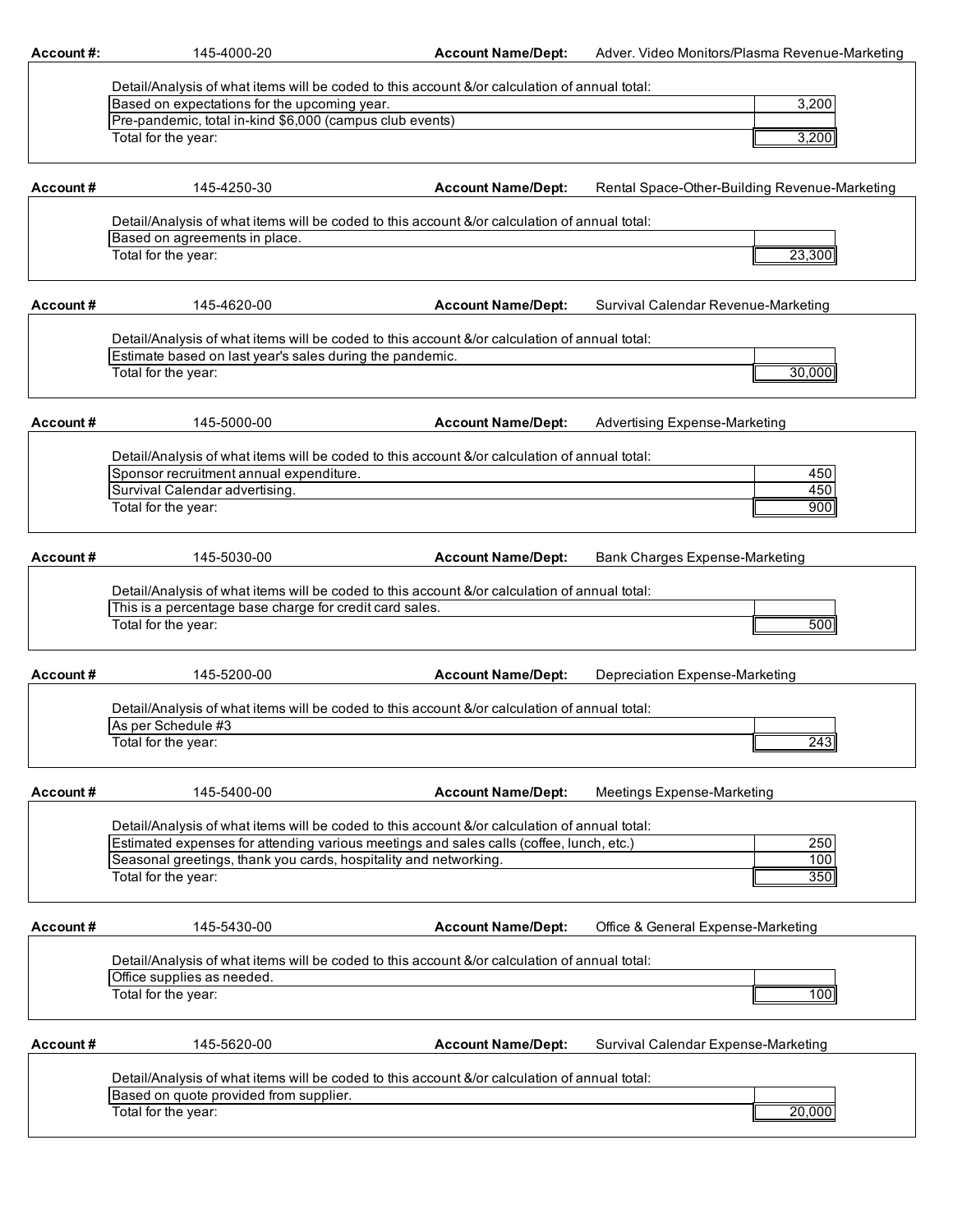| Detail/Analysis of what items will be coded to this account &/or calculation of annual total:<br>Survival Calendar, social media ads for events and campaigns, and promotional |                                                                         |                                                                                               |  |  |
|--------------------------------------------------------------------------------------------------------------------------------------------------------------------------------|-------------------------------------------------------------------------|-----------------------------------------------------------------------------------------------|--|--|
| materials for the Centre i.e. Buttons, discussion group and workshop advertising.                                                                                              |                                                                         |                                                                                               |  |  |
| Total for the year:                                                                                                                                                            |                                                                         | 2,000                                                                                         |  |  |
|                                                                                                                                                                                |                                                                         |                                                                                               |  |  |
|                                                                                                                                                                                |                                                                         |                                                                                               |  |  |
| <b>Account #230-5090-00</b>                                                                                                                                                    | <b>Account Name/Dept:</b>                                               | Computer Maint. Expense-Pride Cntr.                                                           |  |  |
|                                                                                                                                                                                |                                                                         | Detail/Analysis of what items will be coded to this account &/or calculation of annual total: |  |  |
| Per schedule #2 - Included in Admin                                                                                                                                            |                                                                         |                                                                                               |  |  |
| 7shifts-scheduling                                                                                                                                                             |                                                                         | 240                                                                                           |  |  |
| Total for the year:                                                                                                                                                            |                                                                         | 240                                                                                           |  |  |
|                                                                                                                                                                                |                                                                         |                                                                                               |  |  |
| Account # 230-5110-00                                                                                                                                                          | <b>Account Name/Dept:</b>                                               | Condom Expense-Pride Cntr.                                                                    |  |  |
|                                                                                                                                                                                |                                                                         |                                                                                               |  |  |
|                                                                                                                                                                                |                                                                         | Detail/Analysis of what items will be coded to this account &/or calculation of annual total: |  |  |
| Total for the year:                                                                                                                                                            | To cover condoms, gloves, lubricant, dental dams, and internal condoms. | 300                                                                                           |  |  |
|                                                                                                                                                                                |                                                                         |                                                                                               |  |  |
| Account # 230-5120-00                                                                                                                                                          | <b>Account Name/Dept:</b>                                               | Conference Expense-Pride Cntr.                                                                |  |  |
|                                                                                                                                                                                |                                                                         | Detail/Analysis of what items will be coded to this account &/or calculation of annual total: |  |  |
|                                                                                                                                                                                | Cost for the Coordinator to attend a relevant conference.               |                                                                                               |  |  |
| Total for the year:                                                                                                                                                            |                                                                         | 100                                                                                           |  |  |
|                                                                                                                                                                                |                                                                         |                                                                                               |  |  |
| Account # 230-5200-00                                                                                                                                                          | <b>Account Name/Dept:</b>                                               | Depreciation Expense-Pride Cntr.                                                              |  |  |
|                                                                                                                                                                                |                                                                         | Detail/Analysis of what items will be coded to this account &/or calculation of annual total: |  |  |
| Per Schedule #3                                                                                                                                                                |                                                                         |                                                                                               |  |  |
| Total for the year:                                                                                                                                                            |                                                                         | 606                                                                                           |  |  |
|                                                                                                                                                                                |                                                                         |                                                                                               |  |  |
| Account #: 230-5240-00                                                                                                                                                         | <b>Account Name/Dept:</b>                                               | Equip. & Equip. Maint. Exp.-Pride Cntr.                                                       |  |  |
|                                                                                                                                                                                |                                                                         | Detail/Analysis of what items will be coded to this account &/or calculation of annual total: |  |  |
|                                                                                                                                                                                | To cover costs of any equipment needs for the year such as buttons.     |                                                                                               |  |  |
| Total for the yea                                                                                                                                                              |                                                                         | 200                                                                                           |  |  |
|                                                                                                                                                                                |                                                                         |                                                                                               |  |  |
| Account # 230-5250-00                                                                                                                                                          | <b>Account Name/Dept:</b>                                               | Events/Speakers Expense-Pride Cntr.                                                           |  |  |
|                                                                                                                                                                                |                                                                         | Detail/Analysis of what items will be coded to this account &/or calculation of annual total: |  |  |
|                                                                                                                                                                                | This account includes all event costs including speakers, performers,   |                                                                                               |  |  |
|                                                                                                                                                                                | film licenses, and other costs for Pride Centre events such as          |                                                                                               |  |  |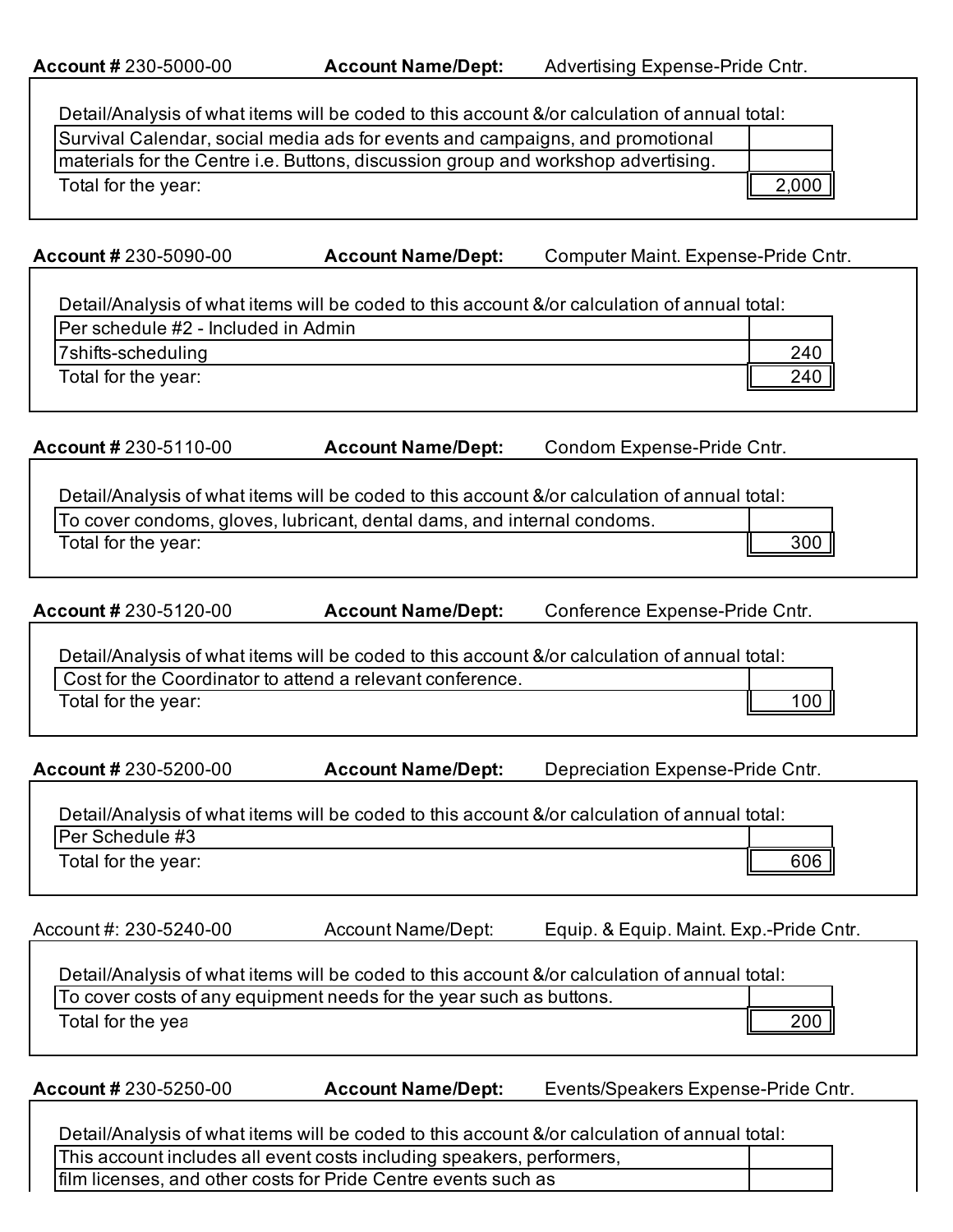| Queerapalooza, Sex Week, Drag Shows, and Pride as well as honorariums for  |         |  |
|----------------------------------------------------------------------------|---------|--|
| speakers and discussion group leaders.                                     |         |  |
| Costs may be offset by Drag Show revenue if we can host an in person show. |         |  |
| Total for the year:                                                        | $5,550$ |  |

**Account #** 230-5350-00 **Account Name/Dept:** Janitorial Expenses-Pride Cntr.

| Detail/Analysis of what items will be coded to this account &/or calculation of annual total: |  |
|-----------------------------------------------------------------------------------------------|--|
| <b>IPer Schedule #4</b>                                                                       |  |
| Total for the year:                                                                           |  |

**Account # 230-5400-00 <b>Account Name/Dept:** Meeting Expenses-Pride Cntr.

Detail/Analysis of what items will be coded to this account &/or calculation of annual total: Meeting expenses are for outreach and networking. Total for the year: 40

**Account #** 230-5430-00 **Account Name/Dept:** Office & General Expense-Pride Cntr.

| Detail/Analysis of what items will be coded to this account &/or calculation of annual total: |                   |
|-----------------------------------------------------------------------------------------------|-------------------|
| Office supplies for center including toner cartridge and business cards, pens,                |                   |
| paper, name tags, etc.                                                                        |                   |
| Total for the year:                                                                           | $100$ $\parallel$ |

**Account # 230-5510-00 <b>Account Name/Dept:** Repairs & Maint. Expense-Pride Cntr.

Detail/Analysis of what items will be coded to this account &/or calculation of annual total: Per Schedule #5 - Included in Facilities Total for the year:

**Account #** 230-5550-00 **Account Name/Dept:** Salaries, Wages & Benefits Exp.-Pride Cntr.

Detail/Analysis of what items will be coded to this account &/or calculation of annual total: Salaries, Wages & Benefits - 39% time (15 hrs/week) for May - July.

53% time (20 hrs/week August - April).

Total for the year:  $\parallel$  17,130

**Account #** 230-5580-00 **Account Name/Dept:** Staff Welfare/Apprec. Exp.-Pride Cntr.

Detail/Analysis of what items will be coded to this account &/or calculation of annual total:

Year-end event @ \$15/volunteer (Based on 30 volunteers)

Total for the year: 450

**Account # 230-5600-00 <b>Account Name/Dept:** Subscriptions Expense-Pride Cntr.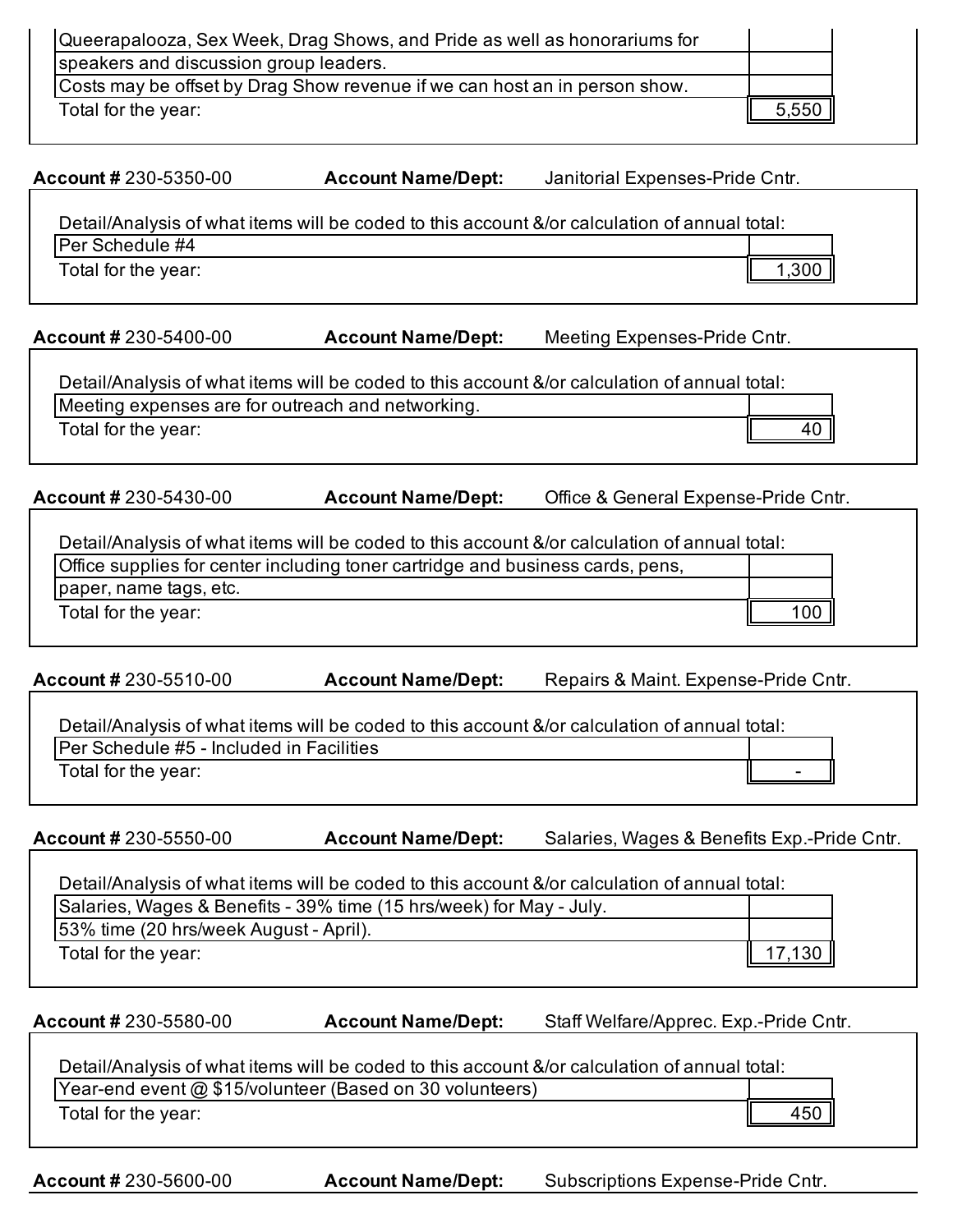Detail/Analysis of what items will be coded to this account &/or calculation of annual total: Yearly subscriptions & purchases of publications and resources includes Netflix

Total for the year: 464

**Account # 230-5630-00 <b>Account Name/Dept:** Telephone Expense-Pride Cntr.

Detail/Analysis of what items will be coded to this account &/or calculation of annual total: Costs for telephone hardware and long distance. Total for the year: 639

**Account #** 230-5640-00 **Account Name/Dept:** Training Expense-Pride Cntr.

| Detail/Analysis of what items will be coded to this account &/or calculation of annual total: |       |
|-----------------------------------------------------------------------------------------------|-------|
| VOTR low cost for Term 1 for vitual training. Term 2 would be in person with higher c         | 500   |
| Applied Suicide Intervention - Based on \$140/volunteers (12 Volunteers)                      | 1,680 |
| Additional training and educational opportunities for volunteers                              | 650   |
| Total for the year:                                                                           | 2,830 |

Account # 230-5710-00 **Account Name/Dept:** Volunteer Apprec. Expense-Pride Cntr.

| <b>USSU Gift Cards for volunteers based on points accumulated for</b> |     |
|-----------------------------------------------------------------------|-----|
|                                                                       |     |
| hours volunteered.                                                    |     |
| Total for the year:                                                   | 930 |

**Account # 230-5690-00 <b>Account Name/Dept:** Utilities Expense-Pride Cntr.

| Detail/Analysis of what items will be coded to this account &/or calculation of annual total: |  |
|-----------------------------------------------------------------------------------------------|--|
| <b>IPer Schedule #5</b>                                                                       |  |
| Total for the year:                                                                           |  |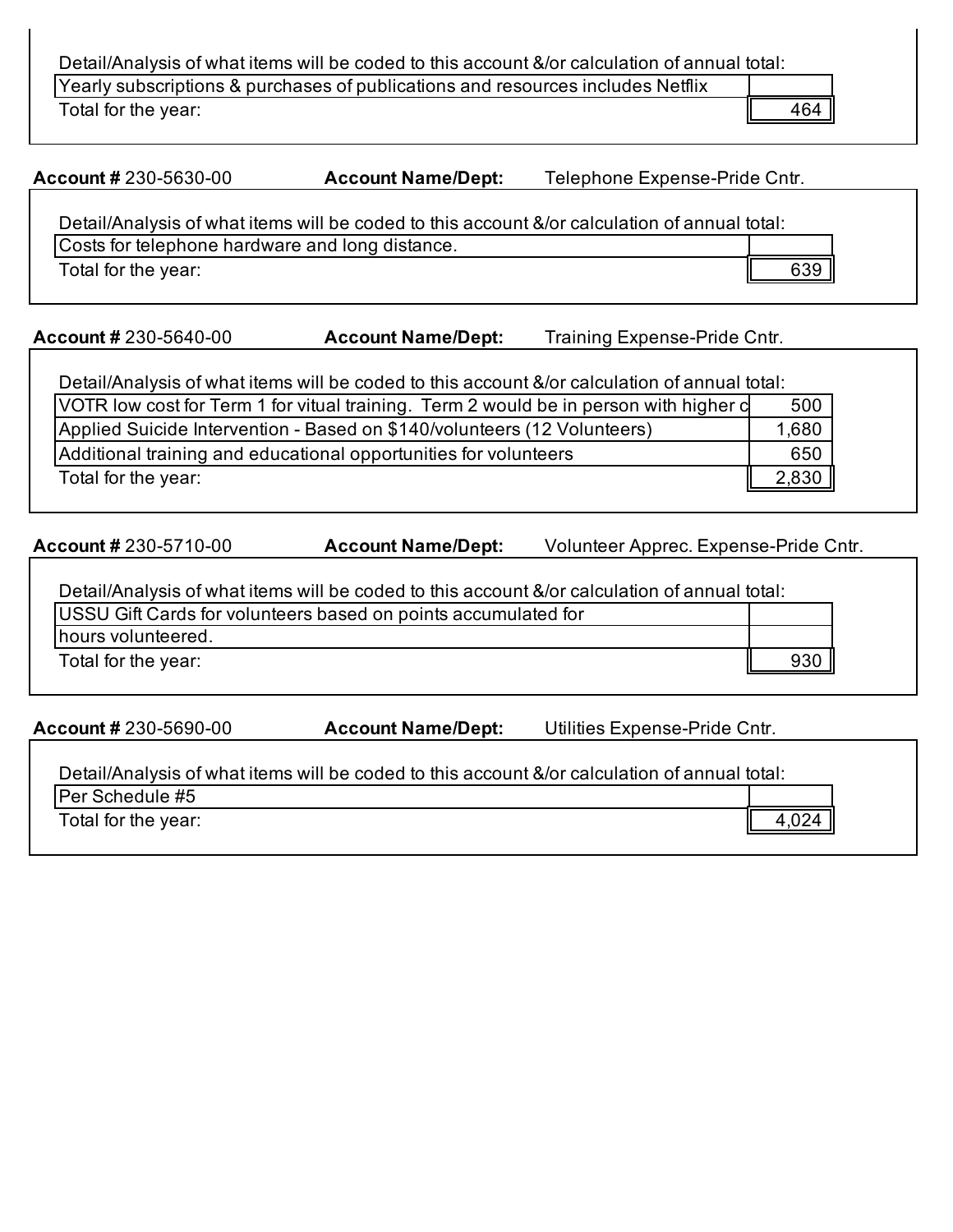| Revenue for Student Crew billed out at \$15/hour. Based on estimates given the predicted<br>campus environment.<br>Total for the year: | Detail/Analysis of what items will be coded to this account &/or calculation of annual total: |        |
|----------------------------------------------------------------------------------------------------------------------------------------|-----------------------------------------------------------------------------------------------|--------|
|                                                                                                                                        |                                                                                               |        |
|                                                                                                                                        |                                                                                               |        |
|                                                                                                                                        |                                                                                               | 44,400 |

**Account #:** 330-5000-00 **Account Name/Dept:**Advertising Expense -S.S Stud. Crew/Safewalk

| Detail/Analysis of what items will be coded to this account &/or calculation of annual total: |                      |
|-----------------------------------------------------------------------------------------------|----------------------|
| Survival Calendar, Student Crew, Safewalk postcards and positions.                            |                      |
| Total for the year:                                                                           | 1,250 $\blacksquare$ |

**Account #:** 330-5090-00 **Account Name/Dept:**Computer Maint. Exp.-S.S Stud. Crew/Safewalk

| Detail/Analysis of what items will be coded to this account &/or calculation of annual total: |     |
|-----------------------------------------------------------------------------------------------|-----|
| As per Schedule #2 - Included in Admin                                                        |     |
| 7shifts-scheduling                                                                            | 240 |
| Total for the year:                                                                           | 240 |

**Account #:** 330-5200-00 **Account Name/Dept:**Depreciation Expense-S.S-Stud. Crew/Safewalk

| Detail/Analysis of what items will be coded to this account &/or calculation of annual total: |     |
|-----------------------------------------------------------------------------------------------|-----|
| As per Schedule #3                                                                            |     |
| Total for the year:                                                                           | 606 |

**Account #:** 330-5240-00 **Account Name/Dept** Equip. & Equip. Maint. Exp.-S.S-Stud. Crew/Safewalk

| Detail/Analysis of what items will be coded to this account &/or calculation of annual total: |     |
|-----------------------------------------------------------------------------------------------|-----|
| Covers the cost of radio license and service agreement for 2 Safewalk radios.                 |     |
| Total for the year:                                                                           | 250 |

**Account #:** 330-5350-00 **Account Name/Dept:**Janitorial Expense-S.S-Stud. Crew/Safewalk

| Detail/Analysis of what items will be coded to this account &/or calculation of annual total: |      |
|-----------------------------------------------------------------------------------------------|------|
| As per Schedule #4                                                                            |      |
| Total for the year:                                                                           | .956 |

**Account #:** 330-5430-00 **Account Name/Dept:**Office & General Expense-S.S-Stud. Crew/Safewalk

| Detail/Analysis of what items will be coded to this account &/or calculation of annual total: |     |
|-----------------------------------------------------------------------------------------------|-----|
| Office supplies as needed.                                                                    |     |
| Total for the year:                                                                           | 100 |

**Account #:** 330-5510-00 **Account Name/Dept** Repairs & Maint. Expense-S.S-Stud. Crew/Safewalk

| Detail/Analysis of what items will be coded to this account &/or calculation of annual total: |  |
|-----------------------------------------------------------------------------------------------|--|
| As per Schedule #5 - Included in Facilities                                                   |  |
| Total for the year:                                                                           |  |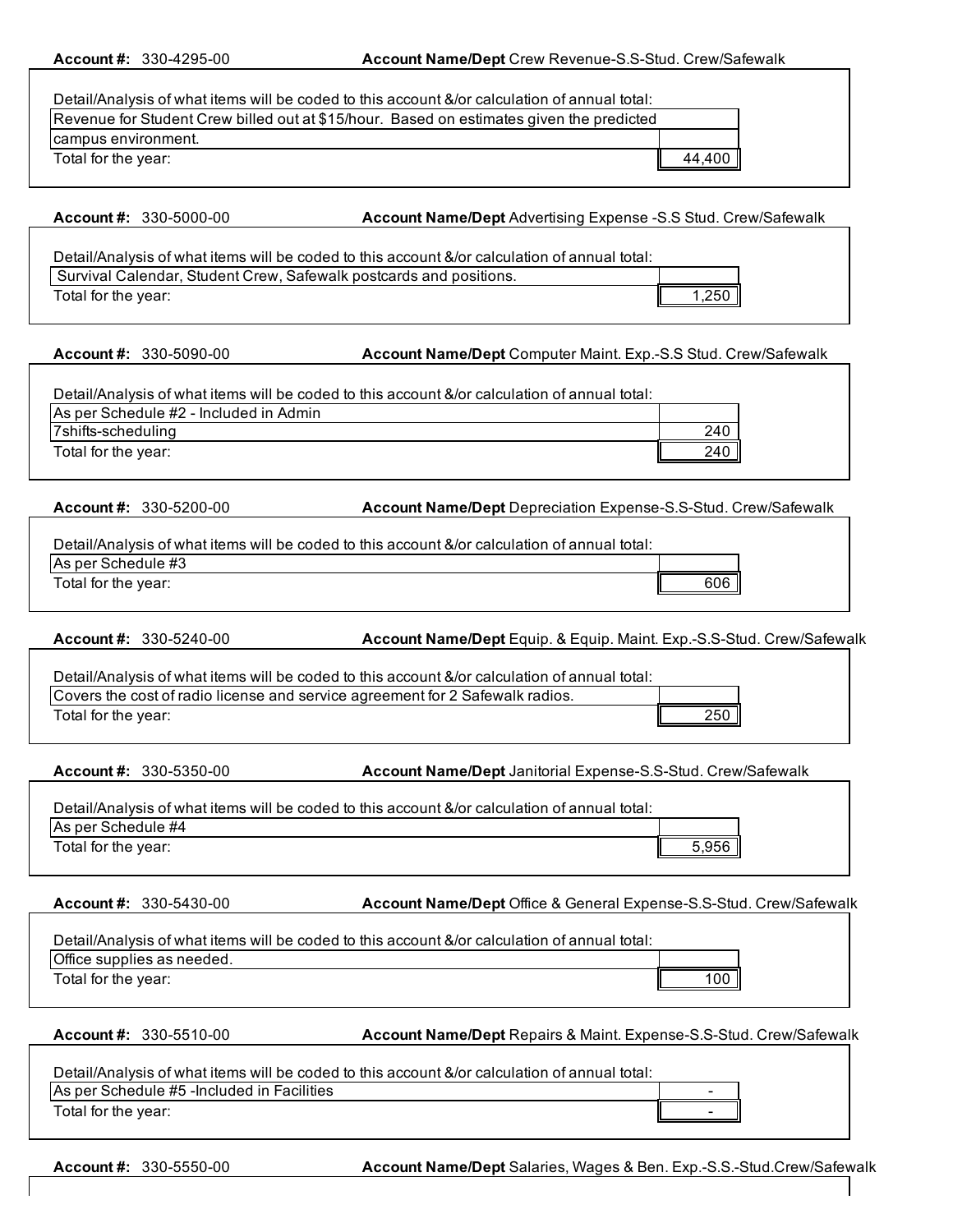| Detail/Analysis of what items will be coded to this account &/or calculation of annual total: |        |
|-----------------------------------------------------------------------------------------------|--------|
| Salaries, Wages & Benefits-53% time (20 hrs/week for August 1- April 30), plus wages for      | -      |
| than full time Student Crew staff.                                                            |        |
| Total for the year:                                                                           | 54,588 |

Account #: 330-5580-00 **Account Name/Dept** Staff Welfare/Apprec. Exp.-S.S-Stud. Crew/Safewalk

| Detail/Analysis of what items will be coded to this account &/or calculation of annual total: |     |
|-----------------------------------------------------------------------------------------------|-----|
| Year-end event for Safewalk volunteers (10 x \$15)                                            |     |
| Total for the year:                                                                           | '50 |

**Account #:** 330-5630-00 **Account Name/Dept:**Telephone Expense-S.S-Stud. Crew/Safewalk

| Detail/Analysis of what items will be coded to this account &/or calculation of annual total: |     |
|-----------------------------------------------------------------------------------------------|-----|
| Costs for telephone hardware and long distance.                                               |     |
| Total for the year:                                                                           | 462 |

**Account #:** 330-5640-00 **Account Name/Dept:**Training Expense-S.S.-Stud. Crew/Safewalk

Detail/Analysis of what items will be coded to this account &/or calculation of annual total: To cover any costs associated with providing courses for coordinator and volunteers. Total for the year:

**Account #:** 330-5670-00 **Account Name/Dept:**Uniforms Expense-S.S-Stud. Crew/Safewalk

| Student Crew t-shirts and clothing for Safewalk.<br>700 <sub>1</sub><br>Total for the year: | Detail/Analysis of what items will be coded to this account &/or calculation of annual total: |  |
|---------------------------------------------------------------------------------------------|-----------------------------------------------------------------------------------------------|--|
|                                                                                             |                                                                                               |  |
|                                                                                             |                                                                                               |  |

**Account #:** 330-5710-00 **Account Name/Dept** Volunteer Apprec. Expense-S.S-Stud. Crew/Safewalk

|                              | Detail/Analysis of what items will be coded to this account &/or calculation of annual total: |       |
|------------------------------|-----------------------------------------------------------------------------------------------|-------|
|                              | USSU Gift Cards for volunteers based on points accumulated for hours volunteered.             |       |
| Total for the year:          |                                                                                               | 640   |
| Account #: $330 - 5690 - 00$ | Account Name/Dept Utilities Expense-S.S-Stud. Crew/Safewalk                                   |       |
|                              | Detail/Analysis of what items will be coded to this account &/or calculation of annual total: |       |
| As per Schedule #6           |                                                                                               |       |
| Total for the year:          |                                                                                               | 5.091 |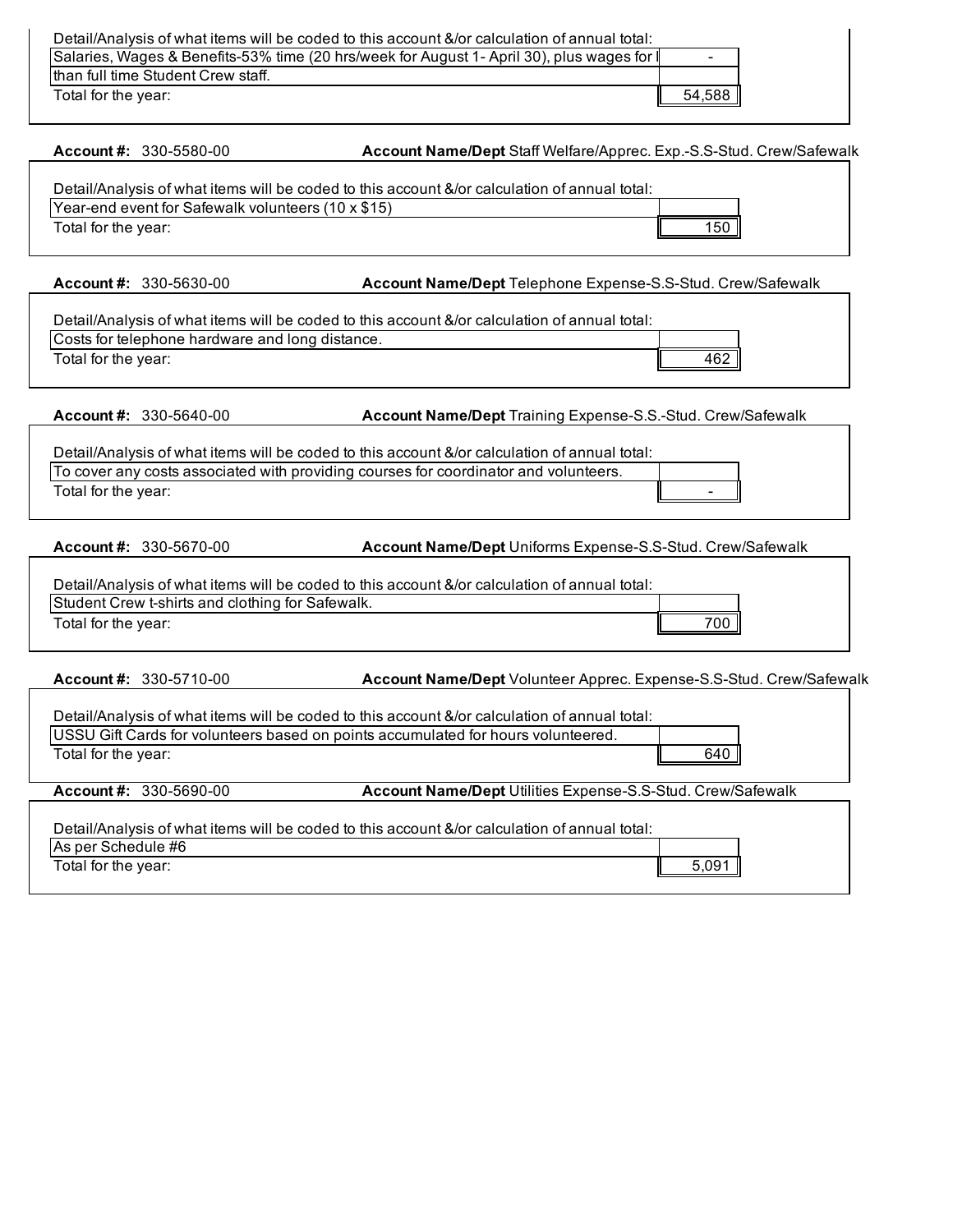**Account #: Account #:**

Account Name/Dept: Exec - General Elections Expense-Stud. Gov.

| Detail/Analysis of what items will be coded to this account &/or calculation of annual total: |       |
|-----------------------------------------------------------------------------------------------|-------|
| Elections (Advertising & Printing)                                                            | 500   |
| Candidate Forums                                                                              | 300   |
| <b>Executive Reimbursement</b>                                                                | 2,500 |
| <b>Councilor Reimbursement</b>                                                                |       |
| <b>Chief Returning Officer</b>                                                                | 2,500 |
| Assistant Chief Returning Officer                                                             | 1,500 |
| <b>DRO Voting Booth</b>                                                                       | 500   |
| Total for the year:                                                                           | 7.800 |

**Account #:**

Account Name/Dept: Exec - By Elections Expense-Stud. Gov.

| Elections (Advertising & Printing) | 500    |
|------------------------------------|--------|
| Candidate Forums                   | 100    |
| Candidate Reimbursement            | 875    |
| Chief Returning Officer            | 1,000  |
| Assistant Chief Returning Officer  | 600    |
| Total for the year:                | 3.075I |

**Account #:**

Account Name/Dept: Exec - Referendum Expense-Stud. Gov.

| Referendum (Advertising & Printing)            | 200       |
|------------------------------------------------|-----------|
| Referendum Forum                               | 300       |
| Referendum Reimbursement                       | 1,000     |
| Referendum - Chief Returning Officer           | 1,000     |
| Referendum - Assistant Chief Returning Officer | 600       |
| Total for the year:                            | $3,100$ . |

| Account #: | 170-5090-00                                                                                   | <b>Account Name/Dept:</b> | Executive - Computer Maint. Expense - Stud. Gov. |  |
|------------|-----------------------------------------------------------------------------------------------|---------------------------|--------------------------------------------------|--|
|            | Detail/Analysis of what items will be coded to this account &/or calculation of annual total: |                           |                                                  |  |
|            | As per Schedule #2 - Included in Admin                                                        |                           |                                                  |  |
|            | Maintenance Agreement (2-Filemaker) (May)                                                     |                           | 468                                              |  |
|            | lZoom License - 4                                                                             |                           | 744                                              |  |
|            |                                                                                               |                           | 1.212                                            |  |

**Account #: Account #:** 170-5120-00

Account Name/Dept: Executive - Conference/Development Expense-Stud.

| Detail/Analysis of what items will be coded to this account &/or calculation of annual total: |        |
|-----------------------------------------------------------------------------------------------|--------|
| Conferences (UCRU lobby-2 exec, SUDS-4 exec & others)                                         | 14.200 |
| <b>Peer Advocacy Training and other professional development</b>                              | 800    |
| Total for the year:                                                                           | 15.000 |

**Account #: Account #:**

Account Name/Dept: Executive - Depreciation Expense - Stud. Gov.

| Per Schedule #3 |  |  |
|-----------------|--|--|
|                 |  |  |

**Account #: Account #:**

Account Name/Dept: Executive - Meeting Expense-Stud. Gov.

| Meetings (Executive Committees)                                          | 750   |
|--------------------------------------------------------------------------|-------|
| Meetings (\$325/executive)                                               | 1,300 |
| Executive Transition Lunch (\$60/Exec)                                   | 480   |
| Budget Review with Finance and Assessment Committee, Executive Committee |       |
| and Senior Managers.                                                     | 400   |
| AOCP (May, Aug, October, Nov, Mar)                                       | 2,000 |
| Total for the year:                                                      | 4,930 |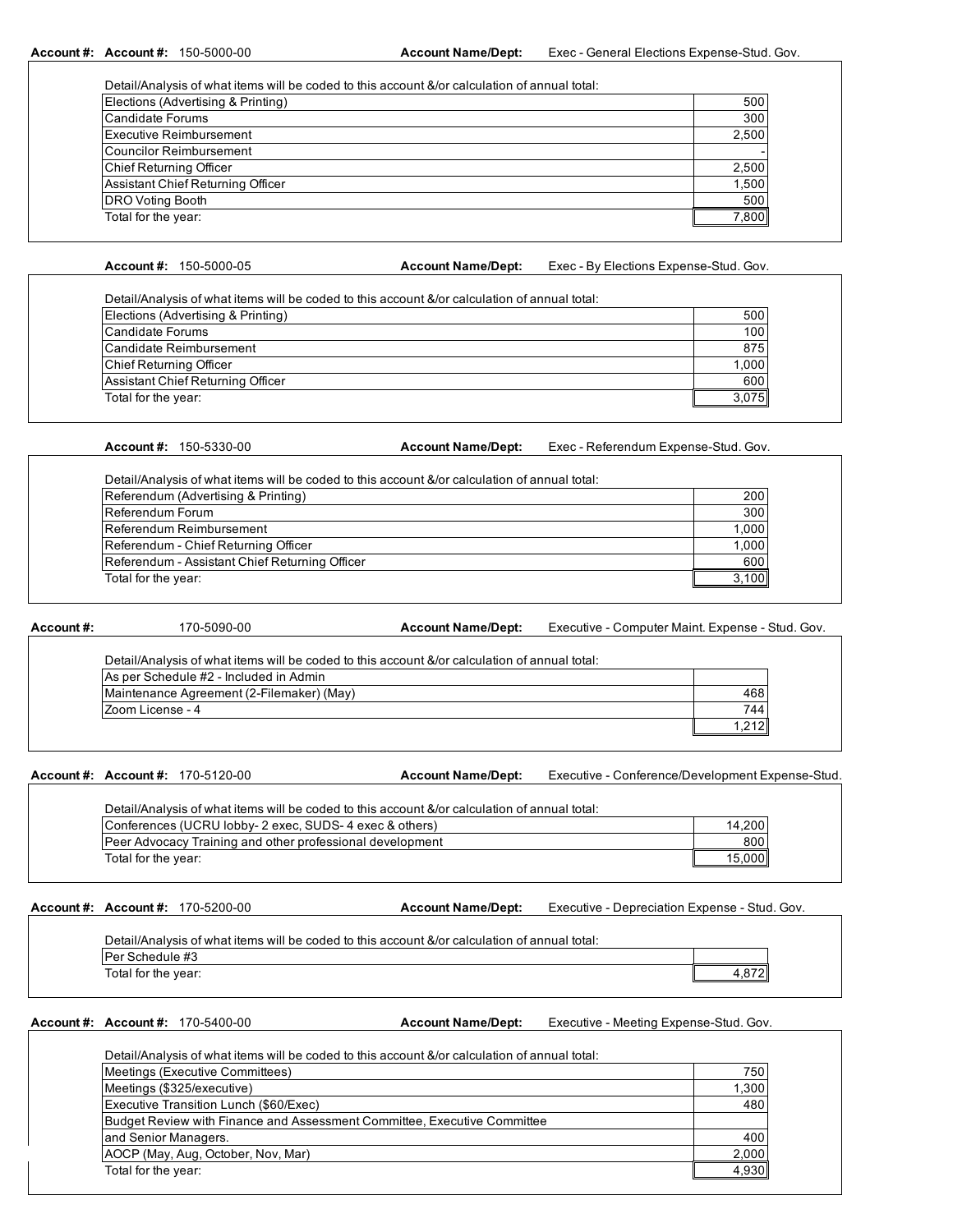**Account #: Account #:** 170-5430-00 **Account Name/Dept:** Executive - Office & General Expense-Stud. Gov.

| Detail/Analysis of what items will be coded to this account &/or calculation of annual total: |  |
|-----------------------------------------------------------------------------------------------|--|
| Office supplies, business cards, etc.                                                         |  |
| Total for the year:                                                                           |  |

### **Account #: Account #:** 170-5470-00

**Account Name/Dept:** Executive - Printing Expense-Stud. Gov.

| Detail/Analysis of what items will be coded to this account &/or calculation of annual total: |  |
|-----------------------------------------------------------------------------------------------|--|
| Insurance forms and other misc, printing                                                      |  |
| Total for the year:                                                                           |  |

**Account #: Account #:**

Account Name/Dept: Executive - Projects Expense-Stud. Gov.

400

| Projects and initiatives of the Executive: each Executive member must apply |        |
|-----------------------------------------------------------------------------|--------|
| to the Executive Committee for funding.                                     | 10,500 |
| Anti-Racism / Anti-Oppression initiatives                                   | 1,500  |
| Lobby Campaign Expense - Municipal, Provincial and Federal Campaigns.       | 3.000  |
| (including but not limited to research, preparation, cost-sharing, hosting  |        |
| expenses, etc)                                                              |        |
| Marketing (Survival Guide placements, social media advertising, executive   |        |
| campaigns and annoucements)                                                 | 3,000  |
| Indigenous Achievement Week (to be applied for or USSU sponsored speaker)   | 5,250  |
| Indigenous Knowledge Keeper (15hrs/month x 6 months plus expenses)          | 10.000 |
| Academic Prep hub resources                                                 | 200    |
| <b>Bike Tool Rental Service</b>                                             | 75     |
| Total for the year:                                                         | 33,525 |

### **Account #: Account #:** 170-5490-05

**Account Name/Dept:** Executive - Events Expense-Stud. Gov.

| Fall orientation give away                                 | 800    |
|------------------------------------------------------------|--------|
| Campus Group Weeks Fall                                    | 1,200  |
| Equity, Diversity and Inclusion week                       | 500    |
| Sustainability week                                        | 500    |
| Know Your Rights (Academic rights and responsibilities)    | 500    |
| Remembrance Day                                            | 600    |
| Winter Orientation programming                             | 1,500  |
| <b>Campus Group Weeks Winter</b>                           | 1,000  |
| Advocacy Week (Government and Institution advocacy events) | 600    |
| Women in Leadership                                        | 2,000  |
| Undergraduate Project Symposium                            | 3,500  |
| <b>Experience in Excellence Awards</b>                     | 5,500  |
| Total for the year:                                        | 18,200 |

## **Account #: Account #:**

Account Name/Dept: Executive - Retreat Expense-Stud. Gov.

| Executive Orientation Lunch (May)                                                    | 400   |
|--------------------------------------------------------------------------------------|-------|
| Team building Executives, AGA and coordinators (July) only in Louis' and Louis' Loft | 700   |
| Team building Executives (October)                                                   | 200   |
| Mid-year Review Retreat for the Executive Committee (December)                       | 300   |
| End year Review Retreat for Executives, AGA, and Coordinators (April)                | 700   |
| Total for the year:                                                                  | 2,300 |

**Account #: Account #:**

Account Name/Dept: Executive - Salaries, Wages & Benefits Exp. - Stud. G

| Detail/Analysis of what items will be coded to this account &/or calculation of annual total: |         |
|-----------------------------------------------------------------------------------------------|---------|
| Executive Salaries - (42830.87x 4)                                                            | 171,323 |
| Executive Salaries - Payout (15 days Vacation and 5 EDO's x 4)                                | 13.179  |
| Benefits (CPP, EI, WCB)                                                                       | 13.949  |
| Benefits (Health and Dental Insurance)                                                        | 1.153   |
| Health and wellness (physical activity/PAC student fees) (\$400/exec)                         | 1,600   |
| Transition incentive outgoing (\$1,000 x4 for completion of report and exit interviews)       | 4.000   |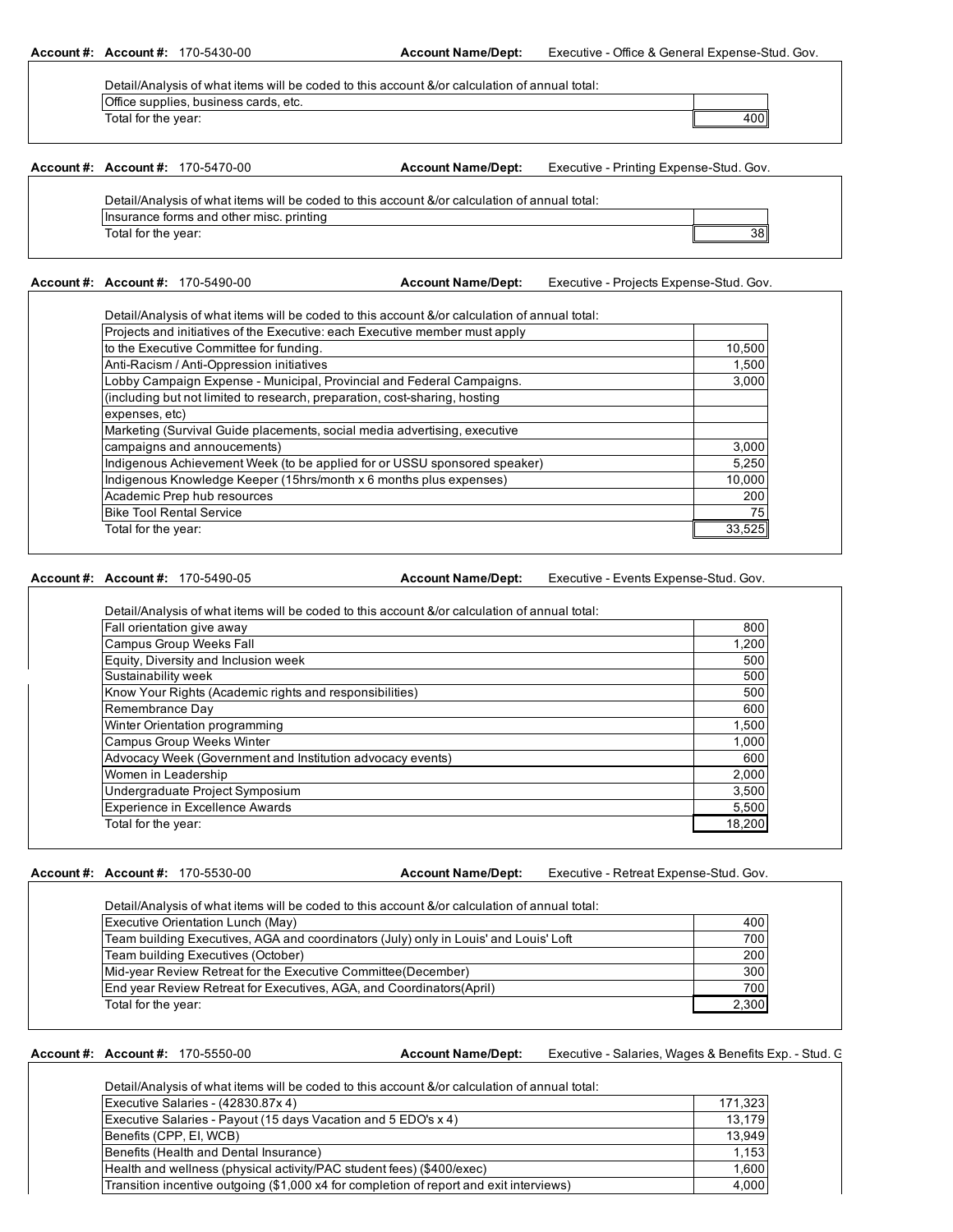| Transition incentive incoming (\$1,000 x4 for completion of report and exit interviews) | .000    |
|-----------------------------------------------------------------------------------------|---------|
| Total for the year:                                                                     | 209.205 |

**Account #: Account #:**

Account Name/Dept: Executive - Sponsorship Expense-Stud. Gov.

| International and Exchange Student Experience Event Funding to be applied for | 2,500 |
|-------------------------------------------------------------------------------|-------|
| Executive Sponsorship to be applied for                                       | 3,000 |
| Total for the year:                                                           | 5.500 |

**Account #: Account #:**

Account Name/Dept: Executive - Telephone Expense-Stud. Gov.

| Detail/Analysis of what items will be coded to this account &/or calculation of annual total: |       |
|-----------------------------------------------------------------------------------------------|-------|
| Cost for reimbursement of executive cell phone plans, up to \$100/month each                  | 4,800 |
| Costs for telephone hardware and long distance.                                               | 1.848 |
| Total for the year:                                                                           | 6.648 |

## **Account #: Account #:**

Account Name/Dept: Executive - Travel Expense-Stud.Gov.

| This is for miscellaneous Executive travel (Not related to conference travel). |       |
|--------------------------------------------------------------------------------|-------|
| Car rental or mileage (Rural campus travel)                                    | 1,140 |
| Food for students & the executive (\$200 x 4)                                  | 800   |
| Per diem allowance for three full trip days $(\$65 x 4 x 3)$                   | 780   |
| Hotel rooms for three nights (\$170 x 4 x 3)                                   | 2,040 |
| Total for the year:                                                            | 4.760 |

**Account #: Account #:**

Account Name/Dept: USC - Computer Maintenance

| Detail/Analysis of what items will be coded to this account &/or calculation of annual total: |     |
|-----------------------------------------------------------------------------------------------|-----|
| As per schedule #2 - In Admin                                                                 |     |
| Zoom Licence (Nov)                                                                            | 7 Д |
| Total for the year:                                                                           |     |

**Account #: Account #:**

**Account Name/Dept:** USC - Councilor Year end gifts Expense-Stud. Gov.

| Year end gifts for Councilors (26 Councilors x \$100)        | 2,600 |
|--------------------------------------------------------------|-------|
| Year end gift for committee work, given as Louis' Gift Cards | 2.450 |
| $(98$ committee seats x \$25)                                |       |
| Total for the year:                                          | 5,050 |

**Account #: Account #:** 310-5200-00

USC - Depreciation Expense - Stud. Gov. **Account Name/Dept:**

5,424 As per schedule #3 Total for the year: Detail/Analysis of what items will be coded to this account &/or calculation of annual total:

**Account #: Account #:**

Account Name/Dept: USC - Honorariums Expense-Stud. Gov.

| Detail/Analysis of what items will be coded to this account &/or calculation of annual total: |      |
|-----------------------------------------------------------------------------------------------|------|
| USC Chair (\$40/meeting x 30 meetings)                                                        |      |
| Total for the year:                                                                           | .200 |

**Account #: Account #:**

Account Name/Dept: USC - Meeting Expenses-Stud. Gov.

| Detail/Analysis of what items will be coded to this account &/or calculation of annual total: |       |
|-----------------------------------------------------------------------------------------------|-------|
| Other meeting expenses (name plates)                                                          | 25    |
| Councillor Travel and Accommodation Expenses (for Prince Albert Campus MSC)                   |       |
| x 4 meetings)                                                                                 | 1,500 |
| USC Orientation-April (Refreshments, printing, etc.)                                          | 400   |
| USC Orientation-September (Refreshments, printing, etc.)                                      | 400   |
| Total for the year:                                                                           | 2.325 |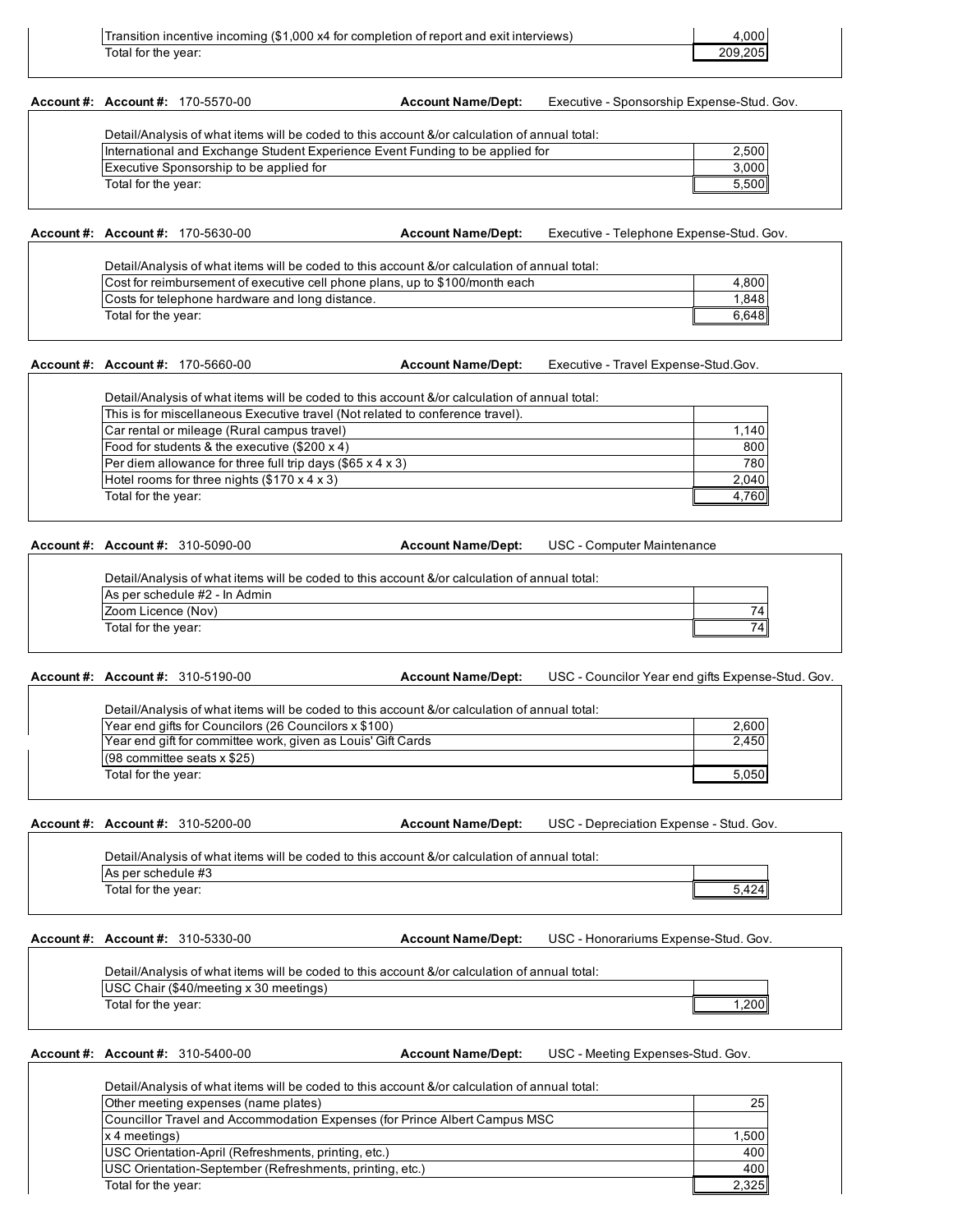**Account #: Account #:**

Account Name/Dept: USC - Meeting Expenses (AGM)-Stud. Gov.

| Printing, Office Supplies, Room & Equipment Rentals, and Advertising | 1.000 |
|----------------------------------------------------------------------|-------|
| Refreshments (Pizza, Non-Alc Products)                               | 500   |
| Chairperson Honorarium                                               | 75    |
| Total for the year:                                                  | 575   |

### **Account #: Account #:** 310-5400-05

**Account Name/Dept:** USC - Meeting Expenses (SGM)-Stud. Gov.

| Detail/Analysis of what items will be coded to this account &/or calculation of annual total: |       |
|-----------------------------------------------------------------------------------------------|-------|
| Printing, Office Supplies, Room & Equipment Rentals, and Advertising                          | 1,000 |
| Refreshments (Pizza, Non-Alc Products)                                                        | 500   |
| Chairperson Honorarium                                                                        | 75    |
| Total for the year:                                                                           | .575  |

## **Account #: Account #:**

Account Name/Dept: USC - Socials/Apprec. Expense-Stud. Gov.

| USC Appreciation (8 socials at \$400 per social) | 3,200 |
|--------------------------------------------------|-------|
| USC Meetings (8 meetings at \$400 per meeting)   | 3,200 |
| <b>IUSC Transition Social</b>                    | 800   |
| USC Committees (14 x \$150) food allowance       | 2,100 |
| Total for the year:                              | 9,300 |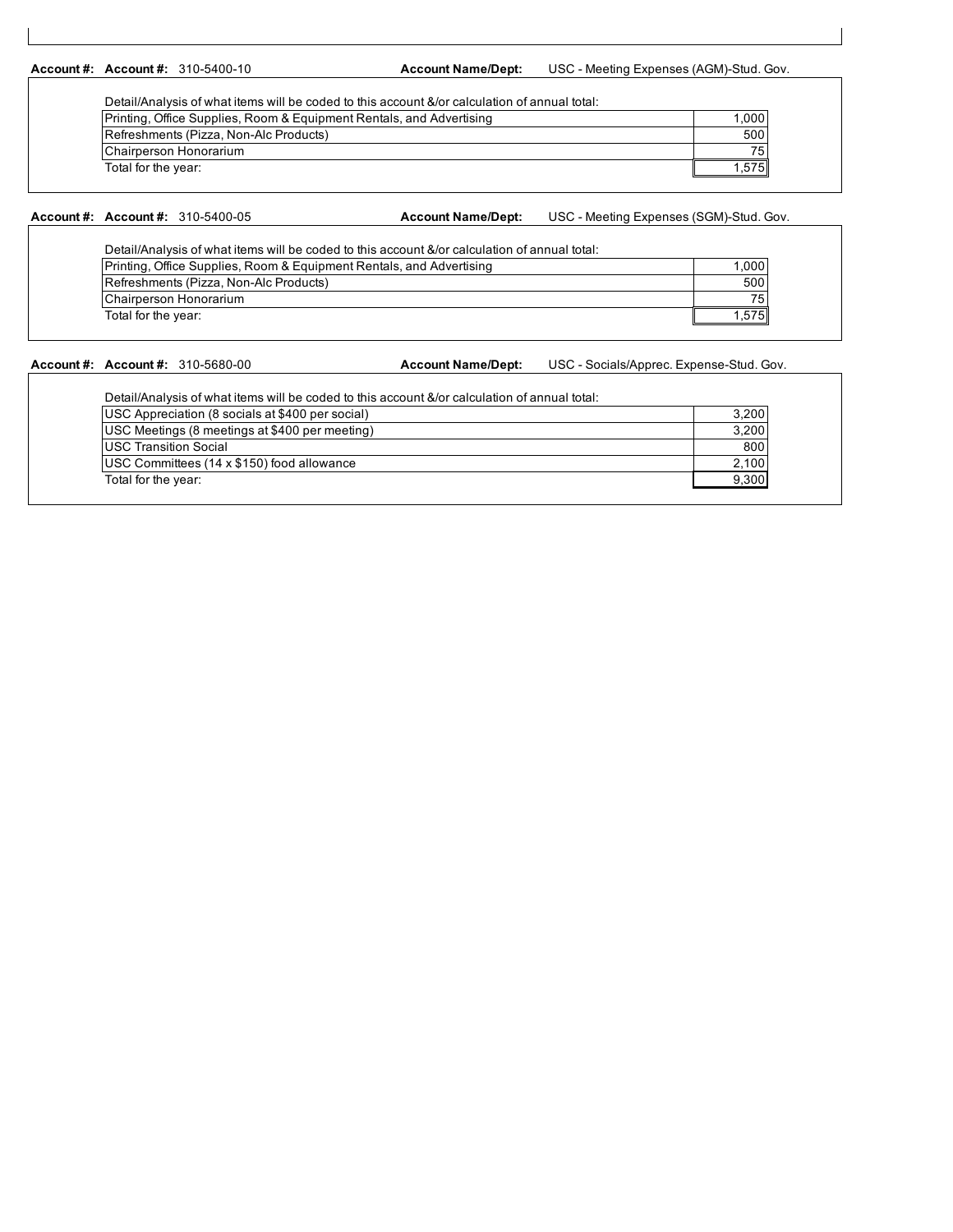**Account #:** 130-4180-00 **Account Name/Dept:** Ratification Revenue-Campus Groups

| Detail/Analysis of what items will be coded to this account &/or calculation of annual total: |                 |  |
|-----------------------------------------------------------------------------------------------|-----------------|--|
| Ratification revenue comes from ratification fees in the campus groups policy.                |                 |  |
| (Insurance for Campus events are accounted for in the Admin Budget)                           |                 |  |
| Total for the vear:                                                                           | 10.000 <b>1</b> |  |

| Account #: | 130-4280-00                                                                                   | <b>Account Name/Dept:</b> | Sponsorship Revenue- Campus Groups |  |  |
|------------|-----------------------------------------------------------------------------------------------|---------------------------|------------------------------------|--|--|
|            | Detail/Analysis of what items will be coded to this account &/or calculation of annual total: |                           |                                    |  |  |
|            |                                                                                               |                           |                                    |  |  |
|            | Non Alcoholic cold and beverages sponsorship                                                  |                           |                                    |  |  |
|            | Non Alcoholic cold and beverages Product                                                      |                           |                                    |  |  |
|            | Total for the year:                                                                           |                           |                                    |  |  |
|            |                                                                                               |                           |                                    |  |  |

| Account #: | Grants Expense (Cash/Credit)-Campus Groups<br><b>Account Name/Dept:</b><br>130-5310-00        |  |        |  |  |  |
|------------|-----------------------------------------------------------------------------------------------|--|--------|--|--|--|
|            |                                                                                               |  |        |  |  |  |
|            | Detail/Analysis of what items will be coded to this account &/or calculation of annual total: |  |        |  |  |  |
|            | Campus Group Grants (~150 groups)                                                             |  |        |  |  |  |
|            | <b>Project and Initiative Grants</b>                                                          |  | 45,000 |  |  |  |
|            | New groups support grant for branding (XL Design Credit)                                      |  | 2,000  |  |  |  |
|            | Campus Group Professional Leadership Development                                              |  | 2,500  |  |  |  |
|            | Equity, Diversity and Inclusion Grants                                                        |  | 10.000 |  |  |  |
|            | Total for the year:                                                                           |  | 59,500 |  |  |  |
|            |                                                                                               |  |        |  |  |  |

| Account #: | 130-5310-05                                                                                                                               | <b>Account Name/Dept:</b> | Grants Expense (Product)-Campus Groups |
|------------|-------------------------------------------------------------------------------------------------------------------------------------------|---------------------------|----------------------------------------|
|            | Detail/Analysis of what items will be coded to this account &/or calculation of annual total:<br>Non Alcoholic cold and beverages Product |                           |                                        |
|            | Total for the year:                                                                                                                       |                           |                                        |
| Account#:  | 220-5310-00                                                                                                                               | <b>Account Name/Dept:</b> | Grants Expense - Campus Legal Services |

| <br><u>__</u> ______                                                                          |  | $S1$ unto $S2$ inoo compuo Eogui ooi mooo |  |
|-----------------------------------------------------------------------------------------------|--|-------------------------------------------|--|
|                                                                                               |  |                                           |  |
| Detail/Analysis of what items will be coded to this account &/or calculation of annual total: |  |                                           |  |
| Per budget submitted by Legal Services for administrative expenses to be applied for.         |  |                                           |  |
| Total for the year:                                                                           |  | 500                                       |  |
|                                                                                               |  |                                           |  |

| Account#: | 220-5310-05                                                                                   | <b>Account Name/Dept:</b> | <b>Grants Expense - Sustainability</b> |       |
|-----------|-----------------------------------------------------------------------------------------------|---------------------------|----------------------------------------|-------|
|           |                                                                                               |                           |                                        |       |
|           | Detail/Analysis of what items will be coded to this account &/or calculation of annual total: |                           |                                        |       |
|           | Sustainability Funding (maybe matched by U of S) to be applied for.                           |                           |                                        |       |
|           | (This is matched by Office of Sustainability of \$2,500)                                      |                           |                                        |       |
|           | Total for the year:                                                                           |                           |                                        | 2,500 |
|           |                                                                                               |                           |                                        |       |

| Account#: |                |
|-----------|----------------|
|           |                |
|           | Detail/Analysi |
|           | $Am$ $Bm$ $Cm$ |

**Account #:** 220-5310-10 **Account Name/Dept:** Grants Expense - Anti-Racism

| Anti-Racism and Anti-Oppression |       |
|---------------------------------|-------|
| Total for the year:             | 2.500 |

Account #: 280-5310-00 Account Name/Dept: Grants Expense-Student-Travel Fund **Account Name/Dept:**

| Detail/Analysis of what items will be coded to this account &/or calculation of annual total: |  |  |
|-----------------------------------------------------------------------------------------------|--|--|
| USSU grant to U of S Student Travel Award                                                     |  |  |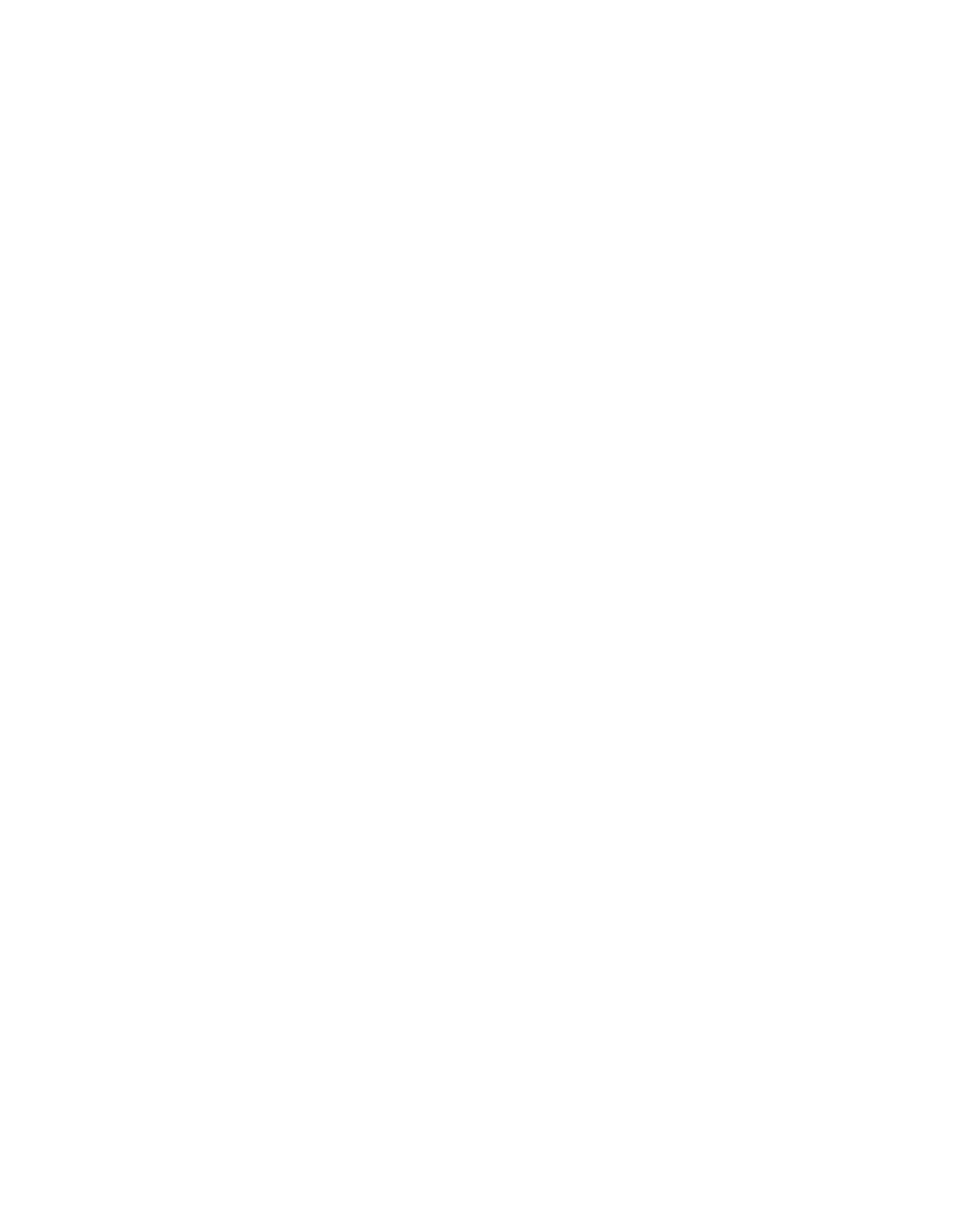| Account#:  | 165-4280-00                                                                                                                                         | <b>Account Name/Dept:</b> | Sponsorship Revenue-S. S-Welcome Week       |
|------------|-----------------------------------------------------------------------------------------------------------------------------------------------------|---------------------------|---------------------------------------------|
|            |                                                                                                                                                     |                           |                                             |
|            | Detail/Analysis of what items will be coded to this account &/or calculation of annual total:<br>Sponsorship for Welcome Week from various partners |                           |                                             |
|            | Total for the year:                                                                                                                                 |                           | 27,500                                      |
|            |                                                                                                                                                     |                           |                                             |
| Account#:  | 165-5000-00                                                                                                                                         | <b>Account Name/Dept:</b> | Advertising Expense-S.S-Welcome Week        |
|            | Detail/Analysis of what items will be coded to this account &/or calculation of annual total:                                                       |                           |                                             |
|            | Social Media advertising                                                                                                                            |                           |                                             |
|            | Total for the year:                                                                                                                                 |                           | 350                                         |
| Account#:  | 165-5220-40                                                                                                                                         | <b>Account Name/Dept:</b> | Entertainment Live Expense-S.S-Welcome Week |
|            |                                                                                                                                                     |                           |                                             |
|            | Detail/Analysis of what items will be coded to this account &/or calculation of annual total:                                                       |                           |                                             |
|            | Entertainment/Activities                                                                                                                            |                           |                                             |
|            | Total for the year:                                                                                                                                 |                           | 6,500                                       |
| Account #: | 165-5240-00                                                                                                                                         | <b>Account Name/Dept:</b> | Equipment Maint. Expense-S.S-Welcome Week   |
|            | Detail/Analysis of what items will be coded to this account &/or calculation of annual total:                                                       |                           |                                             |
|            | <b>Facilities</b>                                                                                                                                   |                           | 6,500                                       |
|            | Handyman Rentals                                                                                                                                    |                           | 8,000                                       |
|            | <b>Equipment Rentals</b>                                                                                                                            |                           | 1,000                                       |
|            | Total for the year:                                                                                                                                 |                           | 15,500                                      |
| Account#:  | 165-5390-00                                                                                                                                         | <b>Account Name/Dept:</b> | Licenses Expense-S.S.-Welcome Week          |
|            | Detail/Analysis of what items will be coded to this account &/or calculation of annual total:                                                       |                           |                                             |
|            | Licensing (Potential Outdoor Movie)                                                                                                                 |                           |                                             |
|            | Total for the year:                                                                                                                                 |                           | 500                                         |
| Account#   | 165-5500-00                                                                                                                                         | <b>Account Name/Dept:</b> | Promo Merchandise Expense-Welcome Week      |
|            | Detail/Analysis of what items will be coded to this account &/or calculation of annual total:                                                       |                           |                                             |
|            | Various give-aways to students                                                                                                                      |                           |                                             |
|            | Total for the year:                                                                                                                                 |                           | 3,500                                       |
| Account#   | 165-5550-00                                                                                                                                         | <b>Account Name/Dept:</b> | PT Salaries Expense- S.S.-Welcome Week      |
|            | Detail/Analysis of what items will be coded to this account &/or calculation of annual total:                                                       |                           |                                             |
|            | Student Crew for overnight security & odd jobs                                                                                                      |                           |                                             |
|            | Total for the year:                                                                                                                                 |                           | 1,000                                       |
|            |                                                                                                                                                     |                           |                                             |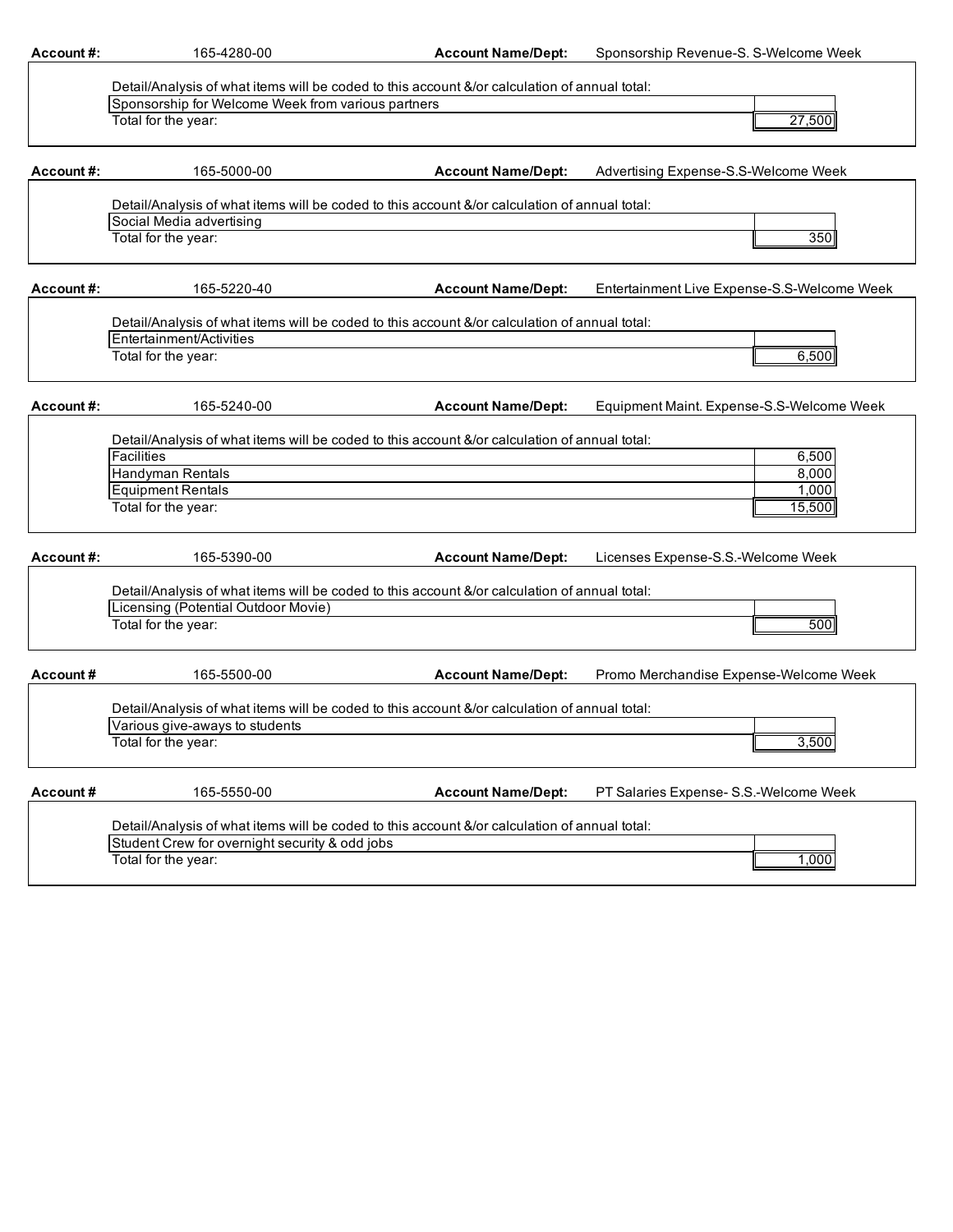| The revenue generated from parking, SPC, and other commission based programs.<br>40 I<br>Total for the year: | Detail/Analysis of what items will be coded to this account &/or calculation of annual total: |  |
|--------------------------------------------------------------------------------------------------------------|-----------------------------------------------------------------------------------------------|--|
|                                                                                                              |                                                                                               |  |
|                                                                                                              |                                                                                               |  |

**Account #:** 210-4070-05 **Account Name/Dept:**U-Pass Distribution Commission

| Detail/Analysis of what items will be coded to this account &/or calculation of annual total: |        |
|-----------------------------------------------------------------------------------------------|--------|
| Revenue from the commission on undergraduate and graduate U-pass distribution.                |        |
| Based on estimates given the campus environment for Spring, Fall, and Winter terms.           |        |
| Total for the year:                                                                           | 53,500 |

**Account #:** 210-4140-00 **Account Name/Dept:**Faxing Revenue-USSU Services

| Detail/Analysis of what items will be coded to this account &/or calculation of annual total: |     |
|-----------------------------------------------------------------------------------------------|-----|
| Based on projections given the predicted campus environment.                                  |     |
| Total for the year:                                                                           | 400 |

**Account #:** 210-4190-00 **Account Name/Dept:**Locker Revenue-USSU Services

**Account #:** 210-4205-00 **Account Name/Dept:**Notary Revenue-USSU Services

| Detail/Analysis of what items will be coded to this account &/or calculation of annual total: |                           |
|-----------------------------------------------------------------------------------------------|---------------------------|
| Based on projected notary services for non undergraduate students at \$20 per transaction.    |                           |
| Total for the year                                                                            | $1,720$ in $\overline{ }$ |

**Account #:** 210-4230-00 **Account Name/Dept:**Poster Revenue-USSU Services

| Detail/Analysis of what items will be coded to this account &/or calculation of annual total: |     |
|-----------------------------------------------------------------------------------------------|-----|
| Based on projections for posters stamped for the Arts Tunnel at \$3/poster.                   |     |
| Total for the year                                                                            | 920 |

**Account #:** 210-4250-10 **Account Name/Dept:**Table Rentals-Tunnel-USSU Services

| Detail/Analysis of what items will be coded to this account &/or calculation of annual total: |       |  |
|-----------------------------------------------------------------------------------------------|-------|--|
| Table rentals in Place Riel tunnel based on the predicted campus environment.                 |       |  |
| Total for the year:                                                                           | 8,500 |  |
|                                                                                               |       |  |

**Account #:** 210-5000-00 **Account Name/Dept:**Advertising Expense-USSU Services

| Detail/Analysis of what items will be coded to this account &/or calculation of annual total: |       |  |
|-----------------------------------------------------------------------------------------------|-------|--|
| Advertising for Survival Calendar ad, U-pass, and parking passes for table vendors.           |       |  |
| Total for the year:                                                                           | 1,000 |  |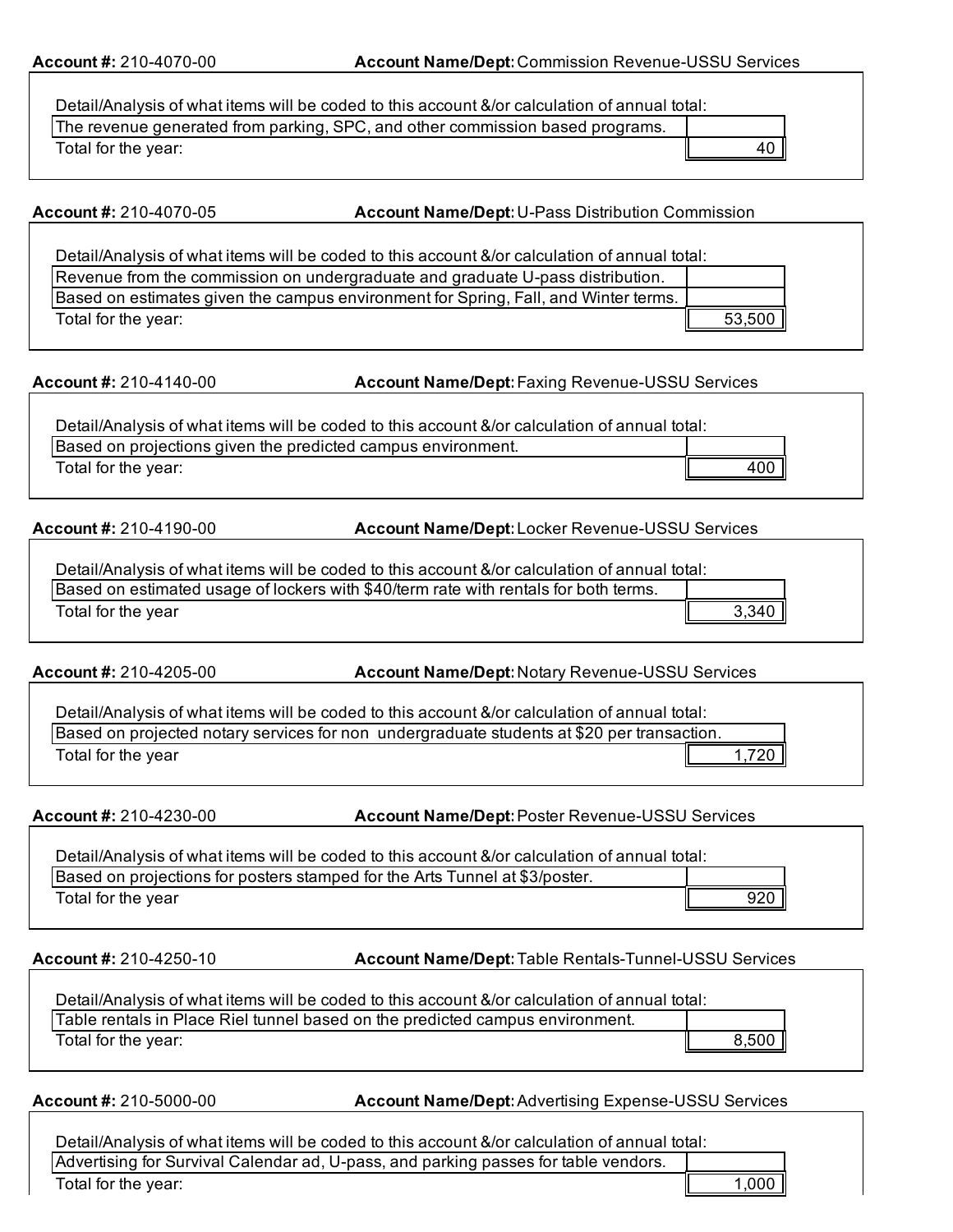**Account #:** 210-5030-00 **Account Name/Dept:**Bank Charge Expense-USSU Services

| Detail/Analysis of what items will be coded to this account &/or calculation of annual total: |       |
|-----------------------------------------------------------------------------------------------|-------|
| This is a percentage base charge for credit card sales and rental of equipment.               |       |
| Based on estimates given the predicted campus envionment.                                     |       |
| Total for the year:                                                                           | 1.880 |

**Account #:** 210-5090-00 **Account Name/Dept:**Computer Maint. Expense-USSU Services

| Detail/Analysis of what items will be coded to this account &/or calculation of annual total: |     |
|-----------------------------------------------------------------------------------------------|-----|
| Per schedule #2 - Included in Admin                                                           |     |
| Maintenance Agreement (Filemaker) (May), Display System (Yodeck) (May)                        | 349 |
| Total for the year:                                                                           | 349 |

**Account #:** 210-5200-00 **Account Name/Dept:**Depreciation Expense-USSU Services

| Detail/Analysis of what items will be coded to this account &/or calculation of annual total: |     |
|-----------------------------------------------------------------------------------------------|-----|
| Per schedule #3                                                                               |     |
| Total for the year:                                                                           | ៱70 |

**Account #:** 210-5240-00 **Account Name/Dept:**Equip.Maint. Expense-USSU Services

| Detail/Analysis of what items will be coded to this account &/or calculation of annual total: |    |
|-----------------------------------------------------------------------------------------------|----|
| Covers repairs to fax machine, and other machinery.                                           |    |
| Total for the year:                                                                           | 00 |

**Account #:** 210-5270-00 **Account Name/Dept:**Fax Expense-USSU Services

| Detail/Analysis of what items will be coded to this account &/or calculation of annual total: |    |
|-----------------------------------------------------------------------------------------------|----|
| Based on predicted revenues and usage given the campus environment.                           |    |
| Total for the year:                                                                           | 36 |

**Account #:** 210-5385-00 **Account Name/Dept:**Locker Expense-USSU Services

| Detail/Analysis of what items will be coded to this account &/or calculation of annual total: |    |  |
|-----------------------------------------------------------------------------------------------|----|--|
| Covers purchase of replacement locks for lockers.                                             |    |  |
| Total for the year:                                                                           | 40 |  |

**Account #:** 210-5430-00 **Account Name/Dept:**Office & General Expense-USSU Services

| Detail/Analysis of what items will be coded to this account &/or calculation of annual total: |       |
|-----------------------------------------------------------------------------------------------|-------|
| Budget for thermal paper for debit card machine (s), cash register tape, and maps.            |       |
| Based on predicted campus environment for the Fall and Winter terms.                          | 1,125 |
| Total for the year:                                                                           | 1,125 |

**Account #:** 210-5550-00 **Account Name/Dept:**Salaries/Wages & Benefits Exp.-USSU Services

Detail/Analysis of what items will be coded to this account &/or calculation of annual total: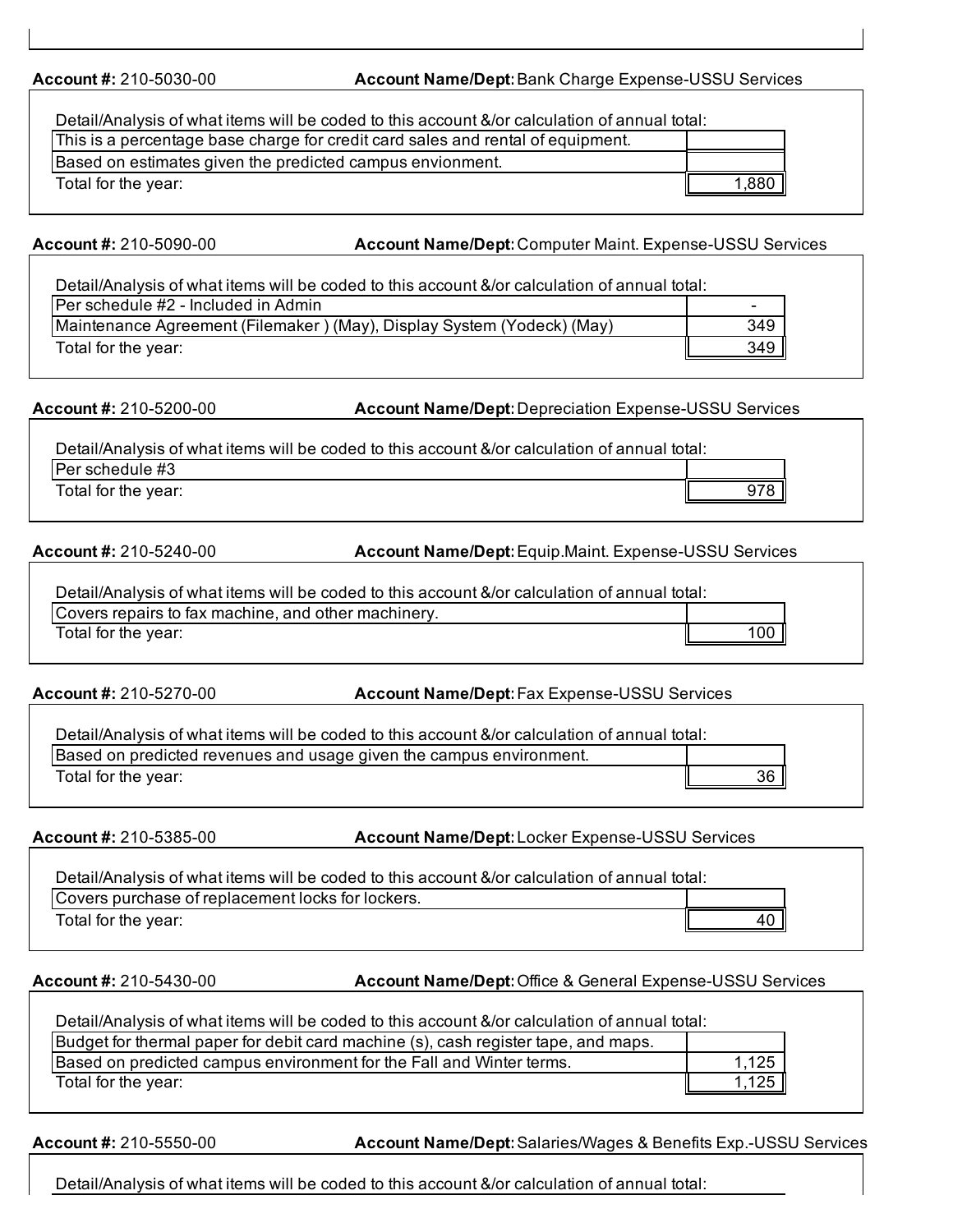| Salaries, Wages & Benefits including the full time position and student helpt at the beginning |        |
|------------------------------------------------------------------------------------------------|--------|
| of each term.                                                                                  |        |
| Total for the year:                                                                            | 62,194 |

**Account #:** 210-5630-00 **Account Name/Dept:**Telephone Expense-USSU Services

| Detail/Analysis of what items will be coded to this account &/or calculation of annual total: |     |
|-----------------------------------------------------------------------------------------------|-----|
| Costs for telephone hardware and long distance.                                               |     |
| Total for the year:                                                                           | 863 |

## **Expenses Building Maintenance**

**Account #:** 210-5350-00 **Account Name/Dept:**Janitorial Expense-USSU Services

| Detail/Analysis of what items will be coded to this account &/or calculation of annual total: |  |
|-----------------------------------------------------------------------------------------------|--|
| IPer Schedule #4                                                                              |  |
| Total for the year:                                                                           |  |

**Account #:** 210-5510-00 **Account Name/Dept:**Repairs & Maint. Expense-USSU Services

٦

| Detail/Analysis of what items will be coded to this account &/or calculation of annual total: |  |
|-----------------------------------------------------------------------------------------------|--|
| <b>Per Schedule #5 - Included in Facilities</b>                                               |  |
| Total for the year:                                                                           |  |

|                                                                                               | <b>Account Name/Dept: Utilities Expense-USSU Services</b> |
|-----------------------------------------------------------------------------------------------|-----------------------------------------------------------|
| Detail/Analysis of what items will be coded to this account &/or calculation of annual total: |                                                           |
|                                                                                               | 2.201                                                     |
|                                                                                               |                                                           |

\*As of May 1, 2021 Information Centre name changed to USSU Services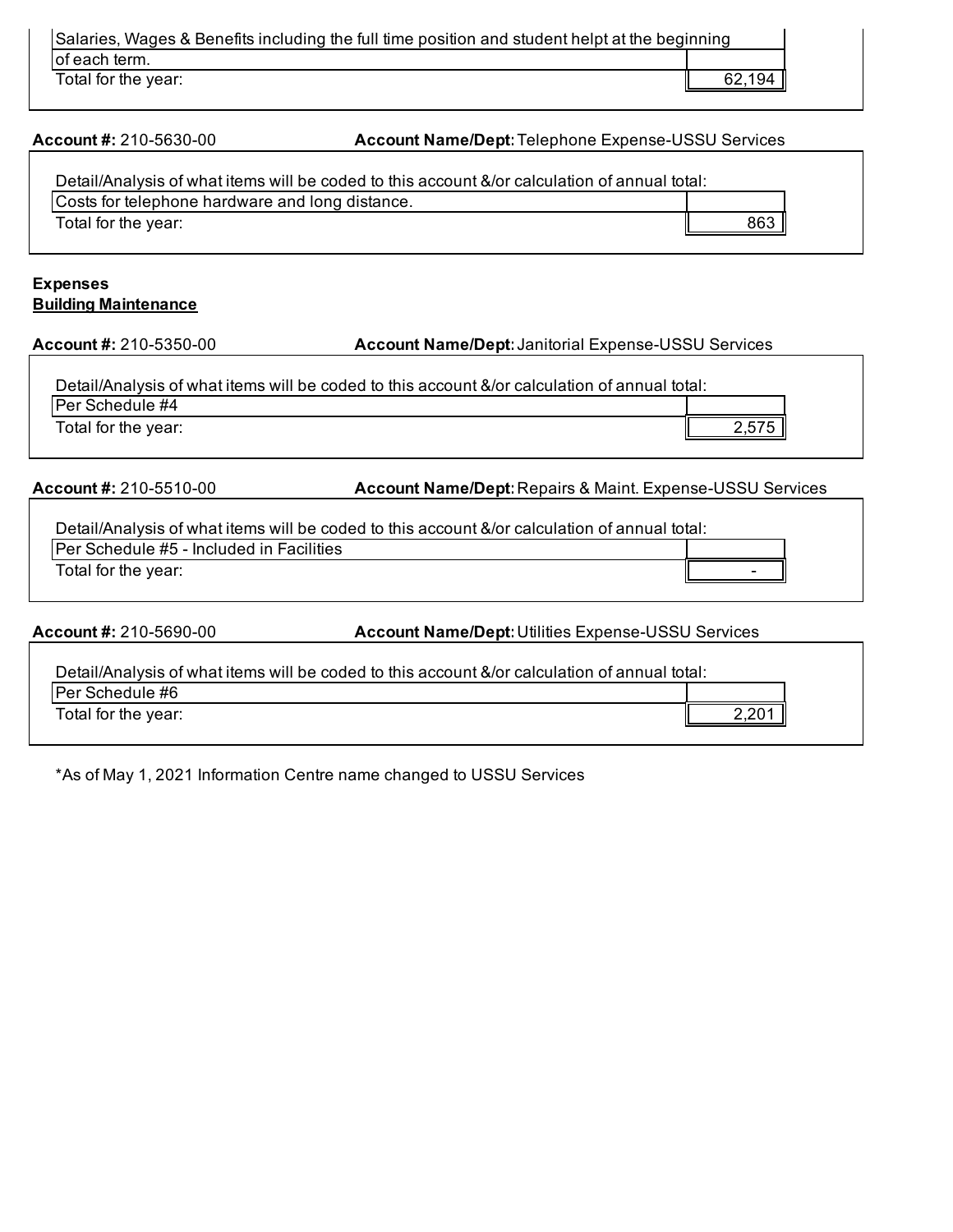| Account#:           | 350-5000-00                           | <b>Account Name/Dept:</b>                                                                                                                                                | Advertising Expense-Women Cntr.  |                                           |
|---------------------|---------------------------------------|--------------------------------------------------------------------------------------------------------------------------------------------------------------------------|----------------------------------|-------------------------------------------|
|                     |                                       |                                                                                                                                                                          |                                  |                                           |
|                     |                                       | Detail/Analysis of what items will be coded to this account &/or calculation of annual total:                                                                            |                                  |                                           |
|                     |                                       | Survival Calendar, social media ads for events and campaigns, and promotional                                                                                            |                                  |                                           |
|                     |                                       | materials for the Centre i.e. Buttons, discussion group and workshop advertising.                                                                                        |                                  |                                           |
| Total for the year: |                                       |                                                                                                                                                                          |                                  | 1,950                                     |
| Account#:           | 350-5090-00                           | <b>Account Name/Dept:</b>                                                                                                                                                |                                  | Computer Maint. Expense-Women Cntr.       |
|                     |                                       |                                                                                                                                                                          |                                  |                                           |
|                     |                                       | Detail/Analysis of what items will be coded to this account &/or calculation of annual total:                                                                            |                                  |                                           |
|                     | Per Schedule #2 - Included in Admin   |                                                                                                                                                                          |                                  |                                           |
| 7shifts-scheduling  |                                       |                                                                                                                                                                          |                                  | 240                                       |
| Total for the year: |                                       |                                                                                                                                                                          |                                  | 240                                       |
| Account#:           | 350-5110-00                           | <b>Account Name/Dept:</b>                                                                                                                                                | Condoms Expense-Women Cntr.      |                                           |
|                     |                                       |                                                                                                                                                                          |                                  |                                           |
|                     |                                       | Detail/Analysis of what items will be coded to this account &/or calculation of annual total:<br>To cover condoms, gloves, lubricant, dental dams, and internal condoms. |                                  |                                           |
| for the year.       |                                       |                                                                                                                                                                          |                                  |                                           |
| Total for the year: |                                       |                                                                                                                                                                          |                                  | 300                                       |
|                     |                                       |                                                                                                                                                                          |                                  |                                           |
| Account#:           | 350-5120-00                           | <b>Account Name/Dept:</b>                                                                                                                                                | Conferences Expense-Women Cntr.  |                                           |
|                     |                                       |                                                                                                                                                                          |                                  |                                           |
|                     |                                       | Detail/Analysis of what items will be coded to this account &/or calculation of annual total:<br>Cost for Coordinator to attend relevant conferences or seminars.        |                                  |                                           |
|                     |                                       |                                                                                                                                                                          |                                  |                                           |
| Total for the year: |                                       |                                                                                                                                                                          |                                  | 100                                       |
| Account#:           | 350-5200-00                           | <b>Account Name/Dept:</b>                                                                                                                                                | Depreciation Expense-Women Cntr. |                                           |
|                     |                                       | Detail/Analysis of what items will be coded to this account &/or calculation of annual total:                                                                            |                                  |                                           |
| Per Schedule #3     |                                       |                                                                                                                                                                          |                                  |                                           |
| Total for the year: |                                       |                                                                                                                                                                          |                                  | 663                                       |
|                     |                                       |                                                                                                                                                                          |                                  |                                           |
| Account#:           | 350-5240-00                           | Account Name/Dept:                                                                                                                                                       |                                  | Equip. & Equip Maint. Expense-Women Cntr. |
|                     |                                       | Detail/Analysis of what items will be coded to this account &/or calculation of annual total:                                                                            |                                  |                                           |
|                     |                                       | To cover costs of any equipment needs for the year such as buttons.                                                                                                      |                                  |                                           |
| Total for the year: |                                       |                                                                                                                                                                          |                                  | 100                                       |
|                     |                                       |                                                                                                                                                                          |                                  |                                           |
| Account#:           | 350-5250-00                           | <b>Account Name/Dept:</b>                                                                                                                                                |                                  | Events/Speakers Expense-Women Cntr.       |
|                     |                                       | Detail/Analysis of what items will be coded to this account &/or calculation of annual total:                                                                            |                                  |                                           |
|                     |                                       | To pay for events and speakers that take place during the year. Includes                                                                                                 |                                  |                                           |
|                     |                                       | cost of putting on Sexual Violence Awareness Week, Dec 6 Memorial,                                                                                                       |                                  |                                           |
|                     |                                       | International Women's Day, Take Back the Night, Pro Choice Awareness Week, and                                                                                           |                                  |                                           |
|                     |                                       | other events planned by the coordinator. This would include honorariums for                                                                                              |                                  |                                           |
|                     | speakers and discussion group leaders |                                                                                                                                                                          |                                  |                                           |
| Total for the year: |                                       |                                                                                                                                                                          |                                  | 4,800                                     |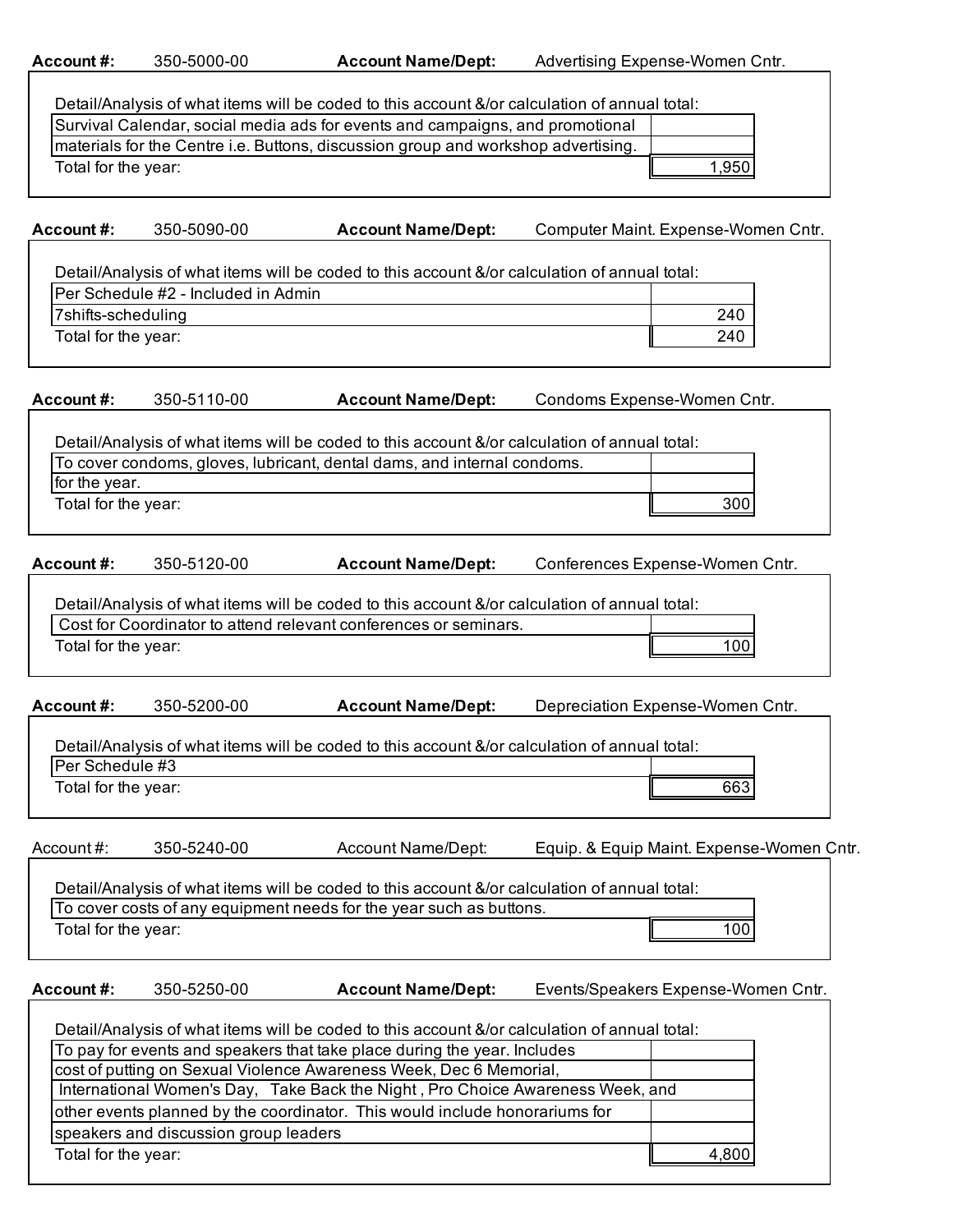| Account#:           | 350-5350-00                                         | <b>Account Name/Dept:</b>                                                                                                                                                        | Janitorial Expense-Women Cntr.              |
|---------------------|-----------------------------------------------------|----------------------------------------------------------------------------------------------------------------------------------------------------------------------------------|---------------------------------------------|
|                     |                                                     |                                                                                                                                                                                  |                                             |
|                     |                                                     | Detail/Analysis of what items will be coded to this account &/or calculation of annual total:                                                                                    |                                             |
| Per Schedule #4     |                                                     |                                                                                                                                                                                  |                                             |
| Total for the year: |                                                     |                                                                                                                                                                                  | 1,816                                       |
| Account#:           | 350-5400-00                                         | <b>Account Name/Dept:</b>                                                                                                                                                        | Meeting Expense-Women Cntr.                 |
|                     |                                                     |                                                                                                                                                                                  |                                             |
|                     | Meeting expense is for outreach and networking.     | Detail/Analysis of what items will be coded to this account &/or calculation of annual total:                                                                                    |                                             |
| Total for the year: |                                                     |                                                                                                                                                                                  | 40                                          |
|                     |                                                     |                                                                                                                                                                                  |                                             |
| Account#:           | 350-5430-00                                         | <b>Account Name/Dept:</b>                                                                                                                                                        | Office & General Expense-Women Cntr.        |
|                     |                                                     | Detail/Analysis of what items will be coded to this account &/or calculation of annual total:                                                                                    |                                             |
|                     |                                                     | Office supplies including toner cartridges, filing supplies, business cards, name tags,                                                                                          |                                             |
| name tags, etc.     |                                                     |                                                                                                                                                                                  |                                             |
| Total for the year: |                                                     |                                                                                                                                                                                  | 80                                          |
| Account#:           | 350-5510-00                                         | <b>Account Name/Dept:</b>                                                                                                                                                        | Repairs & Maintenance Expense-Women Cntr.   |
|                     |                                                     |                                                                                                                                                                                  |                                             |
|                     |                                                     | Detail/Analysis of what items will be coded to this account &/or calculation of annual total:                                                                                    |                                             |
|                     | Per Schedule #5 - Included in Facilities            |                                                                                                                                                                                  |                                             |
| Total for the year: |                                                     |                                                                                                                                                                                  |                                             |
| Account#:           | 350-5550-00                                         | <b>Account Name/Dept:</b>                                                                                                                                                        | Salaries, Wages & Benefits Exp.-Women Cntr. |
|                     |                                                     |                                                                                                                                                                                  |                                             |
|                     |                                                     | Detail/Analysis of what items will be coded to this account &/or calculation of annual total:                                                                                    |                                             |
|                     |                                                     | Salaries, Wages & Benefits - 39% time (15 hrs/week) for May - July.                                                                                                              |                                             |
|                     | 53% time (20 hrs/week) for August through April 30. |                                                                                                                                                                                  |                                             |
|                     |                                                     |                                                                                                                                                                                  |                                             |
| Total for the year: |                                                     |                                                                                                                                                                                  | 17,130                                      |
| Account#:           | 350-5580-00                                         | <b>Account Name/Dept:</b>                                                                                                                                                        | Staff Welfare/Apprec. Expense-Women Cntr.   |
|                     |                                                     |                                                                                                                                                                                  |                                             |
|                     |                                                     | Detail/Analysis of what items will be coded to this account &/or calculation of annual total:<br>Year-end event @ \$15/volunteer (Based on 30 volunteers).                       |                                             |
| Total for the year: |                                                     |                                                                                                                                                                                  | 450                                         |
|                     |                                                     |                                                                                                                                                                                  |                                             |
| Account#:           | 350-5600-00                                         | <b>Account Name/Dept:</b>                                                                                                                                                        | Subscriptions Expense-Women Cntr.           |
|                     |                                                     |                                                                                                                                                                                  |                                             |
|                     |                                                     | Detail/Analysis of what items will be coded to this account &/or calculation of annual total:<br>Yearly subscriptions & purchases of publications or resources to be used by the |                                             |
| Centre.             |                                                     |                                                                                                                                                                                  |                                             |
| Total for the year: |                                                     |                                                                                                                                                                                  | 100                                         |
|                     |                                                     |                                                                                                                                                                                  |                                             |
| Account#:           | 350-5630-00                                         | <b>Account Name/Dept:</b>                                                                                                                                                        | Telephone Expense-Women Cntr.               |
|                     |                                                     |                                                                                                                                                                                  |                                             |
|                     |                                                     | Detail/Analysis of what items will be coded to this account &/or calculation of annual total:                                                                                    |                                             |
|                     | Costs for telephone hardware and long distance.     |                                                                                                                                                                                  |                                             |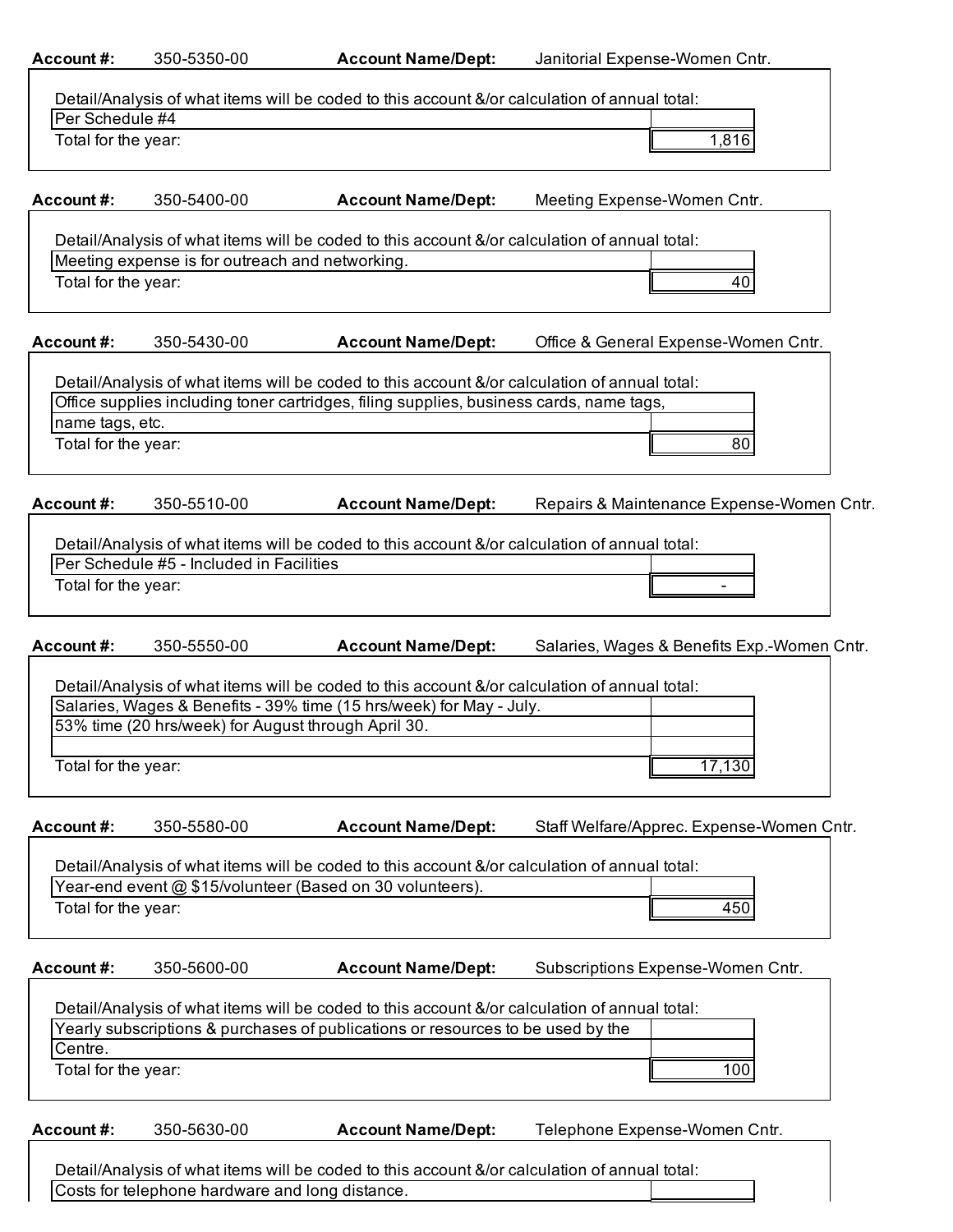## **Account #:** 350-5640-00 **Account Name/Dept:** Training Expense-Women Cntr.

| Detail/Analysis of what items will be coded to this account &/or calculation of annual total: |
|-----------------------------------------------------------------------------------------------|
| 250                                                                                           |
| 250                                                                                           |
| 1680                                                                                          |
| 700                                                                                           |
| 2,880                                                                                         |
|                                                                                               |

**Account #:** 350-5710-00 **Account Name/Dept:** Volunteer Appreciation Expense-Women Cntr.

Detail/Analysis of what items will be coded to this account &/or calculation of annual total: USSU Gift Cards for volunteers based on points accumulated for hours volunteered. Total for the year: 990

**Account #:** 350-5690-00 **Account Name/Dept:** Utilities Expense-Women Cntr.

Detail/Analysis of what items will be coded to this account &/or calculation of annual total:

Per Schedule #6 Total for the year: 5,614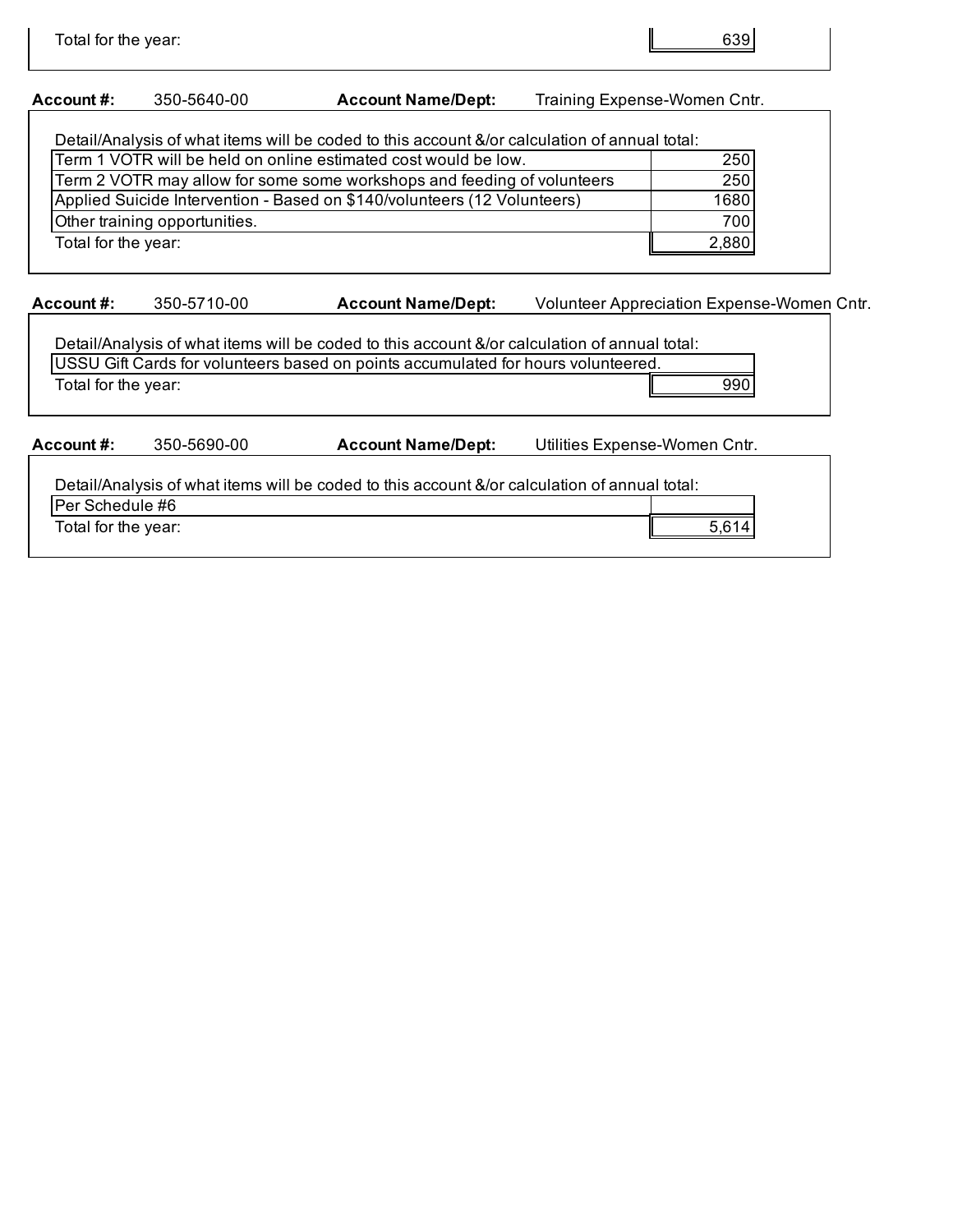**Account #:** 360-4005-00 **Account Name/Dept:** Banner Stand Revenue-XL Design

٦

|                                     |             | Detail/Analysis of what items will be coded to this account &/or calculation of annual total:                                                                                 |                           |                                      |
|-------------------------------------|-------------|-------------------------------------------------------------------------------------------------------------------------------------------------------------------------------|---------------------------|--------------------------------------|
|                                     |             | Based on estimated sales given the predicted campus environment.                                                                                                              |                           |                                      |
| Total for the year:                 |             |                                                                                                                                                                               |                           | 19,643                               |
| Account #:                          | 360-4005-00 | <b>Account Name/Dept:</b>                                                                                                                                                     | <b>Binding Revenue</b>    |                                      |
|                                     |             | Detail/Analysis of what items will be coded to this account &/or calculation of annual total:<br>Based on estimated sales of binding services given the predicted campus      |                           |                                      |
| environment.<br>Total for the year: |             |                                                                                                                                                                               |                           | 3,650                                |
| Account#:                           | 360-4060-00 | <b>Account Name/Dept:</b>                                                                                                                                                     |                           | Color Copy Revenue-XL Design         |
|                                     |             | Detail/Analysis of what items will be coded to this account &/or calculation of annual total:<br>Sales for all copying and printing based on the predicted campus environment |                           |                                      |
| Total for the year:                 |             |                                                                                                                                                                               |                           | 109,974                              |
| Account#:                           | 360-4150-00 | <b>Account Name/Dept:</b>                                                                                                                                                     | <b>Finishing Revenue</b>  |                                      |
|                                     |             | Detail/Analysis of what items will be coded to this account &/or calculation of annual total:<br>Sales for all finishing services based on the predicted campus environment.  |                           |                                      |
| Total for the year:                 |             |                                                                                                                                                                               |                           | 7,890                                |
| Account#:                           | 360-4170-00 | <b>Account Name/Dept:</b>                                                                                                                                                     | <b>Laminating Revenue</b> |                                      |
|                                     |             | Detail/Analysis of what items will be coded to this account &/or calculation of annual total:<br>Based on laminating services given the predicted campus environment.         |                           |                                      |
| Total for the year:                 |             |                                                                                                                                                                               |                           | 5,649                                |
| <b>Account#:</b>                    | 360-4200-00 | <b>Account Name/Dept:</b>                                                                                                                                                     |                           | <b>Outsourcing Revenue-XL Design</b> |
|                                     |             | Detail/Analysis of what items will be coded to this account &/or calculation of annual total:<br>Estimated billing for work that XL sends out to other printers.              |                           |                                      |
| Total for the year:                 |             |                                                                                                                                                                               |                           | 15,118                               |
| Account#:                           | 360-4215-00 | <b>Account Name/Dept:</b>                                                                                                                                                     |                           | Plotter Revenue-XL Design            |
|                                     |             | Detail/Analysis of what items will be coded to this account &/or calculation of annual total:<br>Large format printing sales based on the predicted campus envionment.        |                           |                                      |
| Total for the year:                 |             |                                                                                                                                                                               |                           | 58,229                               |
| Account#:                           | 360-4330-00 | <b>Account Name/Dept:</b>                                                                                                                                                     |                           | Typesetting Revenue-XL Design        |
|                                     |             | Detail/Analysis of what items will be coded to this account &/or calculation of annual total:<br>Design and typesetting revenue based on the predicted campus environment.    |                           |                                      |
| Total for the year:                 |             |                                                                                                                                                                               |                           | 5,621                                |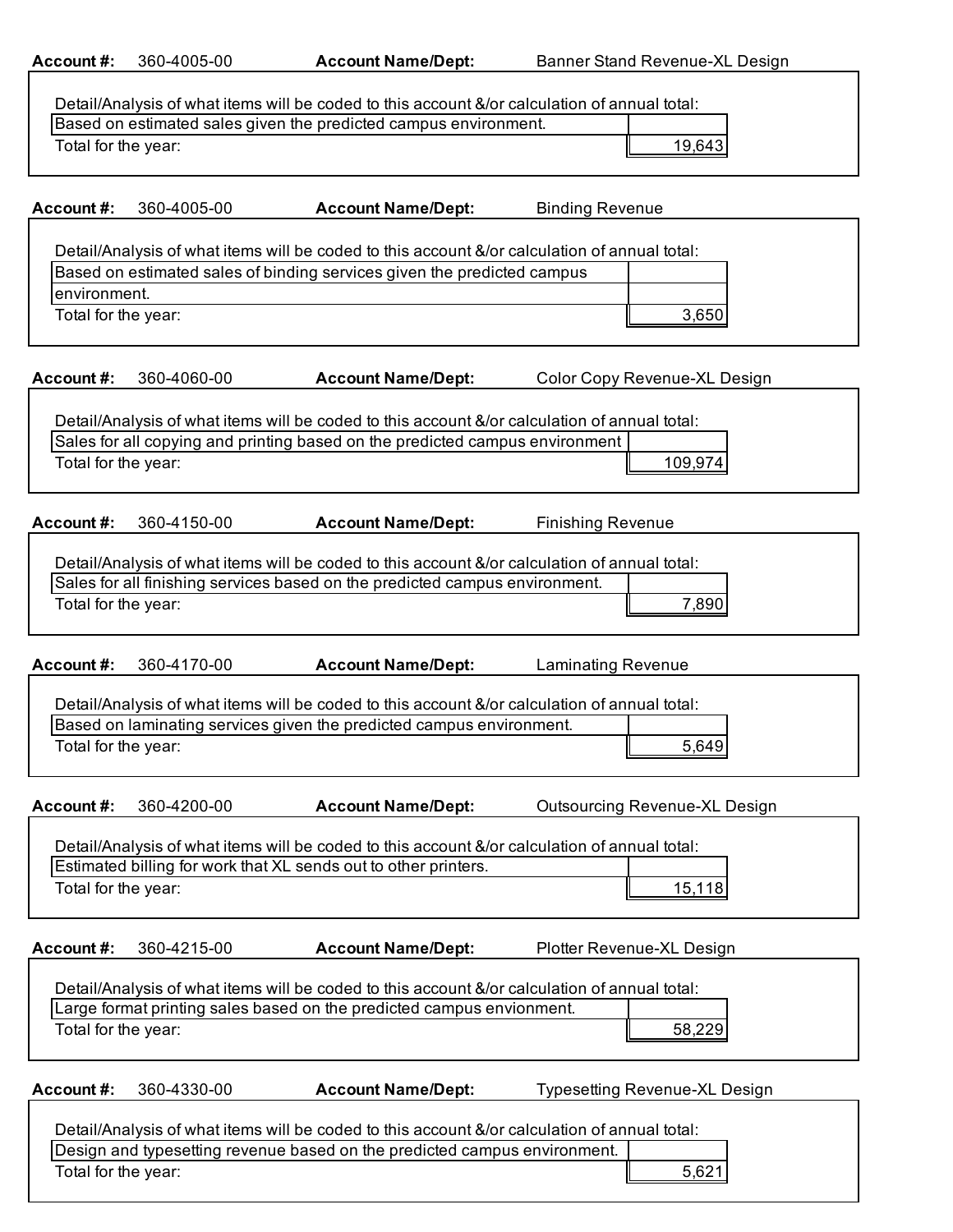| 360-5000-00<br>Account #: |  |
|---------------------------|--|
|---------------------------|--|

**Account Name/Dept:** Advertising Expense-XL Design

| Detail/Analysis of what items will be coded to this account &/or calculation of annual total: |
|-----------------------------------------------------------------------------------------------|
| <u>IEull pago Sungyal Calandar, social modio ado and promotional materials and </u>           |

| Full-page Survival Calendar, social media ads and promotional materials and |       |
|-----------------------------------------------------------------------------|-------|
| customer bags. We also cover costs for the XL manager's networking group    |       |
| Total for the year:                                                         | 2,740 |

**Account #:** 360-5030-00

**Account Name/Dept:** Bank Charges Expense-XL Design

Detail/Analysis of what items will be coded to this account &/or calculation of annual total:  $\overline{f}$ 

| This is a percentage base charge for credit card sales and credit card terminal |  |
|---------------------------------------------------------------------------------|--|
| Irental.                                                                        |  |
| Total for the year:                                                             |  |

**Account #:** 360-5040-00

**Account Name/Dept:** Banner Stand Expense-XL Design

Detail/Analysis of what items will be coded to this account &/or calculation of annual total: This is the cost of banner stands and materials. They are at 27% of Banner Stand sales. 5,304 Total for the year:

**Account #:** 360-5090-00 **Account Name/Dept:** Computer Maint. Expense-XL Design

| Detail/Analysis of what items will be coded to this account &/or calculation of annual total: |     |  |
|-----------------------------------------------------------------------------------------------|-----|--|
| As per Schedule #2 - Included in Admin                                                        |     |  |
| Adobe Creative Suite                                                                          | 585 |  |
| <b>FMS/Files (Digital River)</b>                                                              | 548 |  |
| Total for the year:                                                                           | 133 |  |
|                                                                                               |     |  |

**Account #:** 360-5170-10 **Account Name/Dept:** Copier-Paper Expense-XL Design

| Detail/Analysis of what items will be coded to this account &/or calculation of annual total: |        |  |
|-----------------------------------------------------------------------------------------------|--------|--|
| Based on 20% of Colour Copier Sales.                                                          |        |  |
| Total for the year:                                                                           | 21.945 |  |

**Account #:** 360-5170-15 **Account Name/Dept:** Copier-Service Expense-XL Design

| Detail/Analysis of what items will be coded to this account &/or calculation of annual total: |        |  |  |
|-----------------------------------------------------------------------------------------------|--------|--|--|
| This is an expense for 'click' charges on the copier. It is estimated at 28% of               |        |  |  |
| Total for the year:                                                                           | 30,723 |  |  |

| Account #:                             | 360-5200-00 | <b>Account Name/Dept:</b>                                                                     | Depreciation Expense-XL Design  |  |
|----------------------------------------|-------------|-----------------------------------------------------------------------------------------------|---------------------------------|--|
| Per Schedule #3<br>Total for the year: |             | Detail/Analysis of what items will be coded to this account &/or calculation of annual total: | 19.741                          |  |
| Account #:                             | 360-5240-00 | <b>Account Name/Dept:</b>                                                                     | Equip. & Equip Maint.-XL Design |  |

Detail/Analysis of what items will be coded to this account &/or calculation of annual total: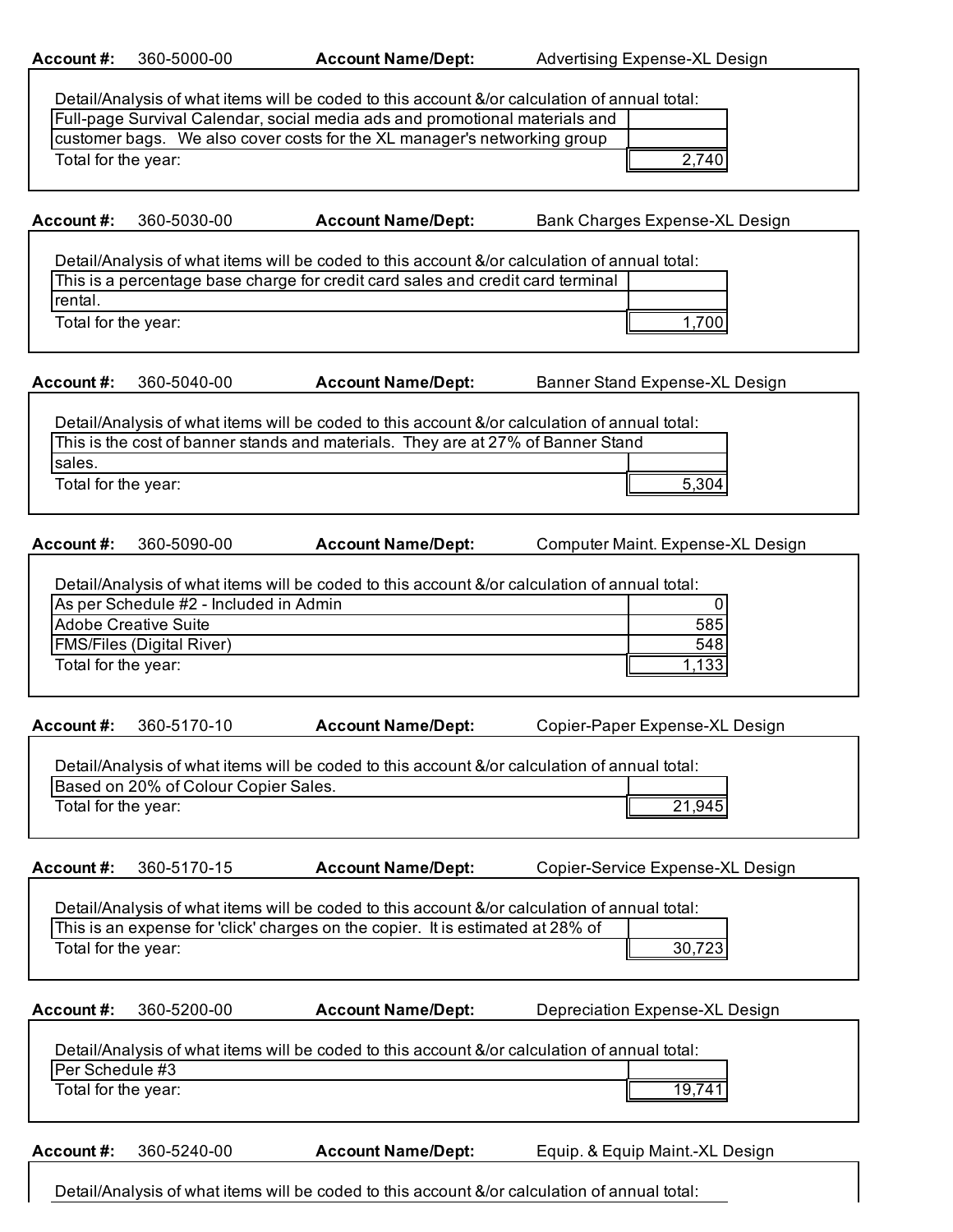| Miscellaneous repairs for equipment not covered under service. This includes<br>replacement of head cartridges, blade sharpening, and other items.<br>Total for the year:                                                                                                                                                 | 2,600                                                                                                  |  |  |  |  |
|---------------------------------------------------------------------------------------------------------------------------------------------------------------------------------------------------------------------------------------------------------------------------------------------------------------------------|--------------------------------------------------------------------------------------------------------|--|--|--|--|
| Account#:                                                                                                                                                                                                                                                                                                                 | <b>Account Name/Dept:</b>                                                                              |  |  |  |  |
| 360-5215-00                                                                                                                                                                                                                                                                                                               | Finance Expense-XL Design                                                                              |  |  |  |  |
| Finance charge on lease of Color Copier.                                                                                                                                                                                                                                                                                  | Detail/Analysis of what items will be coded to this account &/or calculation of annual total:          |  |  |  |  |
| Total for the year:                                                                                                                                                                                                                                                                                                       | 0                                                                                                      |  |  |  |  |
| Account#:                                                                                                                                                                                                                                                                                                                 | <b>Account Name/Dept:</b>                                                                              |  |  |  |  |
| 360-5290-00                                                                                                                                                                                                                                                                                                               | Freight- XL Design                                                                                     |  |  |  |  |
| Freight costs on shipping our paper and other supplies.                                                                                                                                                                                                                                                                   | Detail/Analysis of what items will be coded to this account &/or calculation of annual total:          |  |  |  |  |
| Total for the year:                                                                                                                                                                                                                                                                                                       | 720                                                                                                    |  |  |  |  |
| Account#:                                                                                                                                                                                                                                                                                                                 | <b>Account Name/Dept:</b>                                                                              |  |  |  |  |
| 360-5355-00                                                                                                                                                                                                                                                                                                               | Lease Operating- XL Design                                                                             |  |  |  |  |
| Lease costs for the two Ricoh printers at XL.                                                                                                                                                                                                                                                                             | Detail/Analysis of what items will be coded to this account &/or calculation of annual total:          |  |  |  |  |
| Total for the year:                                                                                                                                                                                                                                                                                                       | O                                                                                                      |  |  |  |  |
| 360-5430-00                                                                                                                                                                                                                                                                                                               | <b>Account Name/Dept:</b>                                                                              |  |  |  |  |
| Account #:                                                                                                                                                                                                                                                                                                                | Laminating Expense- XL Design                                                                          |  |  |  |  |
| Costs for Laminating supplies used on jobs. Costs are estimated at 33% of<br>Laminating sales.<br>Total for the year:                                                                                                                                                                                                     | Detail/Analysis of what items will be coded to this account &/or calculation of annual total:<br>1,864 |  |  |  |  |
| 360-5430-00                                                                                                                                                                                                                                                                                                               | Office & General Expense-XL Design                                                                     |  |  |  |  |
| Account #:                                                                                                                                                                                                                                                                                                                | <b>Account Name/Dept:</b>                                                                              |  |  |  |  |
| This includes debit paper, pens, paper, and general office/supply items.<br>Based on actuals for this past year with a small increase.<br>Total for the year:                                                                                                                                                             | Detail/Analysis of what items will be coded to this account &/or calculation of annual total:<br>780   |  |  |  |  |
| Account#:                                                                                                                                                                                                                                                                                                                 | <b>Account Name/Dept:</b>                                                                              |  |  |  |  |
| 360-5440-00                                                                                                                                                                                                                                                                                                               | <b>Outsourcing Expenses-XL Design</b>                                                                  |  |  |  |  |
| Detail/Analysis of what items will be coded to this account &/or calculation of annual total:<br>This is a service for clients. We outsource various types of print mounting to keep<br>customers using XL for all their print requirements. This cost is budgeted at 85%<br>of revenue.<br>Total for the year:<br>12,850 |                                                                                                        |  |  |  |  |
| Account#:                                                                                                                                                                                                                                                                                                                 | <b>Account Name/Dept:</b>                                                                              |  |  |  |  |
| 360-5455-00                                                                                                                                                                                                                                                                                                               | Plotter Expenses-XL Design                                                                             |  |  |  |  |
| Detail/Analysis of what items will be coded to this account &/or calculation of annual total:<br>Based on 22% of the plotter revenue. This covers ink cartridges, paper rolls, etc.<br>Total for the year:<br>12,810                                                                                                      |                                                                                                        |  |  |  |  |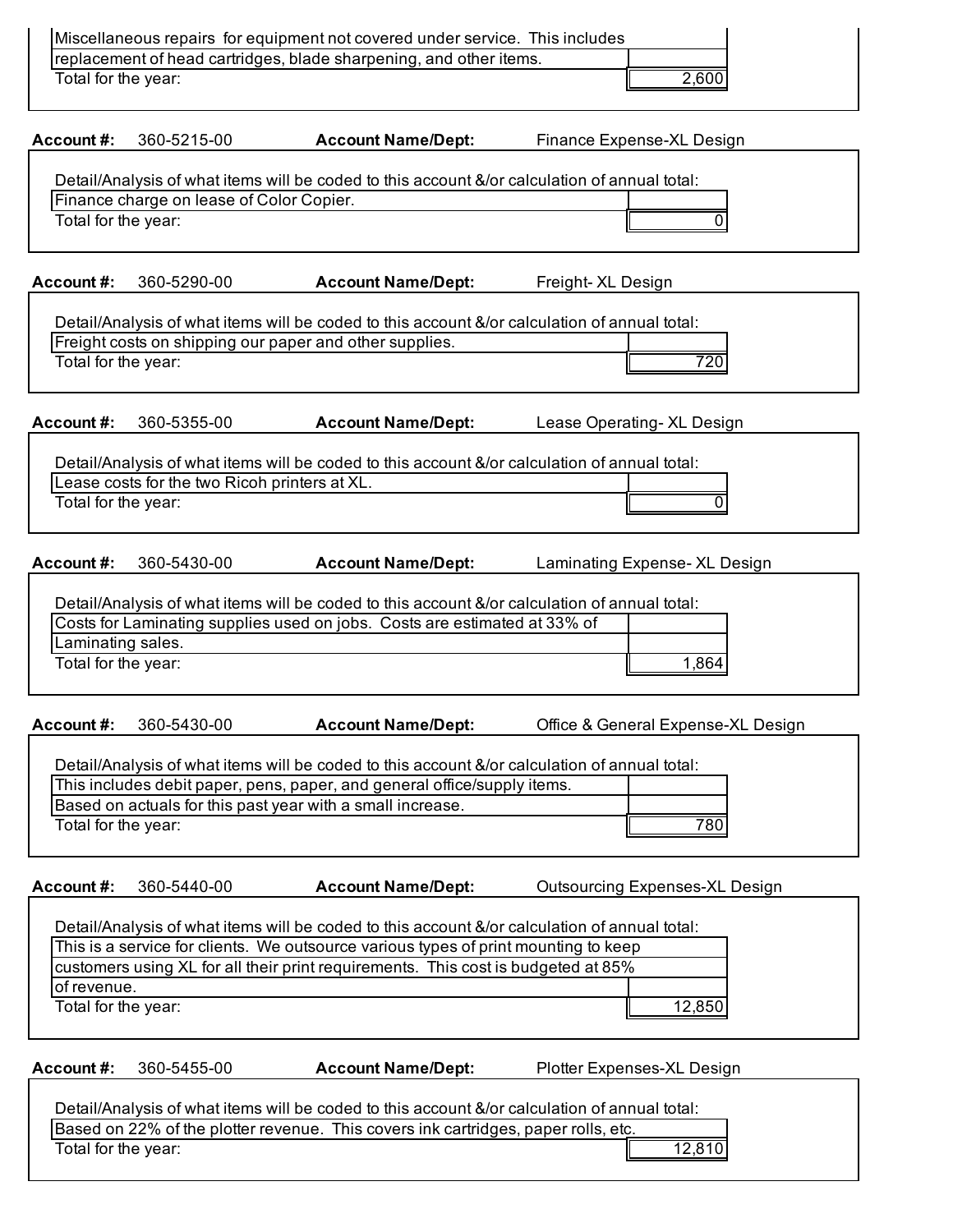| Account#:                                                                                                      | 360-5510-00                                     | <b>Account Name/Dept:</b>                                                                     | Repairs & Maint. Expense-XL Design           |  |  |
|----------------------------------------------------------------------------------------------------------------|-------------------------------------------------|-----------------------------------------------------------------------------------------------|----------------------------------------------|--|--|
| Detail/Analysis of what items will be coded to this account &/or calculation of annual total:<br>Misc. Repairs |                                                 |                                                                                               |                                              |  |  |
| Total for the year:                                                                                            |                                                 |                                                                                               | 300                                          |  |  |
|                                                                                                                |                                                 |                                                                                               |                                              |  |  |
| Account#:                                                                                                      | 360-5550-00                                     | <b>Account Name/Dept:</b>                                                                     | Salaries, Wages & Benefits Expense-XL Design |  |  |
|                                                                                                                |                                                 | Detail/Analysis of what items will be coded to this account &/or calculation of annual total: |                                              |  |  |
| Total for the year:                                                                                            |                                                 | Salaries, Wages & Benefits for FT and PT employees.                                           |                                              |  |  |
|                                                                                                                |                                                 |                                                                                               | 87,313                                       |  |  |
| Account#:                                                                                                      | 360-5630-00                                     | <b>Account Name/Dept:</b>                                                                     | Telephones Expense - XL Design               |  |  |
|                                                                                                                |                                                 | Detail/Analysis of what items will be coded to this account &/or calculation of annual total: |                                              |  |  |
|                                                                                                                | Costs for telephone hardware and long distance. |                                                                                               |                                              |  |  |
| Total for the year:                                                                                            |                                                 |                                                                                               | 2,463                                        |  |  |
|                                                                                                                |                                                 |                                                                                               |                                              |  |  |
| <b>Expenses</b><br><b>Building Maintenance</b>                                                                 |                                                 |                                                                                               |                                              |  |  |
|                                                                                                                |                                                 |                                                                                               |                                              |  |  |
| Account#:                                                                                                      | 360-5350-00                                     | <b>Account Name/Dept:</b>                                                                     | Janitorial Expense-XL Design                 |  |  |
|                                                                                                                |                                                 | Detail/Analysis of what items will be coded to this account &/or calculation of annual total: |                                              |  |  |
| As per schedule #4                                                                                             |                                                 |                                                                                               |                                              |  |  |
| Total for the year:                                                                                            |                                                 |                                                                                               | 9,558                                        |  |  |
|                                                                                                                |                                                 |                                                                                               |                                              |  |  |
| Account#:                                                                                                      | 360-5670-00                                     | <b>Account Name/Dept:</b>                                                                     | Utilities Expense-XL Design                  |  |  |
| Detail/Analysis of what items will be coded to this account &/or calculation of annual total:                  |                                                 |                                                                                               |                                              |  |  |
| As per Schedule #6                                                                                             |                                                 |                                                                                               |                                              |  |  |
| Total for the year:<br>8,167                                                                                   |                                                 |                                                                                               |                                              |  |  |